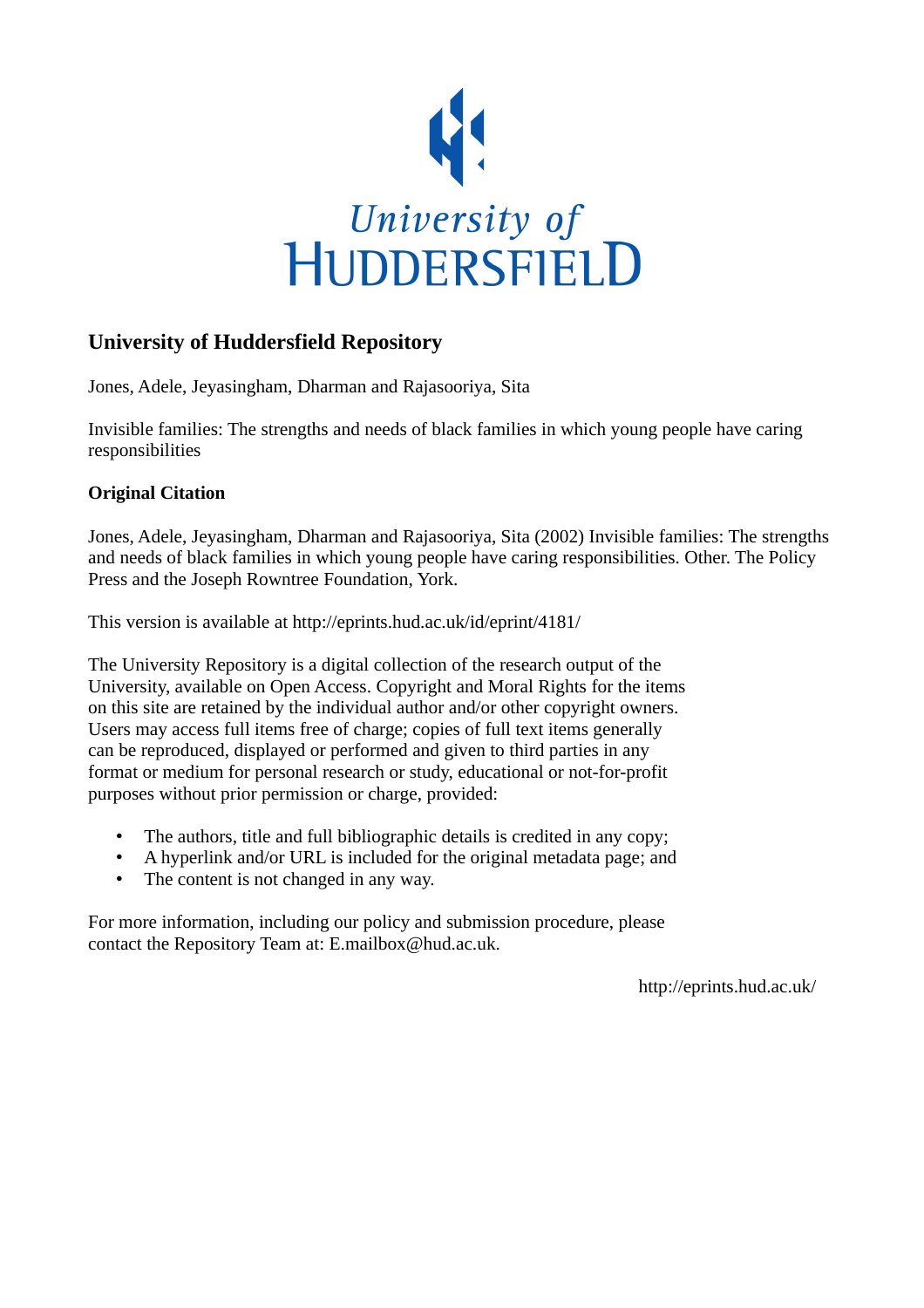# **Invisible families**

### **The strengths and needs of black families in which young people have caring responsibilities**

Adele Jones, Dharman Jeyasingham and Sita Rajasooriya

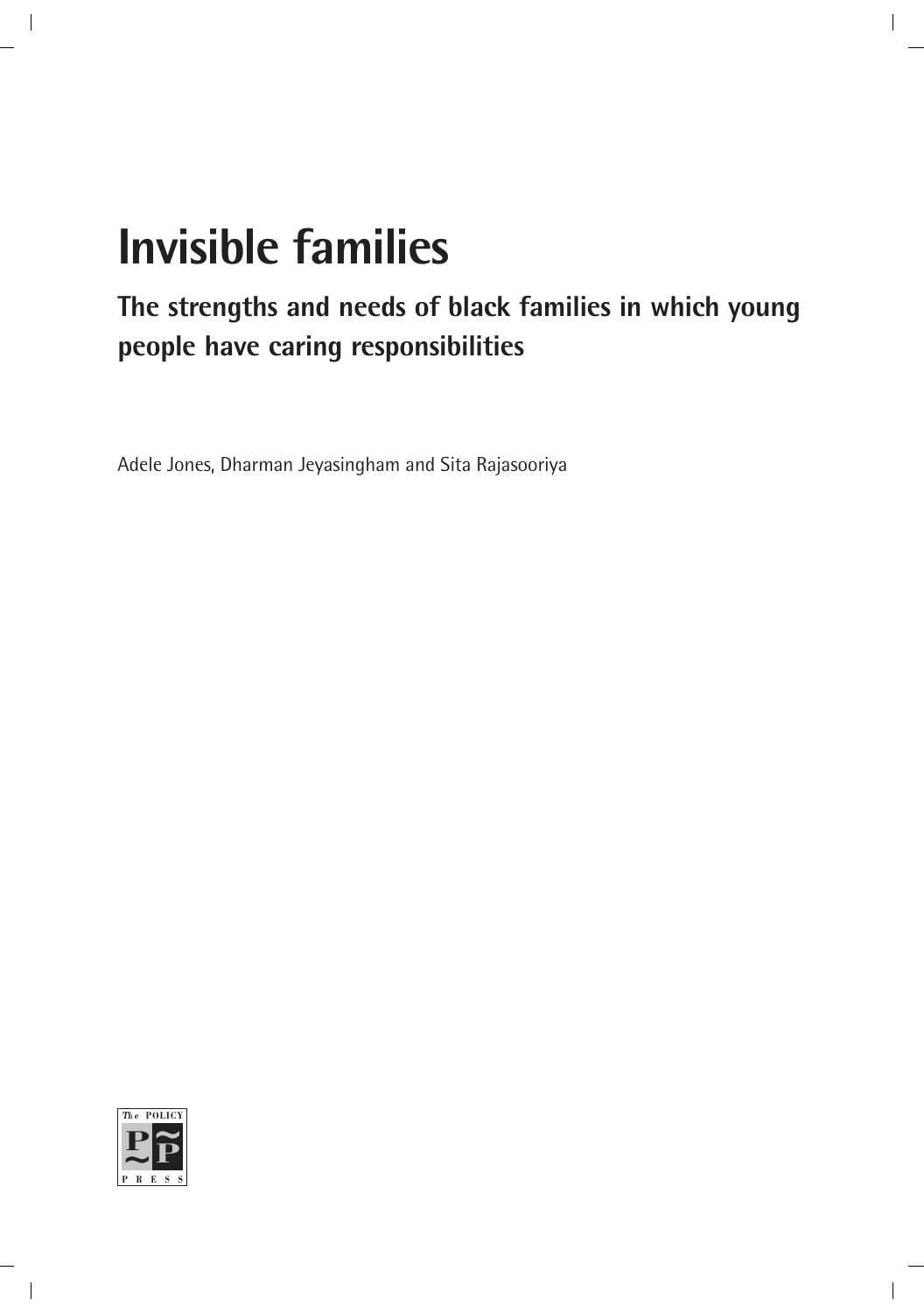First published in Great Britain in April 2002 by

The Policy Press 34 Tyndall's Park Road Bristol BS8 1PY UK

Tel no +44 (0)117 954 6800 Fax no +44 (0)117 973 7308 E-mail tpp@bristol.ac.uk www.policypress.org.uk

© The Policy Press and the Joseph Rowntree Foundation 2002

Published for the Joseph Rowntree Foundation by The Policy Press

ISBN 1 86134 388 4

#### **Adele Jones, Dharman Jeyasingham** and **Sita Rajasooriya** worked at the Bibini Centre for the duration of this project.

All rights reserved: no part of this publication may be reproduced, stored in a retrieval system, or transmitted in any form or by any means, electronic, mechanical, photocopying, recording or otherwise without the prior written permission of the Publishers.

The **Joseph Rowntree Foundation** has supported this project as part of its programme of research and innovative development projects, which it hopes will be of value to policy makers, practitioners and service users. The facts presented and views expressed in this report are, however, those of the authors and not necessarily those of the Foundation.

The statements and opinions contained within this publication are solely those of the authors and contributors and not of The University of Bristol or The Policy Press. The University of Bristol and The Policy Press disclaim responsibility for any injury to persons or property resulting from any material published in this publication.

The Policy Press works to counter discrimination on grounds of gender, race, disability, age and sexuality.

*Front cover:* image of tree blossom supplied by DigitalVision Cover design by Qube Design Associates, Bristol Printed in Great Britain by Hobbs the Printers Ltd, Southampton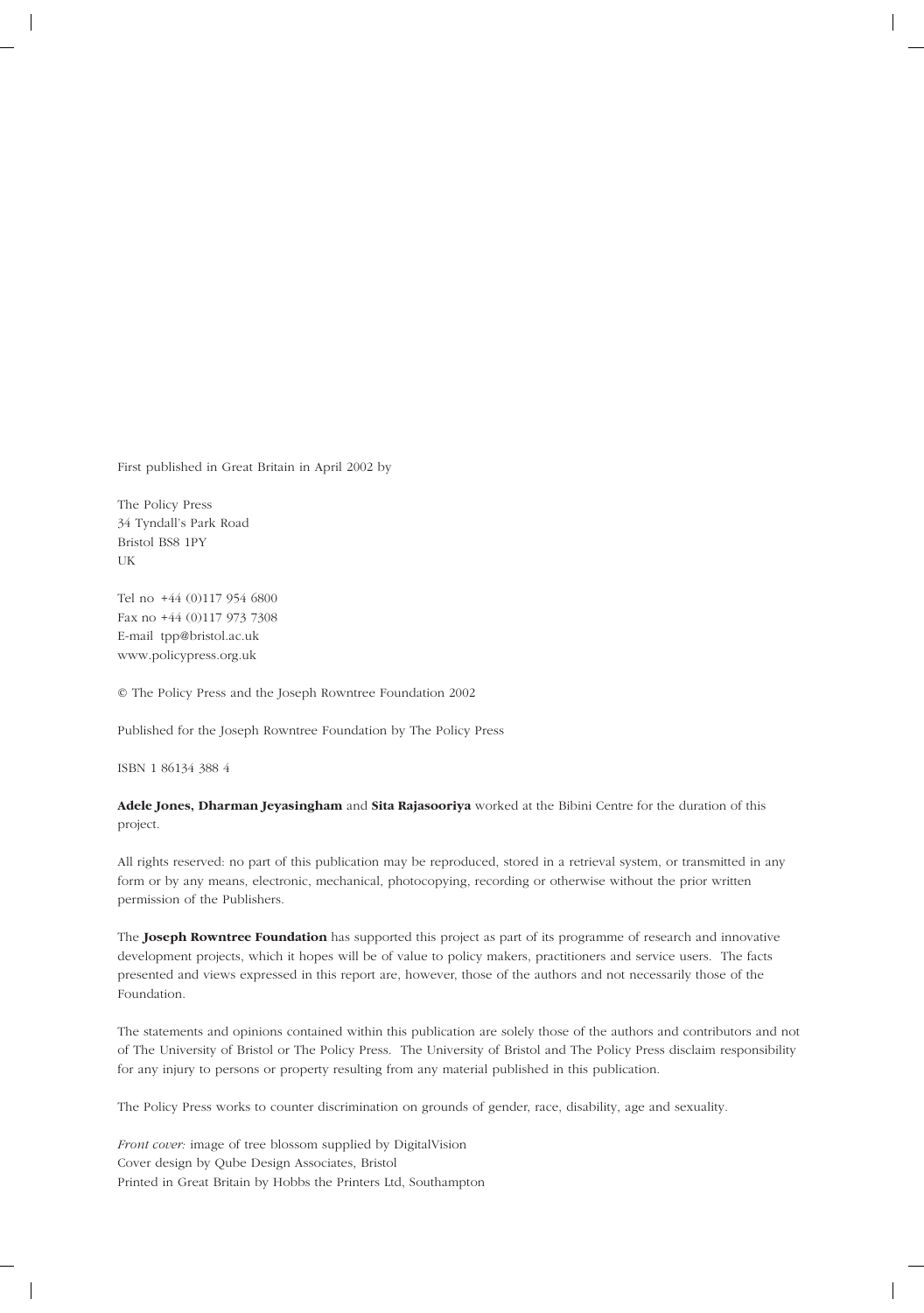### **Contents**

|   | <b>Reflections</b><br>Acknowledgements                                                    | ۷I             |
|---|-------------------------------------------------------------------------------------------|----------------|
| 1 | Setting the context: who are black 'young carers'?                                        |                |
|   | The Bibini Centre for Young People                                                        | 1              |
|   | Aims of the research                                                                      | 2              |
|   | The families and young people who participated                                            | 2              |
|   | Social exclusion and disadvantage                                                         | $\overline{2}$ |
|   | Who is a black 'young carer'                                                              | 3              |
|   | The report                                                                                | 4              |
| 2 | Research principles and theoretical perspectives                                          | 5              |
|   | Principles of the research approach                                                       | 5              |
|   | A critical black perspective                                                              | 6              |
|   | Reflecting on the research process                                                        | 6              |
|   | Disablism and racism                                                                      | 6              |
|   | Simultaneous oppression                                                                   |                |
|   | A critical view of rights                                                                 | 7              |
|   | Children and rights                                                                       | 7              |
|   | An inclusive model of rights                                                              | 8              |
| 3 | A review of key studies                                                                   | 9              |
|   | Research on 'young carers'                                                                | 9              |
|   | Critiques from a disability perspective                                                   | 10             |
|   | Critiques from a black perspective                                                        | 10             |
| 4 | Identities, kinship and communities                                                       | 12             |
|   | Religion                                                                                  | 12             |
|   | Language                                                                                  | 12             |
|   | Ethnicity                                                                                 | 12             |
|   | Kinship networks and family life-styles                                                   | 13             |
|   | Support from the wider family and community                                               | 13             |
|   | Conclusion                                                                                | 14             |
|   | Parenting and the nature of children's and young people's contributions to their families | 15             |
|   | Children's and young people's responsibilities and tasks                                  | 15             |
|   | Parenting and parents' perspectives                                                       | 16             |
|   | Parents' views on their children's work                                                   | 16             |
|   | "A different style of looking after"                                                      | 16             |
|   | Services that supported parents in their parenting                                        | 17             |
|   | Parents' fears about approaching services                                                 | 17             |
|   | Young people's perspectives on having caring responsibilities                             | 17             |
|   | Young people, information and professionals                                               | 19             |
|   | How tasks are taken on and negotiated                                                     | 19             |
|   | Determining what is appropriate or inappropriate                                          | 20             |
|   | Conclusion                                                                                | 21             |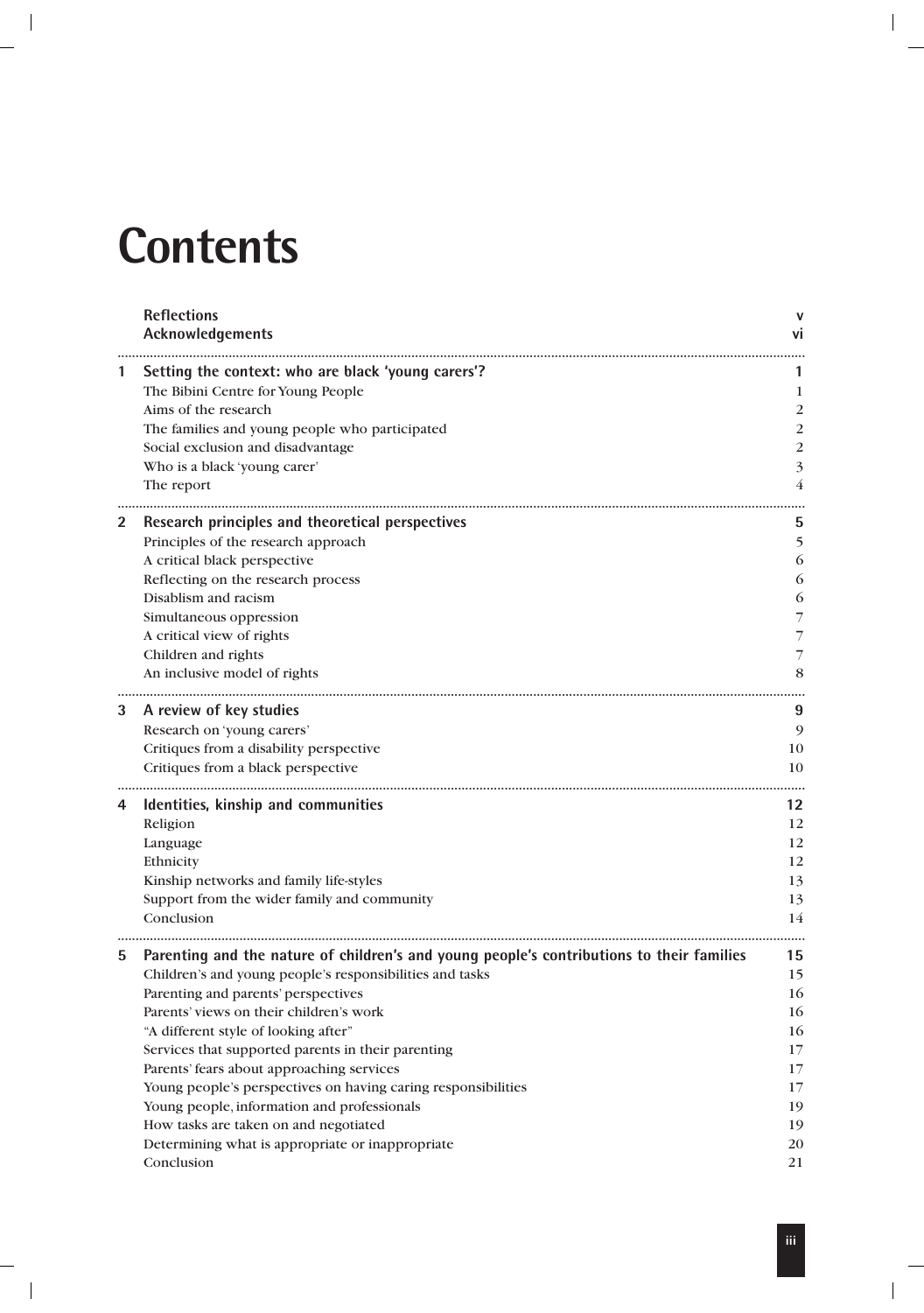| 6 | Families' experiences of impairment, disabling environments and structural inequalities      | 22 |
|---|----------------------------------------------------------------------------------------------|----|
|   | What impairment and illness mean for families                                                | 22 |
|   | Dealing with disablist attitudes                                                             | 23 |
|   | Young people's strategies for support outside the family                                     | 24 |
|   | Conclusion                                                                                   | 24 |
| 7 | Families' experiences of 'young carers' services                                             | 25 |
|   | The Black Young Carers Project                                                               | 25 |
|   | Negative aspects of young carers project                                                     | 26 |
|   | Conclusion                                                                                   | 26 |
| 8 | Responses from social care agencies                                                          | 27 |
|   | Background to the questionnaire                                                              | 27 |
|   | Ethnic monitoring                                                                            | 27 |
|   | Awareness of 'young carers'                                                                  | 28 |
|   | Conclusion                                                                                   | 28 |
| 9 | Policy, planning and practice: national context                                              | 30 |
|   | Policy and legislative frameworks                                                            | 30 |
|   | Fragmentation and confusion                                                                  | 30 |
|   | Exclusion from policy, planning and services                                                 | 31 |
|   | Framework for the Assessment of Children in Need and their Families                          | 32 |
|   | Conclusion                                                                                   | 32 |
|   | 10 Policy, planning and practice: local experiences and ideas to improve support to families | 33 |
|   | Families' experiences of social care services                                                | 33 |
|   | The Children's Services Plan                                                                 | 34 |
|   | Improving support to disabled or ill parents                                                 | 35 |
|   | The Behaviour Support Plan                                                                   | 36 |
|   | Summary                                                                                      | 37 |
|   | 11 Summary and conclusions                                                                   | 38 |
|   | Families' views of children's and young people's caring responsibilities                     | 38 |
|   | Where services failed these families                                                         | 39 |
|   | Questioning the term 'young carer'                                                           | 40 |
|   | Recording and monitoring take-up of services                                                 | 40 |
|   | Joint working and assessment of needs                                                        | 41 |
|   | Information                                                                                  | 41 |
|   | <b>Services</b>                                                                              | 42 |
|   | <b>References</b>                                                                            | 43 |
|   | <b>Appendix: Research methods</b>                                                            | 45 |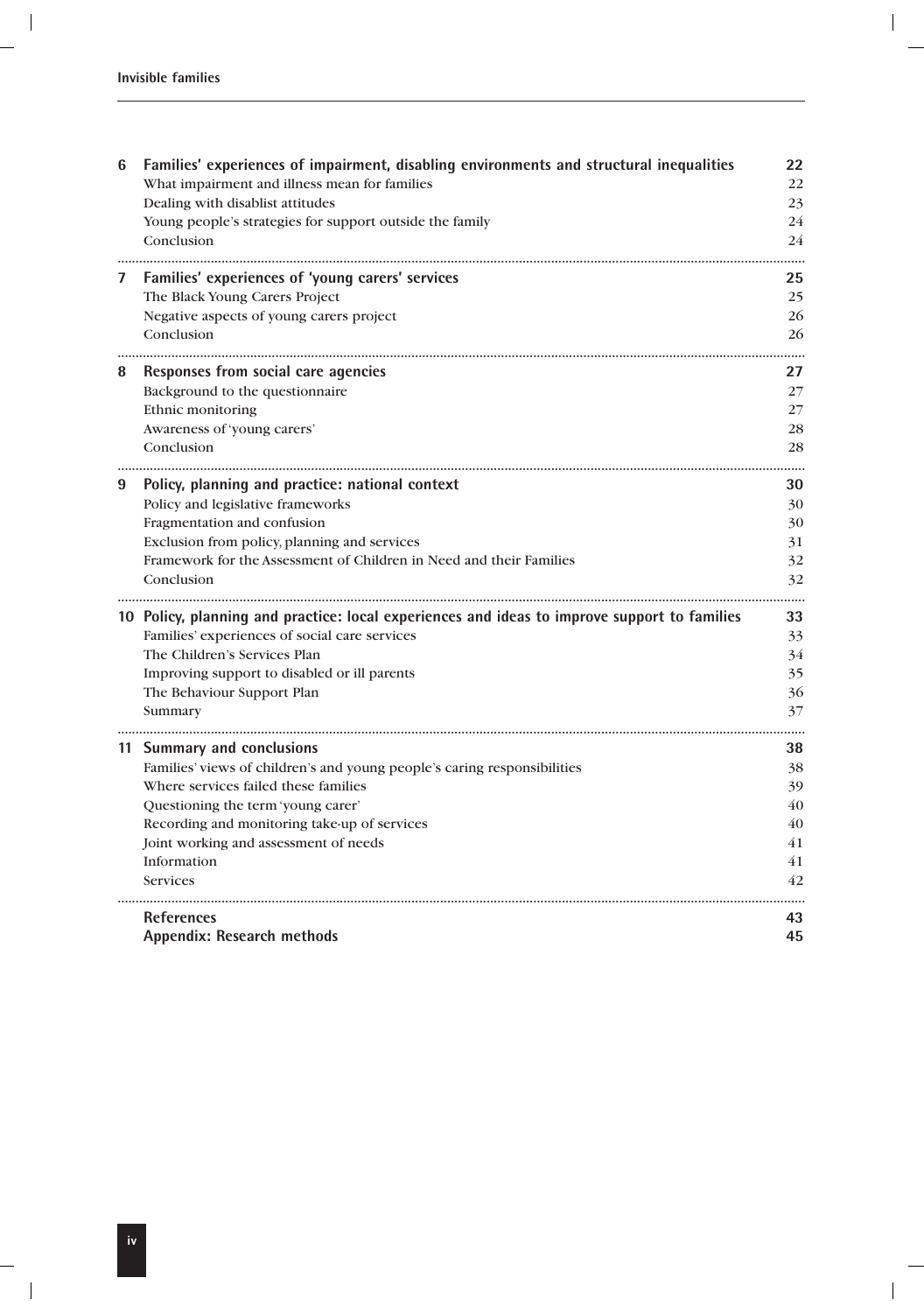### **Reflections**

### **Young people researching young people's experiences**

"I was able to sympathise with the young people because I could reflect on their experiences because I was there myself. Before I knew about the research I did not think it was normal to have so many responsibilities like that. Talking to young people in such depth made me realise I am not alone." (Khadija)

"What fascinated me most was there was such a big age gap between me and some young people but we had a lot in common. If more time could be spent with young people to find out what their big ambitions in life are, that would be really good because there is a lot of potential there that could come through. What gets me is that the young people I talked to were like a reincarnation of me. As if I was right back there, as if I was put in a time capsule. I think that the views of young adults should be taken more serious because they are the future." (Taneisha)

"I found that I could relate to what other young people were going through, which helped because I had that bond with them. I hope that some action will be taken and that young people will be listened to." (Iram)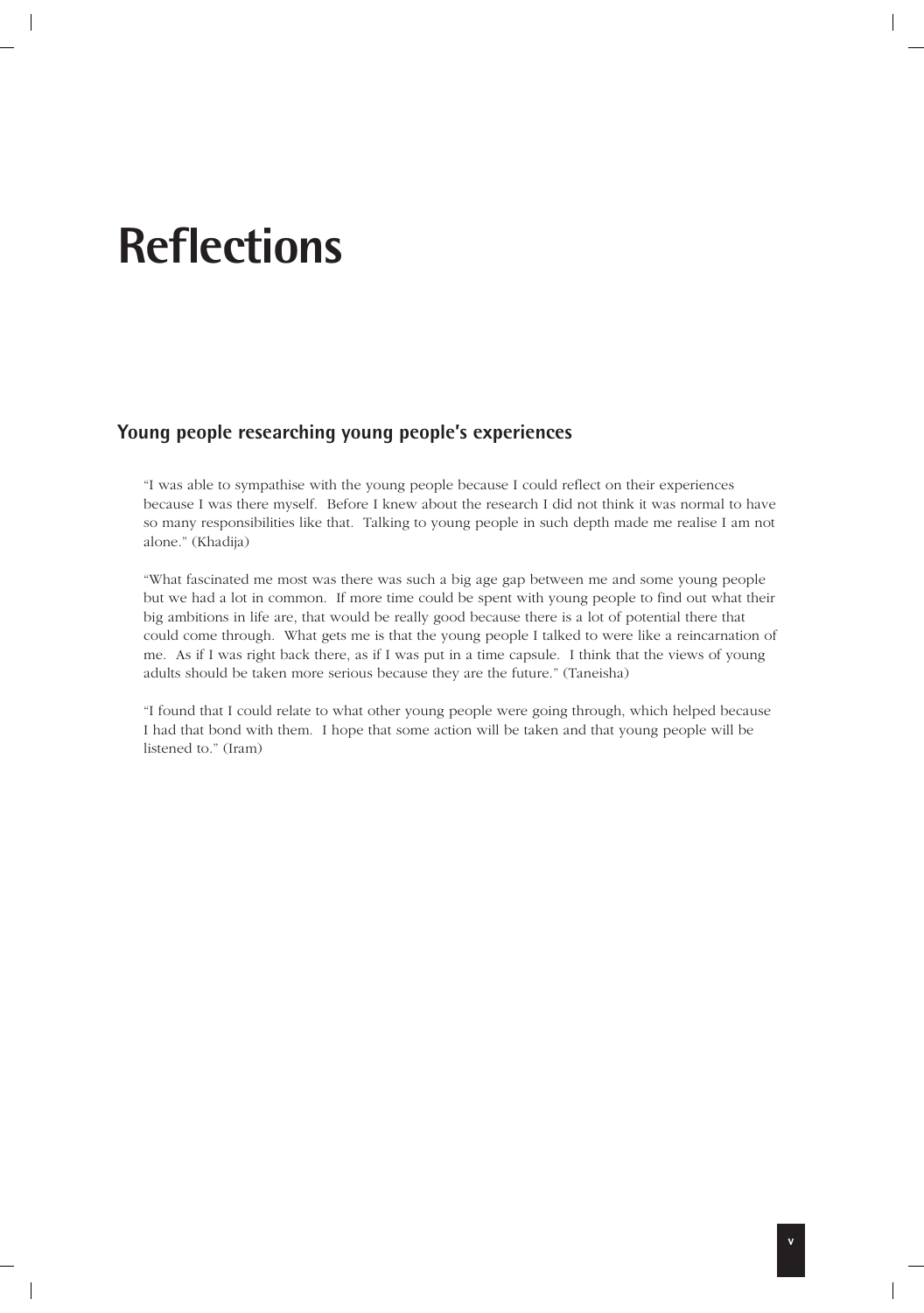### **Acknowledgements**

### **Young people and families**

The value of the contributions of black young people and their families to this study lay in their willingness to share experiences; their involvement in the research design; a commitment to the dissemination of findings and also, of major importance, in the discussion and development of relevant theoretical perspectives. Historically black people have gained little from research, sometimes they have lost much and often they have been viewed largely as the objects of scrutiny. We are acutely aware that most research studies focusing on issues of inequality claim social change as a motive and yet those who experience inequality may see little evidence of change. Because of this we acknowledge the participation of black families with genuine appreciation. We are aware that their involvement was due in no small part to the high regard that they had of the agencies through which we were able to contact them and thank Delsierene Waul, Leverne Thompson, Shamin Aktar and Dennis Mullings from the Bibini Centre and Lisa Mok and Circle Steele from the Chinese Women Society for their support.

### **Peer researchers**

Three young women (aged 18–19) were trained as peer researchers. Their commitment to the work was inspirational and their contributions and perspectives provided insights that enriched the project. Special thanks to: Khadija Ahmad, Iram Ahmed and Taneisha Burke.

### **Colleagues**

We thank Dr Beth Humphries and Dr Tom Cockburn from Manchester Metropolitan University for their support in the initial stages of the project, Gustav Hoecke for his advice on the development of the databases for the quantitative analysis and Elaine Wilkinson for her support with this aspect of the work.

### **Advisory Group**

Members of the Advisory Group provided constructive comments and useful contacts and directed us to relevant literature and policy documents. Their contribution to the project was invaluable:

Emma Stone Delsierene Waul Glen Mason Irene Levine Viviene O'Nealle Michele Wates Gill Thompson Clem Henricson Amber Wardleworth

### **Joseph Rowntree Foundation**

Many funding bodies in looking to 'traditional' research, in effect if not always in intent, contribute to writing black people's experiences out of the picture. It is important therefore to acknowledge the contribution to emancipatory research of those organisations, such as the Joseph Rowntree Foundation, which are willing to fund studies that seek to address marginalised voices.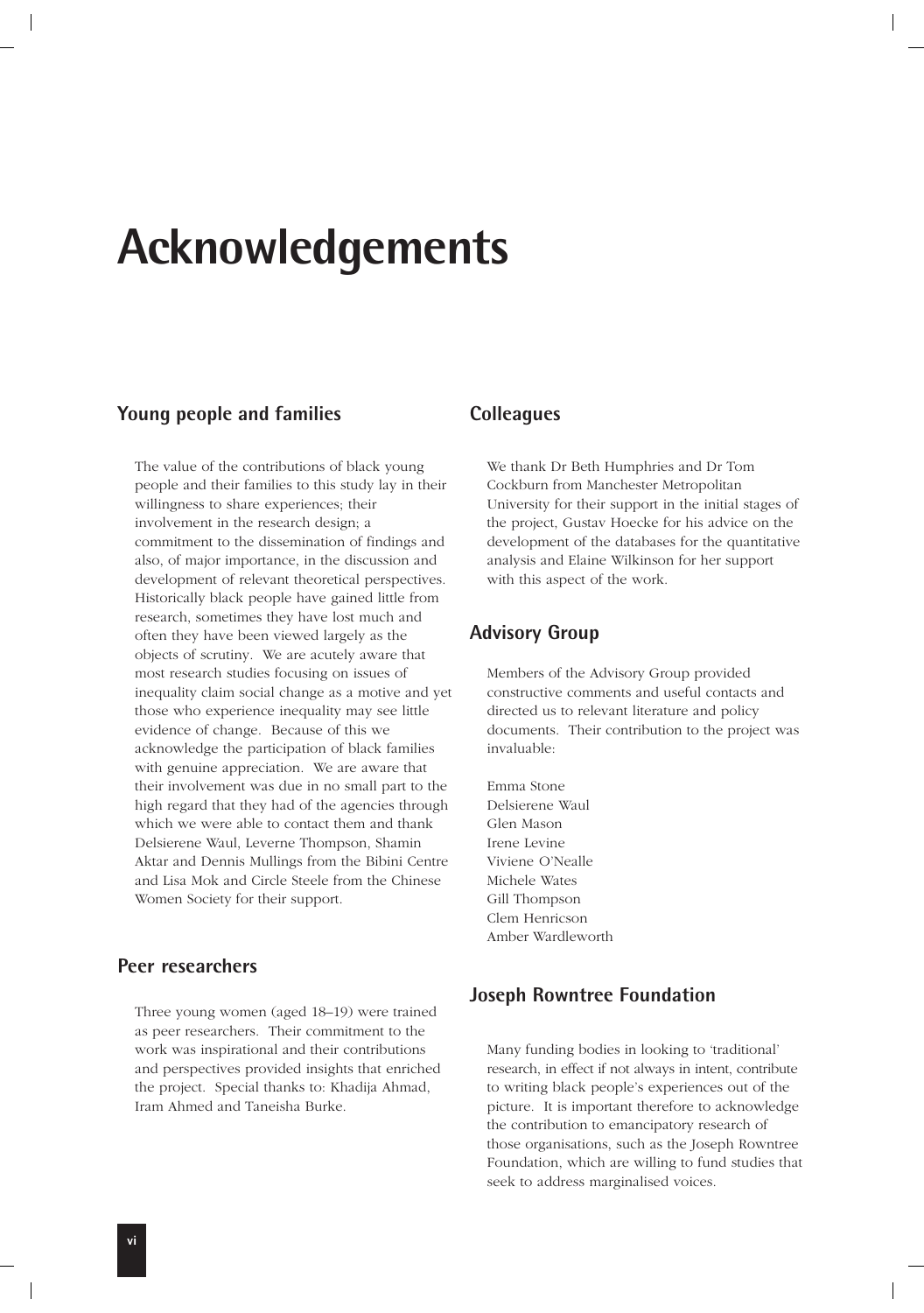### **Setting the context: who are black 'young carers'?**

**This section outlines the aims and approaches taken, who the participants were, and the social context in which the research is located. The construct 'young carer' is discussed in the light of the research findings.**

This is the report of a collaborative study between the Manchester Metropolitan University and the Bibini Centre for Young People to investigate the experiences, needs and access to services of black 'young carers' and their families. It is important to highlight that this study was situated within the social and political context of inequality, at a time when interest in the root causes of inequality seems to have been lost; instead, the focus is on 'managing diversity' (as if the problem lies in 'difference') and grappling with the consequences, not the causes, of social exclusion.

The experiences of the young people and families who took part in this study need to be understood within this context of poverty, inequality, racism, disablism and other forms of social exclusion and discrimination, such as immigration controls and school exclusion rates for black young people (especially young men). These families are likely to find it particularly difficult to gain access to services and other forms of support that meet the whole family's needs, and that meet them in ways that are culturally appropriate and non-stigmatising.

### **The Bibini Centre for Young People**

The study arose out of the experiences of the Bibini Centre for Young People in providing services for black families. While the study was not an evaluation of the organisation's work, it is important to make explicit the organisation's aims and values since these directly informed the methodology. The Bibini Centre also played a key role in facilitating the participation of black families in the study.

The Bibini Centre for Young People was set up in 1993 as a development of the Manchester Black and In Care Group. It seeks to ensure that its work is of national significance, although its services are provided primarily to children and families in and around Greater Manchester and the Northwest. Its aims include:

- 1. raising awareness of social issues affecting the well-being of black children, young people and families;
- 2. developing and promoting good practice in working with black children and families;
- 3. providing holistic, child-centred services for black children, young people and families who have support needs and/or experience social inequality.

Between 1994 and 1999, the Bibini Centre ran the Black Young Carers Project, providing support and opportunities to black young people and families in which children had responsibilities for the care or support of a family member who was disabled or ill. Through this project, the Centre found that: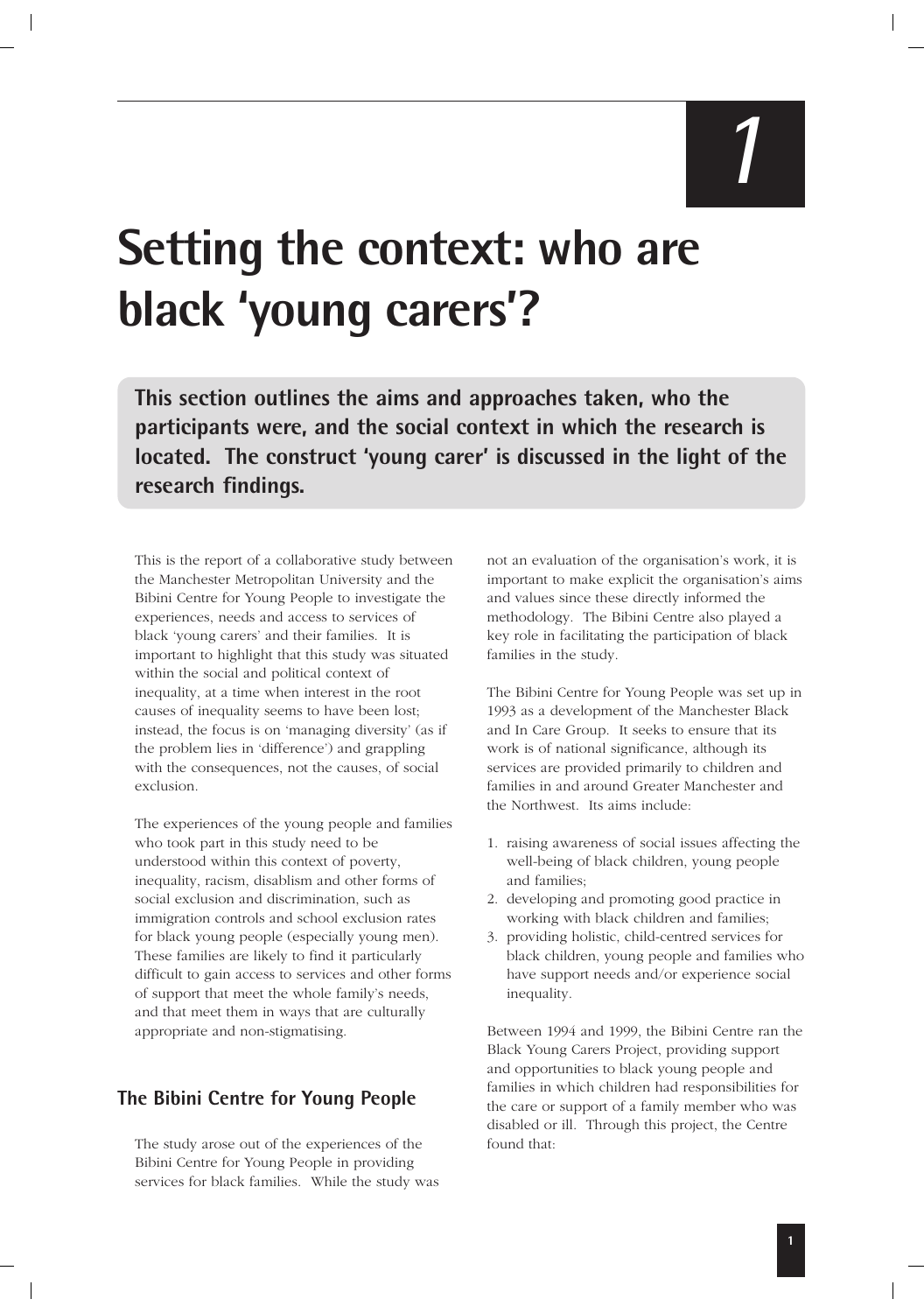- Many of the black disabled parents they worked with received no services at all. Through the Bibini project, they were helped to get services or housing adaptations they had previously been denied.
- The project was often the only way for young people, parents and other family members to receive support that was appropriate, empowering and acceptable to them.
- The project workers adopted a holistic approach, centred on children/young people and respecting and working with parents and wider families.
- The project aimed to celebrate and build on the strengths of black families, acknowledging diverse family structures and parenting.

These experiences formed the basis of the research principles for the study. In particular, the Bibini Centre's commitment to *holistic* working provided the opportunity for shifting the debate about children's rights and disabled parents' rights from one of polarisation into one of constructive dialogue, thus contributing to the development of a more inclusive model of rights and support.

### **Aims of the research**

Who is a 'young carer'? What needs, experiences and views do they and their families have? How might they and their families be better supported? These were some of the questions the study set out to investigate. The specific aims were:

- 1. to establish the extent and range of needs of black 'young carers' in Manchester;
- 2. to examine access to services for families;
- 3. to make recommendations towards equity and adequacy in services based on accessibility, appropriateness and the empowerment of black families;
- 4. to examine discourses on children's rights and disability;
- 5. to contribute to the development of a holistic approach to black 'young carers'.

The study was carried out in Manchester over 12 months. It involved consultation events with 13 young people; training three 'young carers' as peer researchers; interviews with 17 young people and 15 family members from 20 families; questionnaires from 40 agencies and discussions

with 15 practitioners and managers (for example, from young carers' projects, social services, voluntary organisations, health).

### **The families and young people who participated**

All the family members interviewed were female. Of the young people, 11 were female and four were male. Single women headed 13 of the families.

The relationship of family members to young people included 11 parents, two grandparents and one foster carer. Of these, all but one received care support from a child or young person within the family. In half of the families, we interviewed both the family members receiving care support and the young people providing support.

Nine family members described themselves as disabled. Four described themselves as nondisabled but having a major illness. One parent was neither disabled nor ill, but both she and her child provided support to *her* parent who was ill. Of the young people, 12 described themselves as non-disabled and three as disabled. The illnesses and impairments experienced by parents, grandparents and three of the young people included cancer, diabetes, strokes, epilepsy, mobility impairments, kidney failure, mental health problems and multiple sclerosis.

The young people and families were diverse in terms of ethnicity and religion. Fifteen interviewees were African Caribbean, six were South Asian, three were East Asian, one was white English, four were African and three were Chinese. Self-described ethnicity was: mixed race, Asian, black–Westernised, black–coloured, Muslim, black–British, Sikh, Jamaican, African Caribbean, British, Pakistani and Chinese.

### **Social exclusion and disadvantage**

Manchester is a large densely populated city, with approximately 404,000 inhabitants. In the 1991 Census, 13% of the respondents described themselves as black from African, Asian, Caribbean or Chinese origin. The Census does not reflect the large population of black people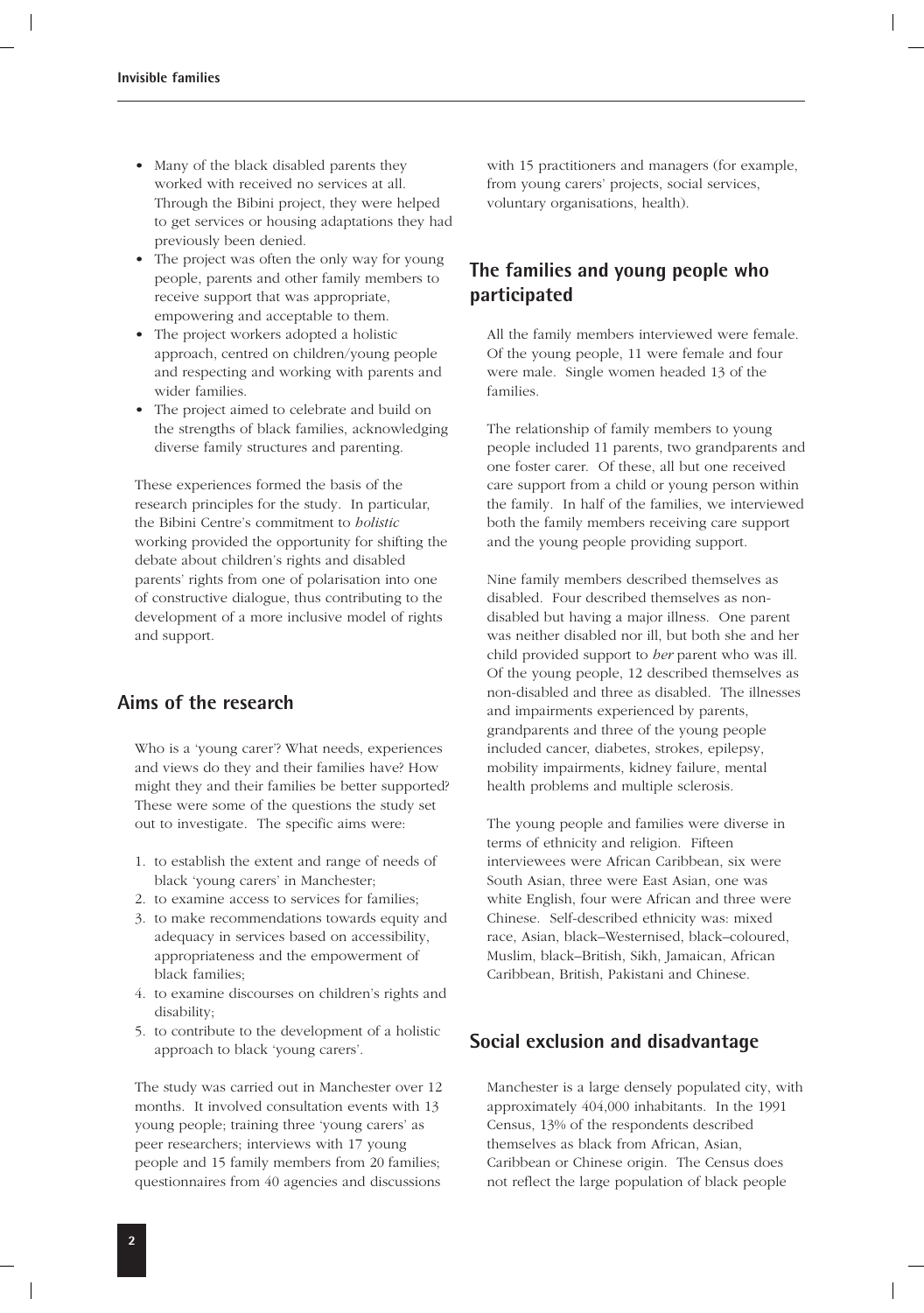who were born in Great Britain. This has been estimated as nearly 7,000 more residents of Manchester whose parents or grandparents are from India, Pakistan, the Caribbean and Africa. Manchester has a high proportion of unemployed inhabitants: 17% are unemployed and more than 33% of the population are dependent on Income Support. The city has the highest proportion of Housing Benefit recipients in the UK: 46% of households (Jones, 1993).

It is difficult to identify accurately the numbers of black children and families experiencing difficulties arising from poverty and disadvantage in Manchester. However, it is the case that families with children are more likely to experience poverty than families without children, and that black people experience greater levels of poverty than other groups (Oppenheim, 1993). Given that black families are more likely to be families with children, it is reasonable to conclude that black children are more likely than other children to be living in poverty. In addition, they are often subject to racial abuse and the inequities of institutionalised racism. This is evident in all social spheres and was most graphically revealed through the inquiry into the death of Stephen Lawrence. These factors impact on black children in their day-today lives, in schools and in communities.

The experience of social exclusion and structural inequalities based on impairment or illness is another key dimension of the experiences of the families in this study. A recent report found that half of all disabled people live on incomes less than half the national average (a level commonly taken to represent the poverty line). This rises to 60% of disabled adults with children (Burchardt, 2000). While not all children whose parents are disabled take on caring responsibilities, and not all children labelled as 'young carers' provide support to disabled parents, the extent of poverty experienced by disabled parents is likely to have a major impact on parenting and on the lives of their families. Families who experience poverty and unemployment are also more likely to suffer stress and problems of ill health, including mental ill health.

It was not possible to determine how many black 'young carers' there are in Manchester. (The agencies approached as part of this study did not routinely gather information on young people with caring responsibilities.) Estimates based on

surveys elsewhere in the UK suggest there are more than 400 black children in Manchester who assist in the care of relatives (Dearden and Becker, 1995). These numbers may be an underestimate given the high levels of deprivation in the city. It cannot be assumed that all children of black parents who are ill or disabled will have caring responsibilities, but, given the inadequate levels of service provision and findings from other research, this is likely to be the case for a considerable number.

### **Who is a black 'young carer'?**

Although emerging out of the findings, the term 'young carer' is discussed here since the understandings generated by the children and families in this study have influenced and altered our perceptions.

The term 'carer' is now included in the languages of law and policy (for example, the 1995 Carers [Recognition and Services] Act and of social services policy, in which 'young carers' are categorised as children 'in need' under the 1989 Children Act). However, the term 'young carer' was not one that most of the young people in this study identified with. Although they recognised and understood the term, being categorised in this way made no positive difference to the support their families received: it did not make agencies take notice of the work and responsibilities that the young people had, and it was seen as a label that made them feel different from other young people. While parents appreciated the focus on the needs of their children that services set up for 'young carers' provided, they regarded their children not as carers, but as children who were involved in providing support to people in the family. This suggests that being a 'young carer' is a role, *not* an identity.

'Carer' and terms such as 'coping' were seen as unhelpful. They carried connotations and expectations linked to being a 'do-gooder', 'martyr', 'put upon' and 'being strong', which put pressure on young people and adults to continue caring without adequate support, regardless of the effects. These terms seemed also to contribute to disempowering disabled people as they minimised the support and contributions that *they* provided in the lives of their families.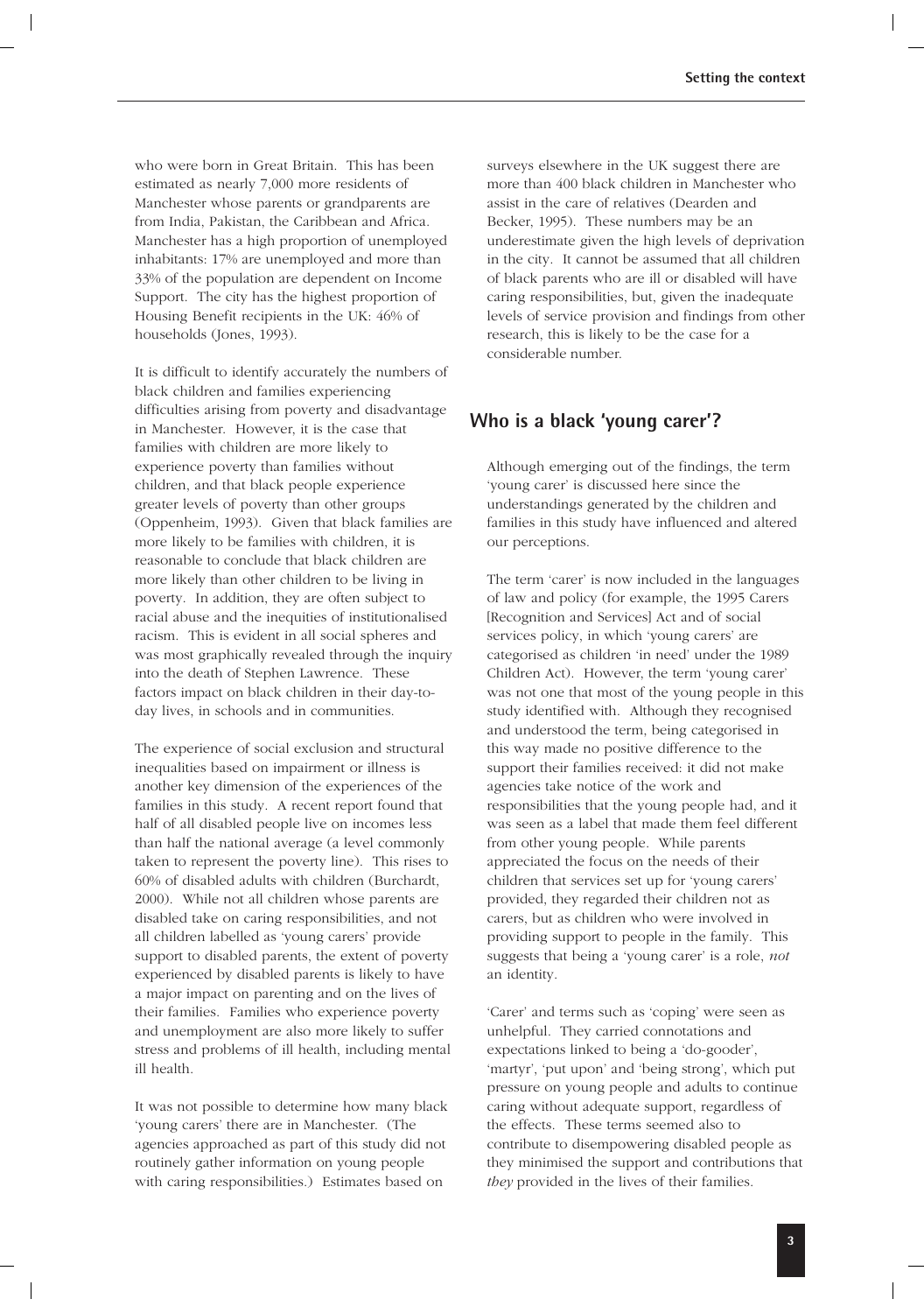The study included a number of families in which both the children and the parents or extended family members were interviewed. This allowed us to see that a fixed category of 'young carer' obscures the complexity of family life and the ways in which care is reciprocated and shared. Children who provided care also received care. A disabled parent was also the foster carer of a young person whose role in the family included some caring responsibilities. Disabled children provided care support for other disabled children or for adults in their family. Young people provided care for wider family members who did not live in the same household, and, in turn, these family members played an important role in supporting the young people.

From our research, we have concluded that the term 'young carer' has limited value for children and families. Where it might have had a useful function – through the inclusion of children and young people in the right to have an assessment of their needs within the 1995 Carers (Recognition and Services) Act – this Act does not apply to children whose needs are addressed through the 1989 Children Act. At one level, this is in line with the UN Convention on the Rights of the Child, which requires that children be treated as children first. In actuality, it means that services to support them and their families are framed within a context of 'needs' rather than 'rights', and accessed through identifying 'deficiency' rather than 'strengths'. Criteria for deciding who gets a service are underpinned by negative determinants: the child must be 'in need' or 'at risk'; 'parenting capacity' is assessed but not 'parenting support needs'.

The categorisation 'young carer' may have led to a small number of specific projects being set up for children and young people. However, categorising children and young people as 'young carers' ignores the complexity of caring roles within family life, and may simply mask or perpetuate the social inequality experienced by the whole family. At a practical level, the term has not succeeded in making visible children's needs or the work they do in their families, nor in securing entitlements for parenting support needs. It allows professionals and policy makers to continue to overlook the important links between children's work and parenting support needs.

### **The report**

This report is for a wide range of practitioners, including social workers (from both adult services and children and families services), teachers, health and mental health service workers and also policy makers (national and local). It is also for the children and families whose experiences it seeks to encapsulate.

In addition to the main research findings, the report includes:

- implications of the research for policy and practice;
- questions and ideas to stimulate practice change;
- discussions on theoretical perspectives;
- a critical review of current policy and legislation;
- a description of the research methodology (Appendix).

Reports of this kind rarely include discussions of theory; however, it was considered important in this case to make explicit the meanings behind terms such as 'black perspectives', and to illustrate that children's rights can be constructed as complementary (rather than competing) with the rights of disabled or ill parents, and in the context of family life. More generally, the art of producing theory is important because it signifies who and what is held to be important. We have read and heard it said that black people do not produce theory (Boyce Davies, 1994). bel hooks, a black feminist scholar, writes: "many black people are convinced that our lives are not complex, and are therefore unworthy of sophisticated critical analysis and reflection" (hooks, 1992, p 2). We understand the sources of such views, but do not agree.

When researchers and funders present theory as the least important aspect of the process, they must realise that this indicates not that theory is absent – it never is – but that the theoretical positions that underpin the research have been presented as taken-for-granted. In this lies the danger of perpetuating ethnocentric or universalist assumptions.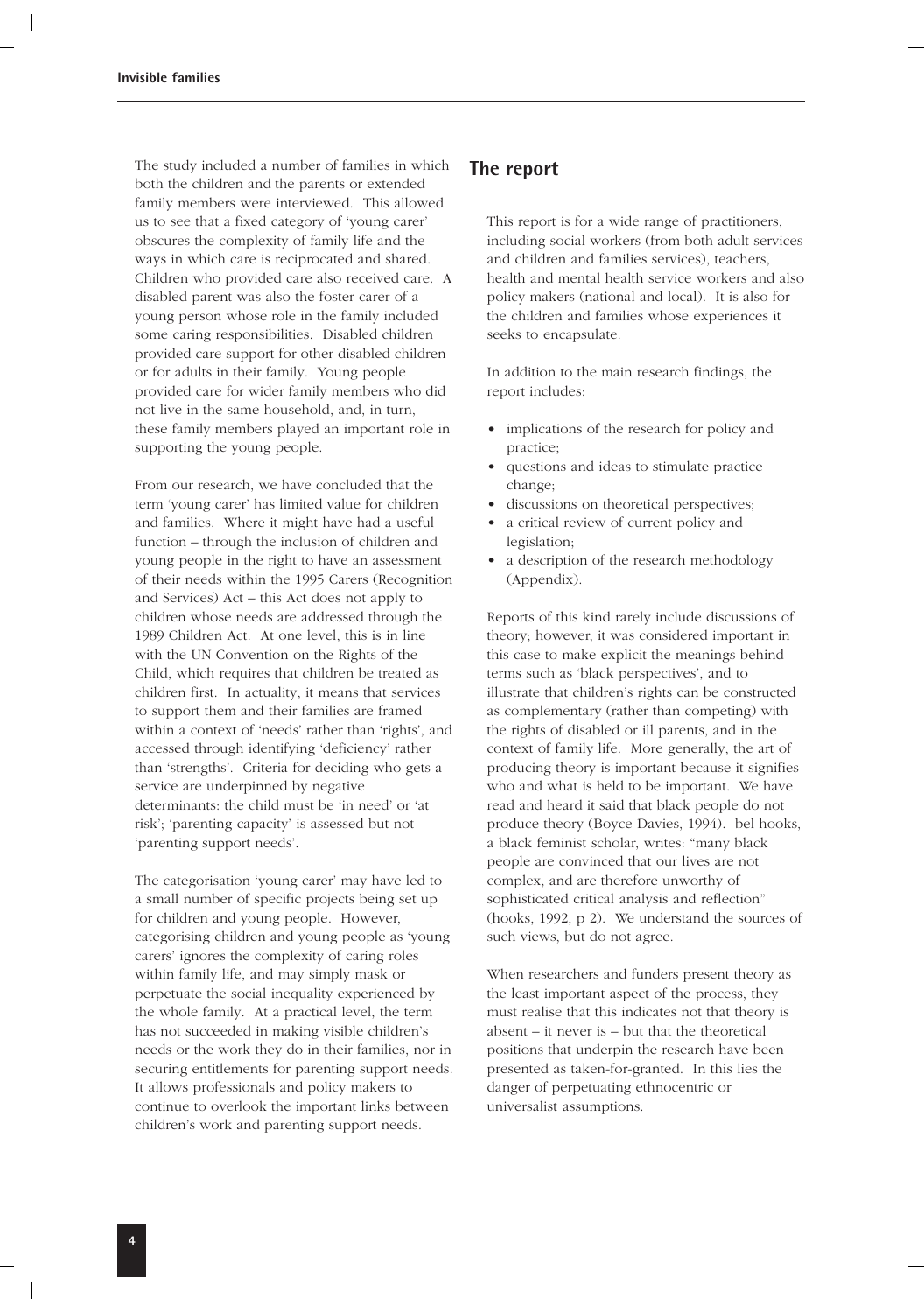# **Research principles and theoretical perspectives**

**In this chapter, we make explicit the principles and theoretical perspectives that guided the project, including those on race, disability and rights, before reviewing the way black families' experiences have been represented in relevant literature. Our aim is to dislodge ethnocentric assumptions that often underpin policy and practice and to encourage more reflective and inclusive approaches to addressing inequality.**

### **Principles of the research approach**

Empowerment or emancipatory research (Humphries, 1994) must be situated in the social, historical and political context from which it arises. It cannot be anti-oppressive unless it goes beyond scrutiny of the oppressed to the structures and systems which are the source of oppression (Mama, 1989). If it cannot be used to benefit the lives of those who are researched, it serves little purpose.

The specific principles for this project were that it should:

- adopt a 'critical black perspective' which takes into account: the diverse communities and life styles encompassed within the term 'black'; issues that affect black families (such as immigration, racism or school exclusion); specific needs, such as for language interpreters; and the strengths and achievements of black families as well as their problems and difficulties;
- reflect and value the diversity of black family life based on a broad and inclusive definition of family, which defines family as kinship networks of care, support and responsibility

(including biological and non-biological relationships) and encompasses families who live apart but are connected to each other, as well as households in which people live together;

- understand caring and household responsibility as a reciprocal function of family life with value to both children and adults, while recognising that, where there is a lack of appropriate and accessible services and adequate income, caring can involve levels of work and responsibility which affect the wellbeing of family members;
- adopt a social model of disability while promoting theoretical perspectives that are more inclusive of black people's experiences;
- sustain a commitment to children's rights and situate children's rights in the context of family/community; see children's and parents' rights as mutually supportive; and make explicit the systems of structural inequality that affect children, such as racism, disablism, class and gender inequality;
- adopt a critical approach to 'caring' and 'young carers', where these terms are framed within ethnocentric and pathological notions of caring that may lead to disempowerment of black children and their families.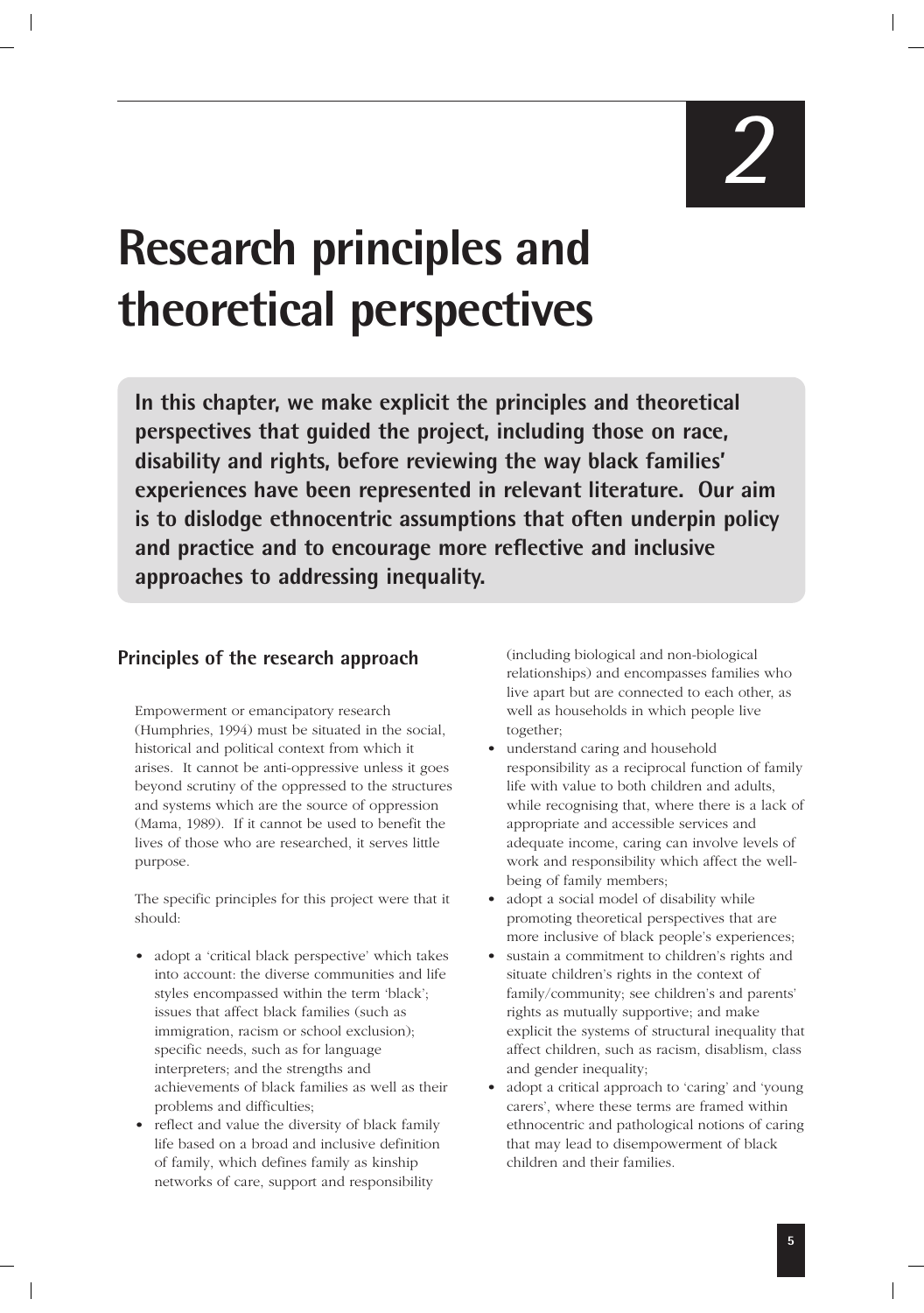### **A critical black perspective**

The term 'black perspective' does not refer simply to the perspectives of black people – black people are diverse and are no more likely to share a common perspective than white people. Nor is it a prescription for how to be black. It is a political perspective informed by a political definition of the term 'black', through which black people deal with and challenge the destructive effects of racism and the normative assumptions of 'whiteness'. Our use of the term is a means of conceptualising our analysis of experience and of giving authority to our sources of knowledge. The concept is situated in the context of British imperialism, colonialism and racist oppression; as such, it may not travel well to other societies, even though there may be points of connection with struggles elsewhere. The term 'critical black perspective' reflects our concern to address the connections between different forms of oppression, such as sexism and disablism, and to reflect on oppressive behaviours among and between black people.

### **Reflecting on the research process**

The emphasis in the project was on children and young people's participation. This came from the experiences of the Bibini Centre's Black Young Carers Project. These showed that children's work was not valued, that their voices were not heard, and that the lack of availability and access to services and opportunities had a major impact on their lives. Exploring these issues required an approach that placed children's voices at the centre. An important aspect of this was to train three young people (who had caring responsibilities) as researchers; these 'peer researchers' carried out interviews with some of the young people who participated in the study. We also wanted an approach that was inclusive of parents; hence the decision to undertake interviews with parents and family members as well as children and young people.

We have reflected on the significance of black researchers, both male and female, and including young people, conducting research with black young people, both male and female, and of the research arising directly out of the experiences of black young people (a participative and childcentred approach). Our experience was that young people did not find it necessary to focus on themselves as *black* young people — they were not 'other' in this setting. There was a shared consensus about the existence of racism that did not require the regurgitation of horror stories, the accommodation of white guilt or defensiveness, and a sophisticated understanding of racism that did not reduce affirmation and acceptance of each other's experience of racism to shared cultural identity. So, while there was 'sameness', in that the researchers and research subjects were black, there was no assumption or expectation of 'sameness' in relation to cultural or ethnic background.

### **Disablism and racism**

The social model of disability is built on a political and analytical distinction between impairment and disability – both of which are shaped by gender, class and specific expectations based on notions of difference that are themselves influenced by cultural, social, economic and other factors.

**Impairment** describes an individual's physical, sensory, intellectual or behavioural condition. **Disability** describes the structural inequality and discrimination experienced by people who have impairments. The focus for change is on removing *disabling barriers* and changing social, economic and political arrangements that exclude people with impairments from taking part in society as full citizens.

People who may not define themselves as disabled may yet be subject to the inequalities arising out of disablist policies, structures and behaviours. This was the case for a number of black parents in this study who experienced ill health but did not identify with the term 'disabled'.

This research is rooted in the social model of disability, but we question the limitations of this model as evidenced in its failure to address its own assumptions and power relations. The social model has inadequately addressed the specific circumstances of black disabled people, through making invisible the experience of racism, and thereby minimising the possibility that social, economic and environmental barriers may be a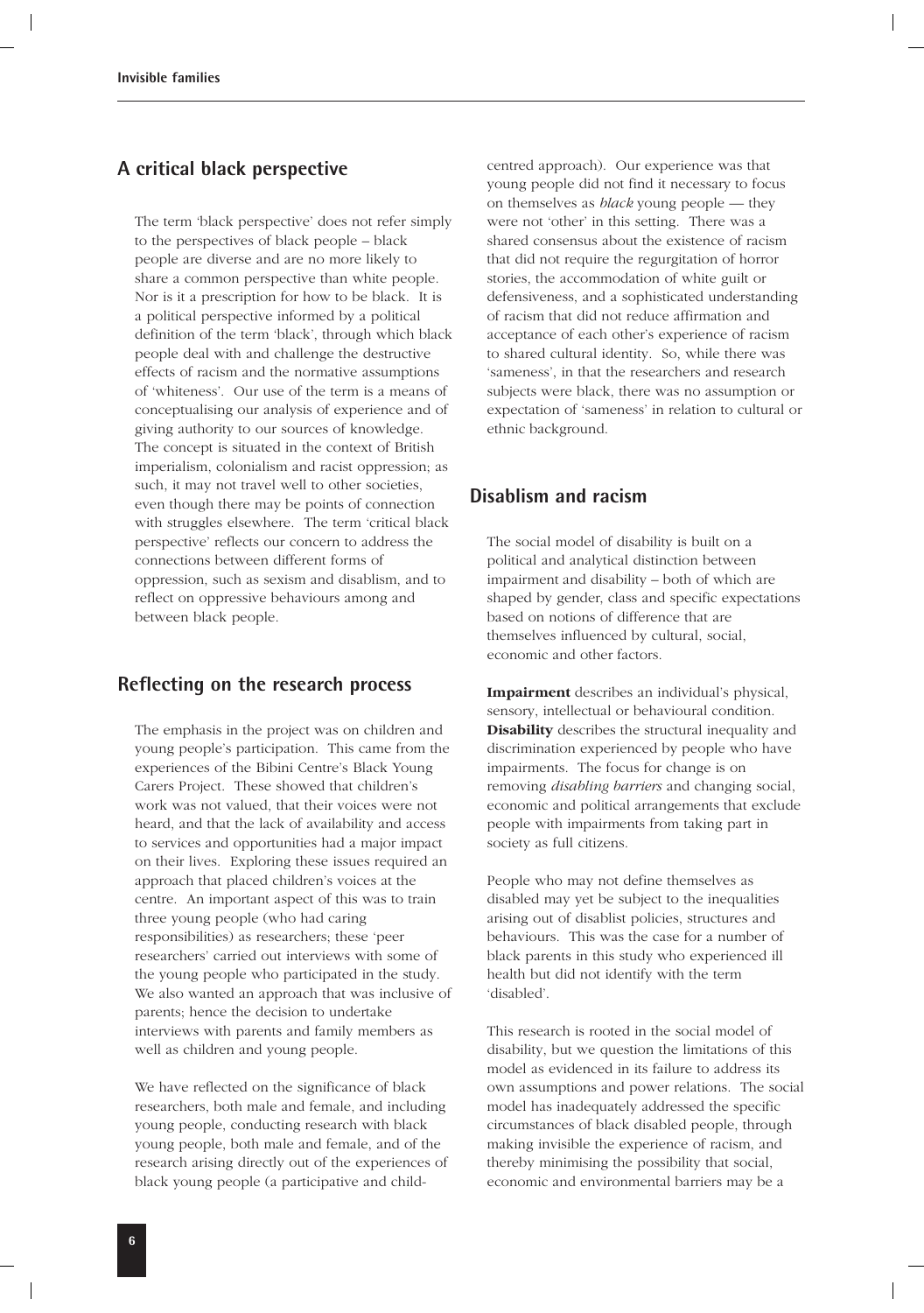consequence of both disablism and racism. Black people's perceptions have been largely excluded from the development of the social model and disability movement. An inclusive social model of disability would be one whose analysis simultaneously addressed other sources of inequality such as racism and would therefore be rooted in the economic, social and political context of black people's experiences.

### **Simultaneous oppression**

Our lives as Black Disabled people are comprised of many different facets and encompass a range of social divisions. (Begum, 1994, cited in Butt and Mirza, 1996, p 87)

Concepts of 'double disadvantage' and 'triple jeopardy' to denote the cumulative disadvantages of racism, disablism, sexism and other forms of oppression have been criticised by black disabled people for failing to facilitate an understanding of their experiences, and for compartmentalising people's lives. Begum (cited in Butt and Mirza, 1996) and others argue that multiple and simultaneous oppression is a more complete way of understanding the impact of and relationship between disablism, racism and sexism.

In this study, all the parents interviewed were women; most were the head of a lone parent household. Some described themselves as disabled; others as non-disabled but experiencing ill health. Their experiences are mediated simultaneously through race, gender, disability and class. Their identities are also subject to stereotypes (especially from medical professionals, but also from social care professionals), which may be underpinned by racist, sexist and disablist ideologies leading, for instance, to ideas about the sexuality (nonsexuality and a-sexuality) of disabled women and questions not only about their ability to parent, but also about the social and 'moral' appropriateness of them as parents. The concept of simultaneous oppression is particularly helpful in understanding their experiences.

### **A critical view of rights**

Framed within universalist notions of humanity, rights discourses have nevertheless placed male constituency at the centre of that universe. Women's claims for human rights have argued for a more inclusive interpretation based on equality. Some feminists have asked whether, in adopting a concept based on male privilege, women have colluded in marginalising aspects of themselves. It has been argued, for instance, that women should not seek to be equal to men or to remove sexual difference from political theory. Instead, they should recognise the gender inequalities within terms like 'humanity', should challenge assumptions of male centrality and should make visible the experiences of women and the perspectives arising out of women's oppression (Kiss, 1997). Black and non-Western feminists have shown that the 'man' in humanity is not only male but most often white and enfranchised through Western privilege. He can further be identified as determinedly heterosexual – if not in actuality, then in aspiration, through the invisibility of sexuality as a legitimate rights issue. When white women have asserted that gender matters, they have found themselves subject to criticism by black women for their assumptions about how gender matters, and for marginalising different aspects of social inequality (Mohanty, 1992).

### **Children and rights**

Jones (2000) argues that, rather than adopt universalist notions of children's rights, which level out rather than address difference and inequality, what is required is a theorisation of children's *experience* similar to that developed by Mohanty and others in relation to women and including attention at both the discursive and material level to issues of race, gender, disability, sexuality, class and so on. Jones's concern is that approaches that focus in an individualised way on the rights of the child detract attention from and de-politicise wider issues of social injustice which impact in profound ways on the rights of children, both as individuals and as collective groups. Her proposal is for a children's rights agenda in which the rights of the individual child are not regarded as fixed, but rather are negotiated and situated within family and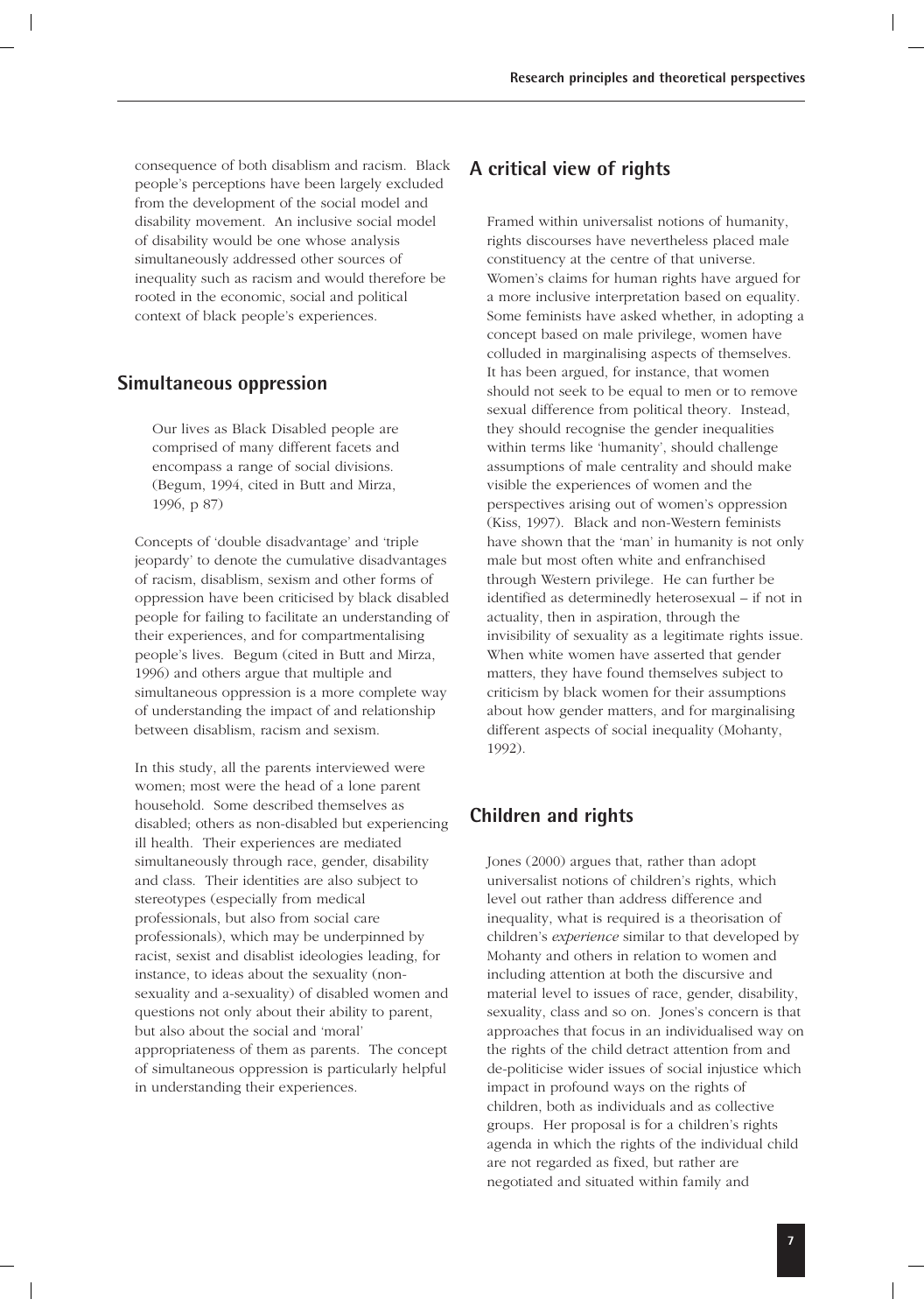community and also within a wider social and political context.

Children's rights are important not because children should be regarded as a distinct group separate from adult human beings, but because they experience particular forms of oppression and subjugation. Rights theorists have categorised children's rights in different ways, for example enforceable rights (such as legal representation); neutral rights (the right to have views taken into consideration) and non-specific rights such as the consideration of a child's welfare. The importance of children's rights, however, lies not so much in adults determining and discussing what is best for children, but in effecting real change in addressing the oppression of children.

### **An inclusive model of rights**

Many black people will identify with this struggle for recognition. It is in this process of 'identification' that lies the potential for an inclusive model of rights. This does not elevate children's rights as more important or distinct from the rights of others, but places them within the context in which children live their lives, and acknowledges that the dynamics of structural inequality and the power differentials between the child and the adult may subjugate the rights of the child to the rights of others.

This research is informed by an approach to children's rights that:

- questions the concepts of childhood;
- privileges children's experiences with authority and status unmediated by adults;
- recognises children as sexual, political and self-determining subjects;
- values children's contributions and work;
- regards rights as negotiated and placed in context rather than fixed;
- situates children's rights as individuals within the context of family;
- is concerned with wider issues of inequality and injustice.

In making children and young people's experiences and perceptions of their caring responsibilities the centre (although not the whole) of our focus, the authority on determining what their role means to them and what their needs are is shifted to the children and young people themselves. Disabled parents and black parents have fought to assert the value of their own perspectives and experiences. In doing so, the spaces they open up in the challenges they put forward can also make it possible for the voices of their children to be heard.

In summary, the principles and theoretical approaches discussed in this section provide a way of making sense of the 'whole', that is, the range of different, often conflicting, perspectives, and the professional and personal agendas that of necessity must trouble a project of this kind. The understandings that we (research team and Advisory Group) arrived at are not those that we started with, but are the result of debate, contention and the learning that took place as we engaged with the research process.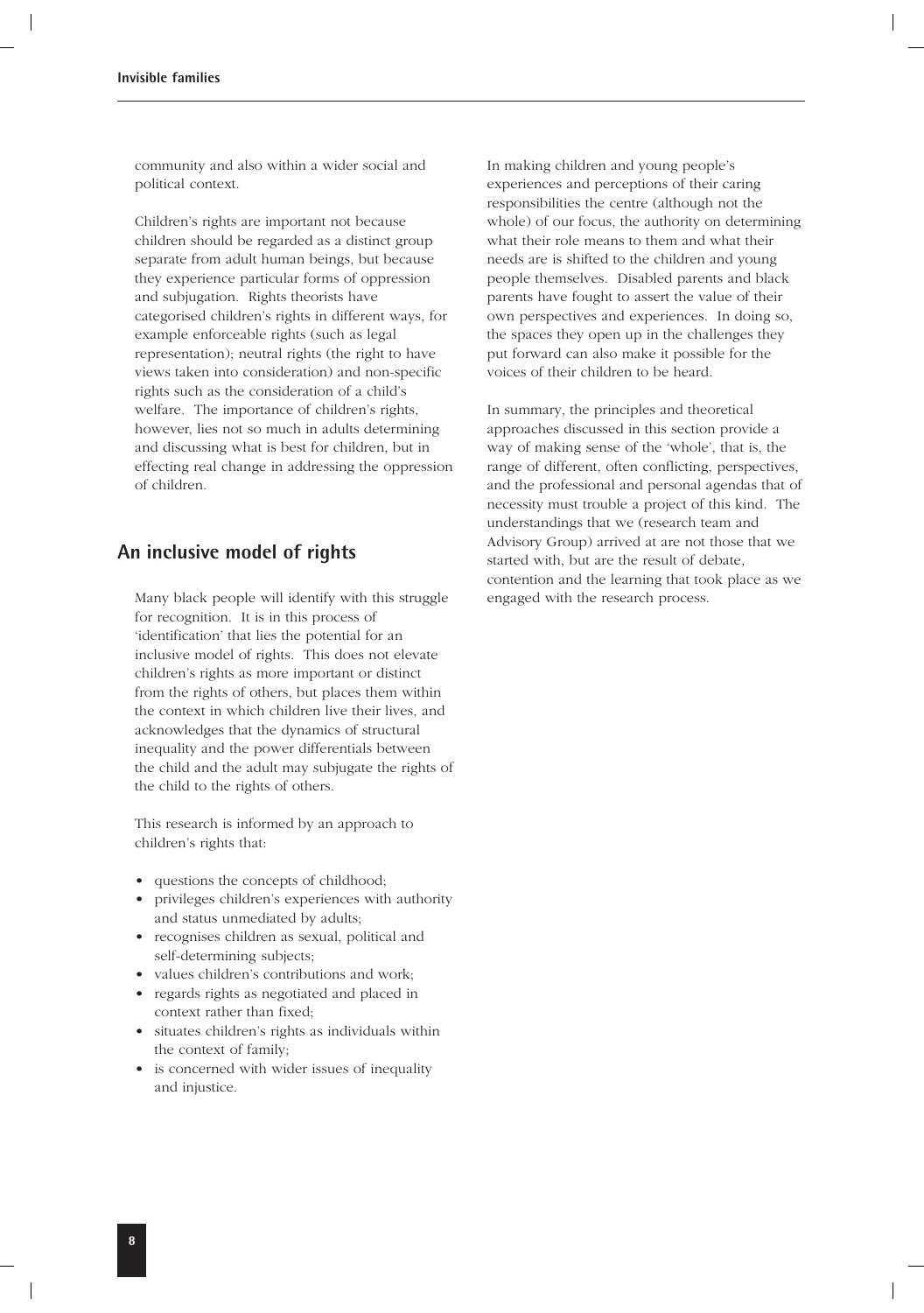### **A review of key studies**

**This section explores from a 'critical black perspective' the development of 'young carers' research, the extent to which this body of work has so far been critiqued, and the way that black children's and families' experience has been represented in existing research and critiques.**

There are a number of methodological difficulties in critiquing studies for their implications for work with black children and families, particularly where this was not an aim of those studies; problems arise, for instance, in the differences in terminology and methods used. Nevertheless, the studies we draw on have influence at the level of both policy and practice, and it is important therefore to point up the significance of particular interpretations or omissions.

Becker et al (1998) provide a useful and comprehensive review of the development of research and literature on 'young carers'.

### **Research on 'young carers'**

In the late 1980s and early 1990s, several studies were published which began to explore how many young people have caring roles and what their experiences might be (Page, 1988; Bilsborrow, 1992). *Children who care: Inside the world of young carers* (Aldridge and Becker, 1993) provided the first detailed exploration and the start of a series of influential publications from the Young Carers Research Group at Loughborough University.

The Aldridge–Becker study looked at 15 young people and adults who had significant caring responsibilities for someone else; in particular, it examined the range of tasks carried out, the impact of caring on their lives and relationships, and the young carers' views about support. The

researchers found that young people and their families generally had little or no support from extended family, neighbours or services. When services were involved, they were unlikely to be aimed at supporting the young person and they often excluded young people from information and decision making. Schools were largely unaware of young people's circumstances; even when they were, they were often unsupportive. Most young people wanted practical support and someone to talk to. Isolation and not knowing how to plan for the future were particular problems.

The study was based on a narrow interpretation of children's rights, effectively restricted to children's rights to have their developmental needs met. While Aldridge and Becker discuss the rights of young people as 'carers', they make no reference to young people's other rights, for example as members of families or communities.

*My child, my carer* (Aldridge and Becker, 1994) was based on interviews with the parents of most of the respondents of the original study. Yet, the focus was not on the "personal concerns of the adult care receivers ... but [on] *their experiences as the recipients of their children's care*" (p vii, original emphasis). Little light is shed on families' experiences of disablism, on disabled people's experiences of parenting, or on the experiences of families where young people have caring responsibilities for another family member.

Later studies have paid more attention to the impact of caring responsibilities, including on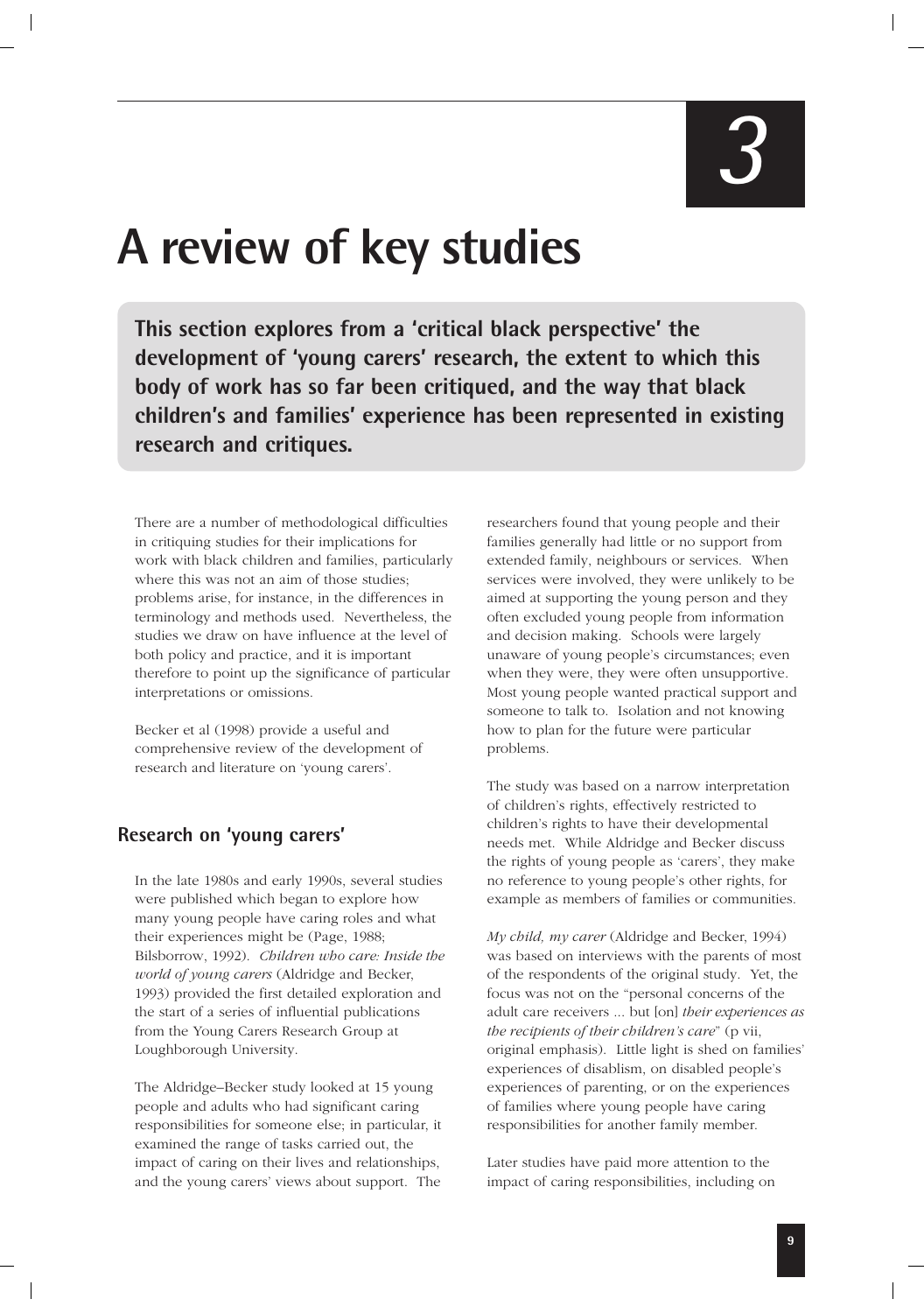family relationships. Even so, studies continue to be based on disablist notions about parenting and families. In *Couldn't care more* (Frank, 1995), the author suggests that there may be aspects of living with a disabled person that are inherently stressful for young people. However, little attention is paid to how disability impacts negatively on families, such as through inappropriate or unavailable services. Discussions of 'false maturity' and family dysfunction that were related to 'loss of parental authority' and the 'transfer' of family roles make uncritical use of the psychiatric and systemic models of family behaviour commonly found in medical and social work literature on disability and parenting. Such models have had negative consequences for the way in which the families of disabled people, and indeed black families, have been understood and approached by medical and social work services.

### **Critiques from a disability perspective**

Much 'young carers' research has been subject to criticism by a number of writers who approach the subject from the social model of disability (Keith and Morris, 1995; Olsen, 1996; Olsen and Parker, 1997; Morris, 1997).

Keith and Morris (1995) show how academic and journalistic representations of disabled people's children as having to 'parent their parents' have happened *despite* the evidence. They reveal how Aldridge and Becker found that young people did not view their parents as dependent on them, yet still chose to write that children are "becoming their parent's parent" (Aldridge and Becker, 1993, cover note; quoted in Keith and Morris, 1995, p 40). The conflation of 'caring' and 'dependence' in much of the literature is also criticised.

Olsen and Parker explore the development of 'young carers' projects as a result of the literature, and discover how much service provision "involves some kind of substitution of, rather than support for, the parental role" (Olsen and Parker, 1997, p 127). They question the use of a children's rights approach to the issue of 'young caring' when, for instance, children's rights to continue to 'care' conflict with parents' rights to have their parenting support needs met. They point to "a very real danger that providing services which support the child in the role of a

carer will obstruct the development of services aimed at overcoming parental dependence".

More recently, an inspection by the Social Services Inspectorate, *A jigsaw of services* (DoH, 2000), found that the provision of support services for disabled parents is patchy and that disabled parents remain largely excluded from service development in this area.

### **Critiques from a black perspective**

There are also a number of ethnocentric and racist assumptions in 'young carers' research which critical appraisal by others has failed to identify.

In Aldridge and Becker's 1993 study, young people are said to take on caring roles "often at the expense of their own childhood" ( $p$  76); yet there is no exploration of contemporary representations of young people, childhood, parenting or family roles, and no recognition that this needs to be situated in terms of culture and race.

The study also depicts the methodological dilemma of black families for researchers. While black families' isolation from support services means that black young people who have caring responsibilities may be harder to identify, we question the implication that there are inherent difficulties in including young people from 'minority ethnic communities' in this kind of research. A primary objective of the Aldridge– Becker research was the involvement of black young people; however, the use of a 'mediator' to contact South Asian families suggests that the need for a more inclusive approach was not recognised. The use of a 'black perspective' in the planning and execution of the research might have prevented assumptions of cultural homogeneity among Asian communities (cf "the Asian community often expects family members to care for relatives without external support and intervention"). Their descriptions of young people also point to an over-reliance on cultural explanations for behaviour. For example, they note that the Asian young people interviewed appeared "shy and uncomfortable", and put this down to the "restrictive" presence of family members. They do not say how they came to this conclusion, and neither do they explore the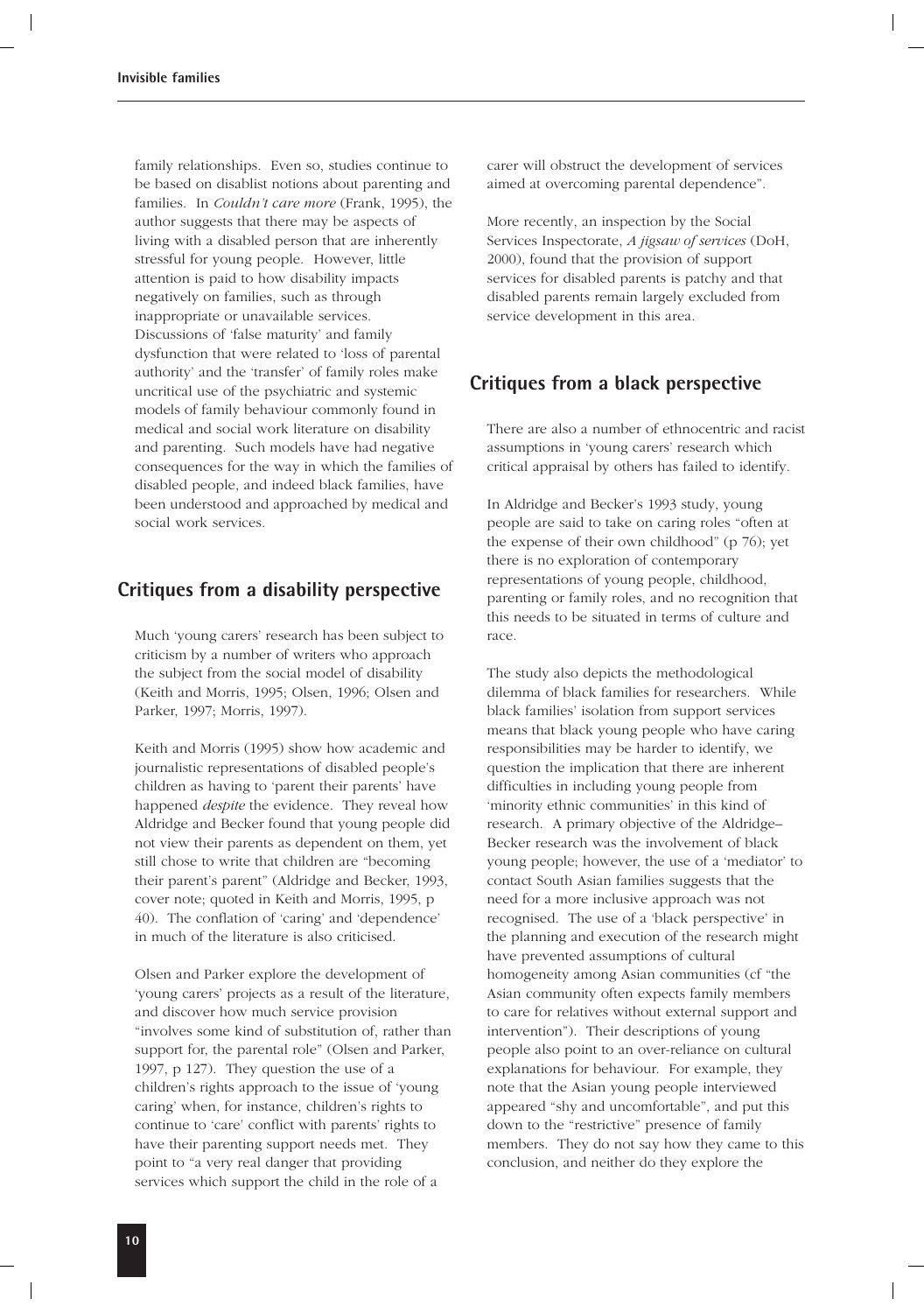dynamics of the researcher–researched relationship which might have contributed to this.

Shah and Hatton, in their study on *Caring alone: Young carers in South Asian communities* (1999), found that young people led lives that were structured around their caring responsibilities, and were rarely able to disengage from their caring role. This role had some positive aspects for some of the young people, but significant negative consequences for almost all of them in terms of their education and their ability to make plans for their future. Isolation and cultural stereotyping by professionals was also identified. These findings were broadly similar to those identified by earlier research on white 'young carers', yet it is telling that the finding that aroused most interest was that South Asian young people received no support with their caring from extended family members (*Community Care*, 1999) – even though earlier studies had found that white 'young carers' too were unsupported by wider family members.

While research has produced some valuable findings about the experiences of white young people with caring responsibilities, statements about black young people's lives and those of their families are more likely to have been unfounded or based on assumptions. This also applies to critiques of 'young carers' research. Keith and Morris (1995) raise questions about the "condemnatory" approach to disabled parents and appear to find great significance in the parenting practices "of other cultural and social groups". They fail to address the social and political contexts of black family life or to challenge racist assumptions about cultural practices.

It is unhelpful to argue about whether black families experience greater condemnation than disabled people's families. Many black people have to deal simultaneously with both racist and disablist misrepresentations of their parenting. There are examples of black people being condemned on the basis of fantasies about aspects of their family life. In addition, black young people's responsibilities in childcare, domestic work and interpreting may have more to do with black families' strategies for coping with poverty, exclusion from support services, services' failure to provide interpreters, poor housing, ill health and long working hours than with cultural practices.

Overall, our review revealed that:

- Some approaches privilege 'white' with a normative status, in which only the ethnicity and race of the 'other' is made explicit.
- Universalising claims made by some researchers and commentators result in or rely on the 'invisibility' of race and racism.
- Some studies have failed to reach black young people at all.
- Even where studies have sought to include the experiences of black people, these are often based on an inadequate theorisation of racism, and in some cases on flawed approaches to planning and conducting the research.
- Disablist assumptions about disabled people as parents and their family relationships are evident in many studies, along with a failure to explore professional assumptions and practices in working with these families.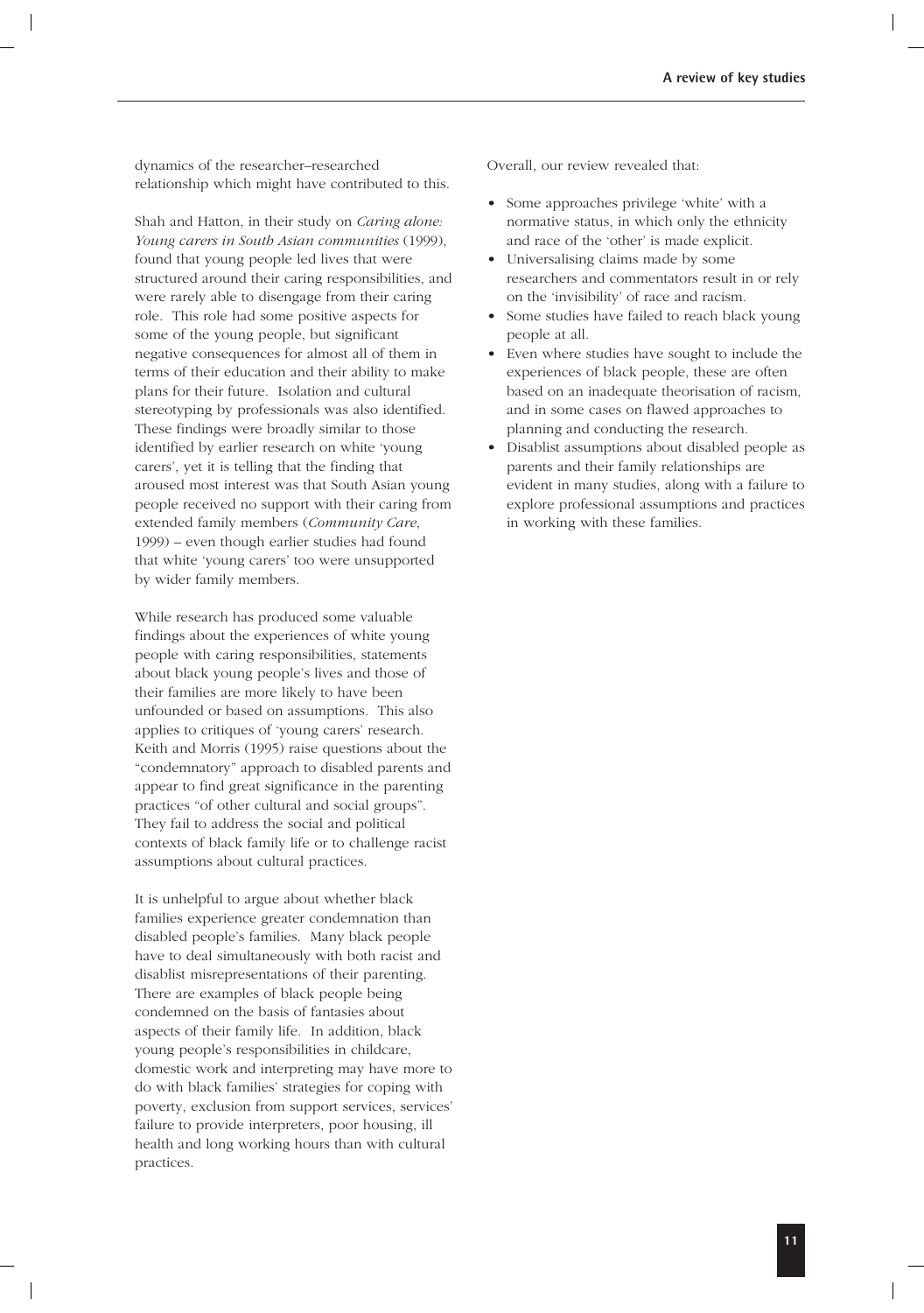

# **Identities, kinship and communities**

**This section describes the diversity of the families involved in this study in terms of religion, language, ethnicity and, importantly, family life-styles and access to support from wider family members and local communities.**

### **Religion**

The religious faiths of the research participants were diverse and included Rastafarian, Muslim, Sikh, Catholic, Pentecostal, Jehovah's Witness, Church of England and Buddhist. Some interviewees had developed or changed their religious beliefs (one person explained that she had been brought up within a Christian tradition but was now more "into being spiritual").

Religion seemed a significant aspect of most families' lives. In these families people talked about gaining spiritual strength from religion, and about religion helping them to feel more in control of their lives or strengthening their family. Faith communities often provided practical help. Some people felt this helped them to parent their children and keep the family together.

"Being part of my religious community is important to me – they knew about my circumstances and were very supportive."

However, it was also the case that some people's opportunities to practice religion were restricted by disablism, most notably by inaccessible places of worship and the disablist attitudes of other people who attended.

### **Language**

Most of the families who participated in the study were fluent in English as well as other languages. Some parents, however, did not speak English, and where this was the case young people's roles in their families included acting as an interpreter, writing letters, translating official information and completing forms. Some of these tasks were also undertaken if a parent's impairment or illness affected their communication abilities.

While young people were often skilled in these tasks, there were examples in which this role was inappropriate or created difficulties, particularly if the child was very young or if the information was complex or sensitive. Misunderstandings or difficulties could arise for example when communicating information that a parent might have preferred to have kept confidential, interpreting personal information, being unaware of the seriousness or urgency with which information might be needed, withholding information or translating medical instructions.

### **Ethnicity**

Young people and adults understood their ethnicity in creative and constructive ways and discussed this issue with confidence and pride. However, participants also talked to us about ways in which their ethnicity was understood or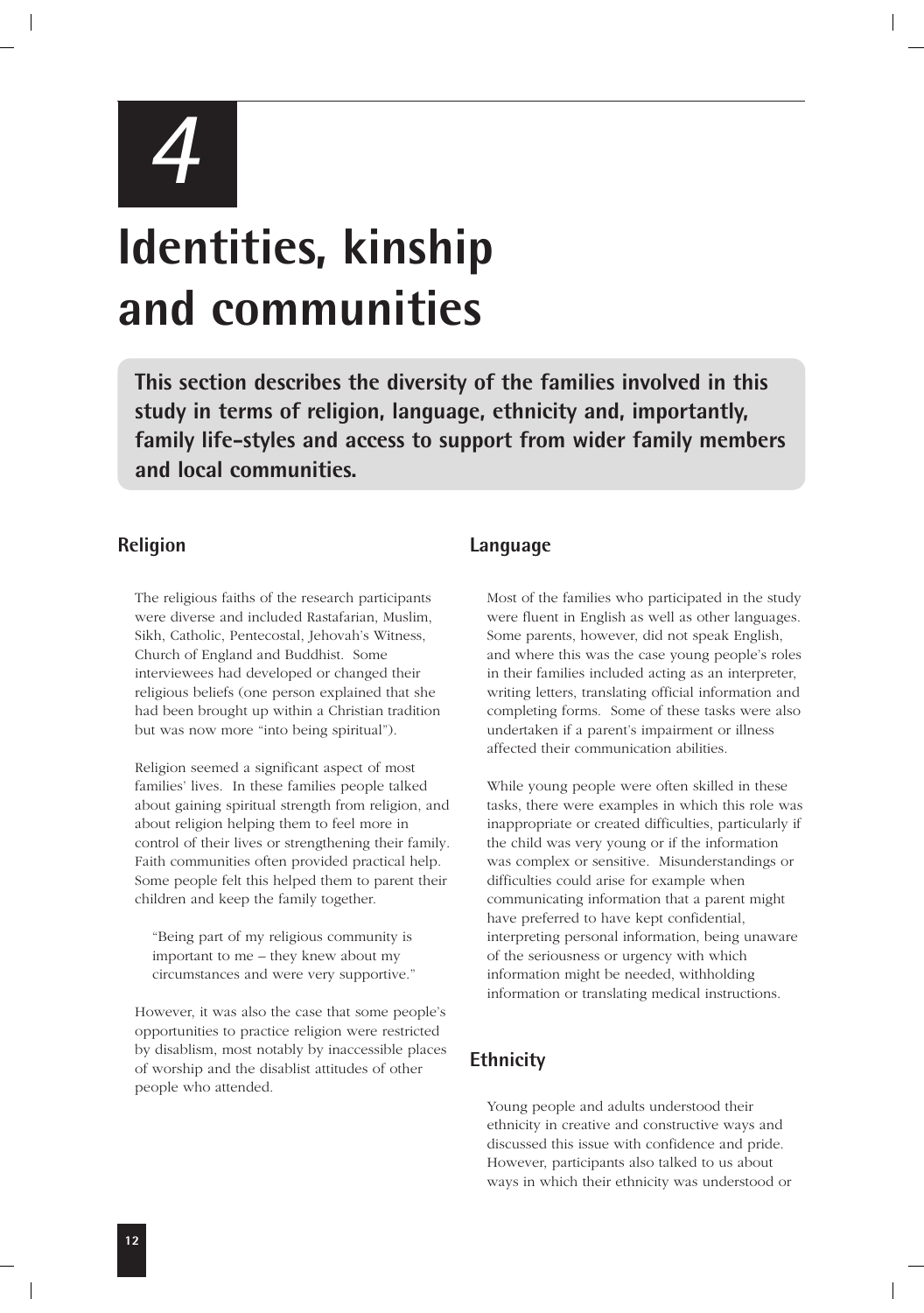represented in a distorted or reductive way by service providers, white peers and others. Participants defined their ethnicity using a range of different referents, including their own or their parents' place of birth, religion, nationality and 'race'. For some, race and ethnicity embraced a country they themselves or their parents had been born in, while others felt they were born in Britain and were therefore 'black British' or 'black'.

While many participants talked about the symbolic and personal significance of their ethnic group, they were more likely to point to the local community as a potential source of practical support, particularly to those who had shared similar experiences of racism.

### **Kinship networks and family life-styles**

Family life-styles were diverse, and kinship networks included both biological and nonbiological relationships. Single women headed most of the families who participated in the study, although there were some two-parent families.

In many cases, the support of the family was a shared activity, which drew on wider family members and friends and was not limited to relationships within the same household. Participants were as likely to have caring responsibilities for, and to draw support from, these relationships as from close biological ties.

The contributions of children to everyday life and the effective running of households were acknowledged by most parents as a major factor in keeping the family unit together. This aspect of children and young people's work is often omitted from the literature on 'young carers'.

### **Support from the wider family and community**

There was little evidence that young people with caring responsibilities and those they cared for were left unsupported by wider family. Often, though, wider families were unable or not expected to provide practical support on a regular basis. Sometimes this was because they were

experiencing difficulties of their own. Sometimes wider family members were supportive but did not live locally, and so were unable to assist on a day-to-day basis, and/or they could provide support only during crises. Where wider family members were involved in day-to-day support, this was likely to be in families where there had been similar levels of contact before a family member came to require support. A few people spoke of increased stress from wider family members.

Some families made their own homes the focus of wider family social life. This may have affected the amount of privacy and control for some parents, but for other families it was an effective way of addressing isolation and the wider exclusion of disabled family members.

Many family groups were managing to support individuals without any support from external agencies, but this was not the case for all the families. Even those family members who appeared to be providing 'seamless' support were not necessarily able to continue doing so, particularly where support needs were likely to change in the future. In some families older siblings had moved out, and in the absence of other forms of support this usually meant that a younger sibling took on a greater level of responsibility. Some young people had had adult support from partners, extended family members or professionals, but others had looked after the needs of their parent alone until they were unable to sustain the pressure and had contacted an adult they trusted.

The way in which people experienced their local community was often refracted through experiences of disablism and other forms of social exclusion, as well as through the effects of social deprivation on the communities themselves. In each of the main neighbourhoods where participants lived, we spoke to people who said they felt unsafe in the area, as well as to families who said they found their local community supportive.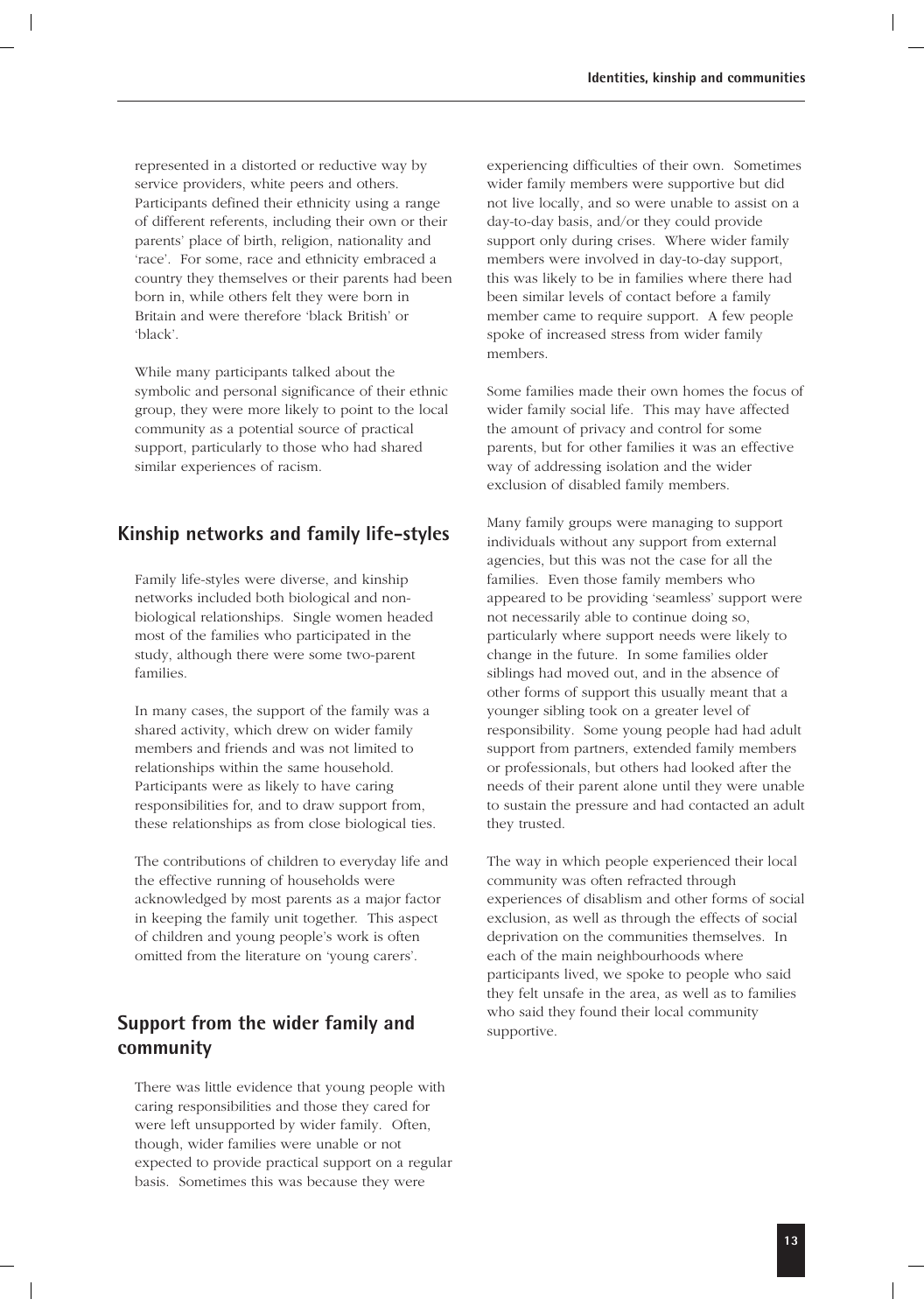### **Conclusion**

The diversity of religion, of ethnicity and also of family life-styles raises important questions about dominant concepts of family life in Britain, and the extent to which non-orthodox family forms (in ethnocentric terms) are seen as deficient or inadequate, and negate the role of black women and men in the upbringing of children with whom they may not live.

The findings also suggest that, where families preferred to receive support from extended family members, there seemed to be no coherent way in which the social inequalities that many black families were dealing with, and which undermined their attempts to support one another, were being addressed. Often, wider family members were supportive but were unable to provide practical support on a regular, longterm basis.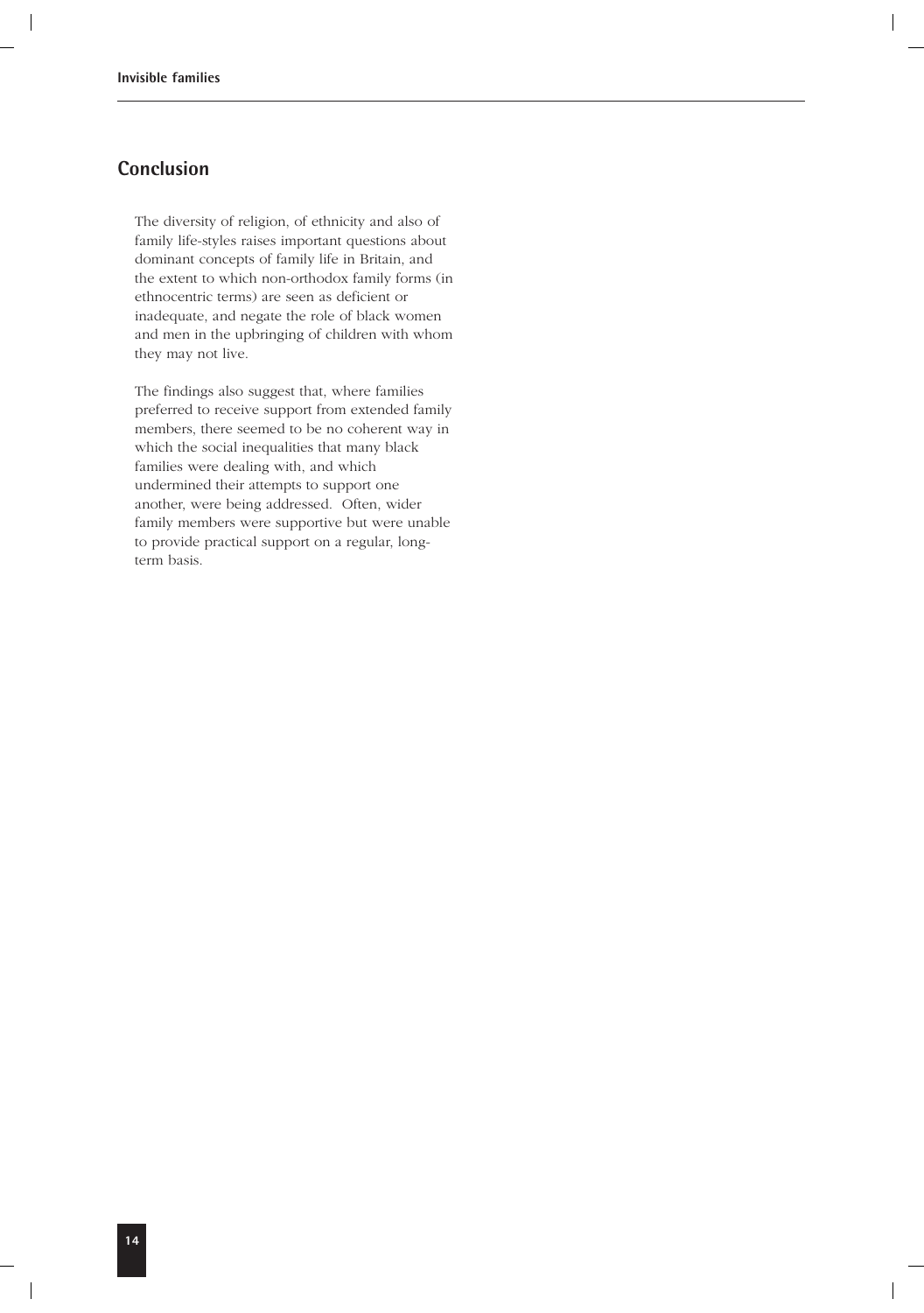# *5*

# **Parenting and the nature of children's and young people's contributions to their families**

**This chapter describes the responsibilities and tasks undertaken by children in the study. We discuss parents' and young people's perspectives on the ways in which tasks are taken on, parenting strategies for managing family life, how tasks become defined as appropriate or inappropriate, and the contribution children's work makes to families surviving and thriving together.**

### **Children's and young people's responsibilities and tasks**

The chores, tasks and responsibilities taken on by children and young people in this study varied greatly in terms of the nature of tasks, levels of skill and physical strength required, and time commitment. They included: household cleaning; ironing; gardening; cooking and preparing meals and drinks; shopping; managing limited finances; assisting with mobility; helping with personal care; applying medical dressings; administering medication and carrying out nursing procedures; helping to dress; encouraging exercise and socialising; coping with distress or depression; building confidence and skills; translating and interpreting; teaching English; supervising and playing with young children; taking children to and from school; being available if assistance is needed; and communicating with and interpreting for health and social services workers. These were all tasks that young people did on a regular basis. Sometimes this involved coordinating different tasks at the same time.

"I wake up in the morning, and my mum and dad will already be awake, so I pray and give them their medicine and their breakfast. Then I'll go and check on my brother, see if he's all right, whether he's fallen out of bed or anything. We don't have the bed supports so sometimes he rolls out of bed and can't feel it. Then I'll go and tidy up my bedroom and tidy up in time to get ready for school. I'll get my brother up and get him ready, give him breakfast and everything, and then I'll prepare food for lunch because I can't come home every day. I put their medicines in these little containers, put them to one side and then I go to school. By the time I come back, my nephews will need collecting, so I collect them, feed them, get them ready to go to the mosque, then when they're at the mosque I give my parents something to eat, give them their medicine again ... by this time it's seven o'clock. I go to pick my nephews and my brother up from the mosque and they will be hungry again, so I make them something to eat.... I'll tidy up and eat with them in the kitchen. And then I'll probably take my nephews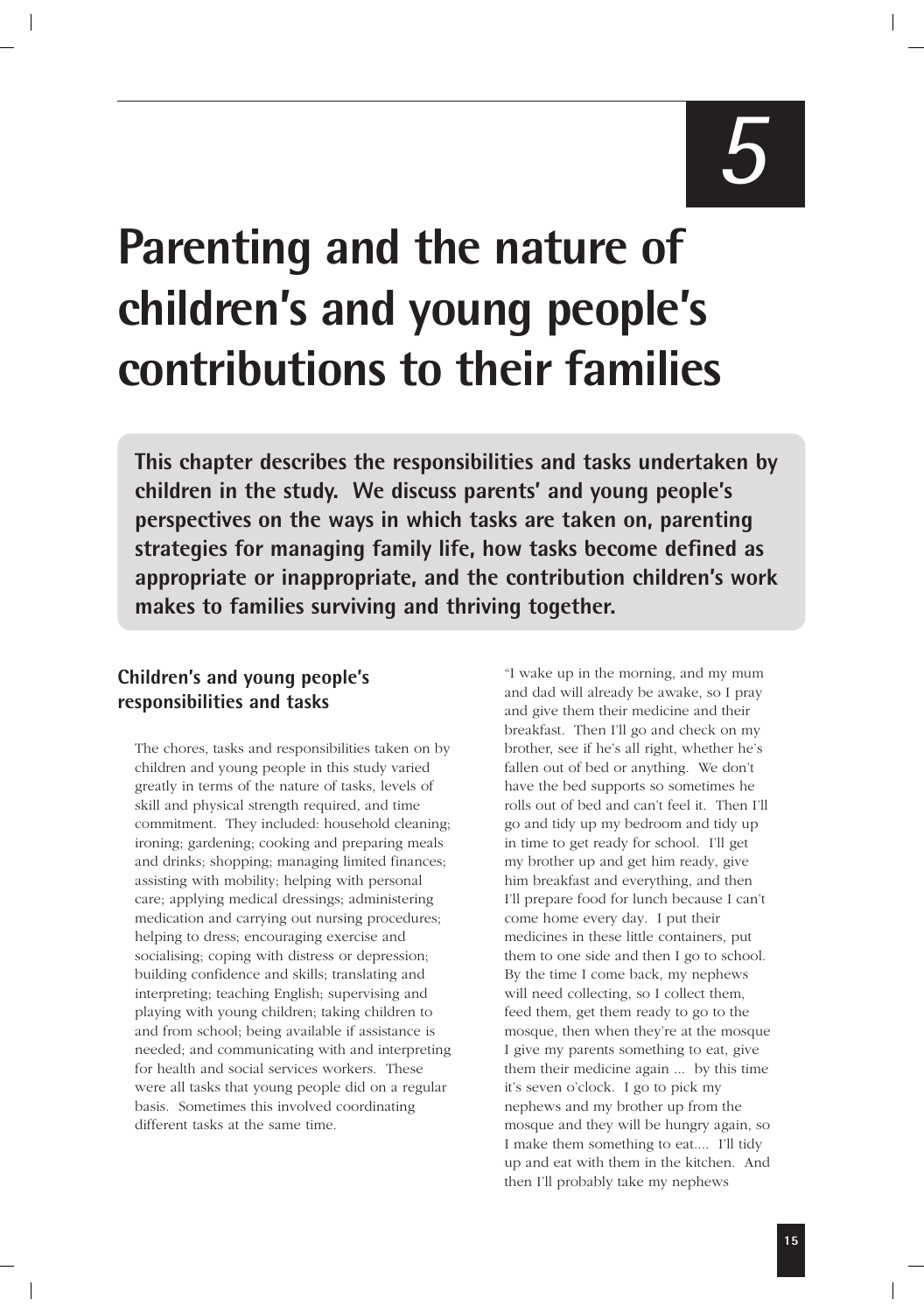home, see if my brother needs any help and come back again. It usually depends, but if I don't have any other work to do then I do my homework from school."

### **Parenting and parents' perspectives**

Previous studies have suggested that in families where young people had taken on caring responsibilities, young people had come to 'parent' their own parent, or that the parents' authority had been undermined (Aldridge and Becker, 1993). We explored family routines and parenting strategies with both young people and their families.

We found that most families had clear ideas about how young people should be parented, and that tasks and responsibilities were allocated and carried out in a way that effectively fulfilled many of the young people's needs.

Families made decisions about children's and young people's involvement in caring that were based on the exercise of parenting responsibilities. Children took on the care tasks that met their elders' needs for physical care and supervision; promoted their own self-care skills and confidence; helped them to look after others and act responsibly and gave them opportunities to demonstrate respect, love and commitment. Most parents tried to balance the responsibilities their child had at home with the things the child needed to do for their own development:

"I had to say to them, whatever you do just carry on going to work or to school. But sometimes it disrupts their schoolwork as well."

### **Parents' views on their children's work**

Parents took pride in their children being able to contribute to their family unit. They viewed their children's abilities compared with those of other young people and were proud that their children were mature and capable of doing tasks other

children were either not interested in doing or were not expected to do.

"So we sat, she washed the chicken, this is the first time. I cooked the rice because nobody can cook the rice, and she shared out the dinner exactly how I share out dinner. Rice on one side, she shared it out really nice...."

Another parent spoke with pride about how her children had supported her in ways that required a high level of skill and understanding. She explained:

"The relationship has not changed. If anything it has made my relationship stronger. They have always been close and we became closer. It was a time when we just had to deal with a crisis."

Parents talked about the importance of young people learning how to care for themselves and to have confidence in their own skills: "I bring them up from a small age to help themselves". This parent and others felt that, although their children carried out a significant number of tasks that other children might not do, they would not want this to be different:

"It was part of our family to do chores and help out – when you live together as a small group that's what you do. Everybody contributed and helped in the house. Just that mine had to do a bit more than usual."

Parents recognised that some of the tasks their children did involved the commitment of more skill and time than might be expected of others of their age group. But for these family units to survive and stay together, both parents and young people were prepared to take on these tasks. Some parents were fully aware that, without the contribution of their children, everyday life as a family unit would not be possible.

### **"A different style of looking after"**

While it is important not to generalise or homogenise the experiences of black parents, the study found that different, broader and more creative understandings of 'parenting' were used,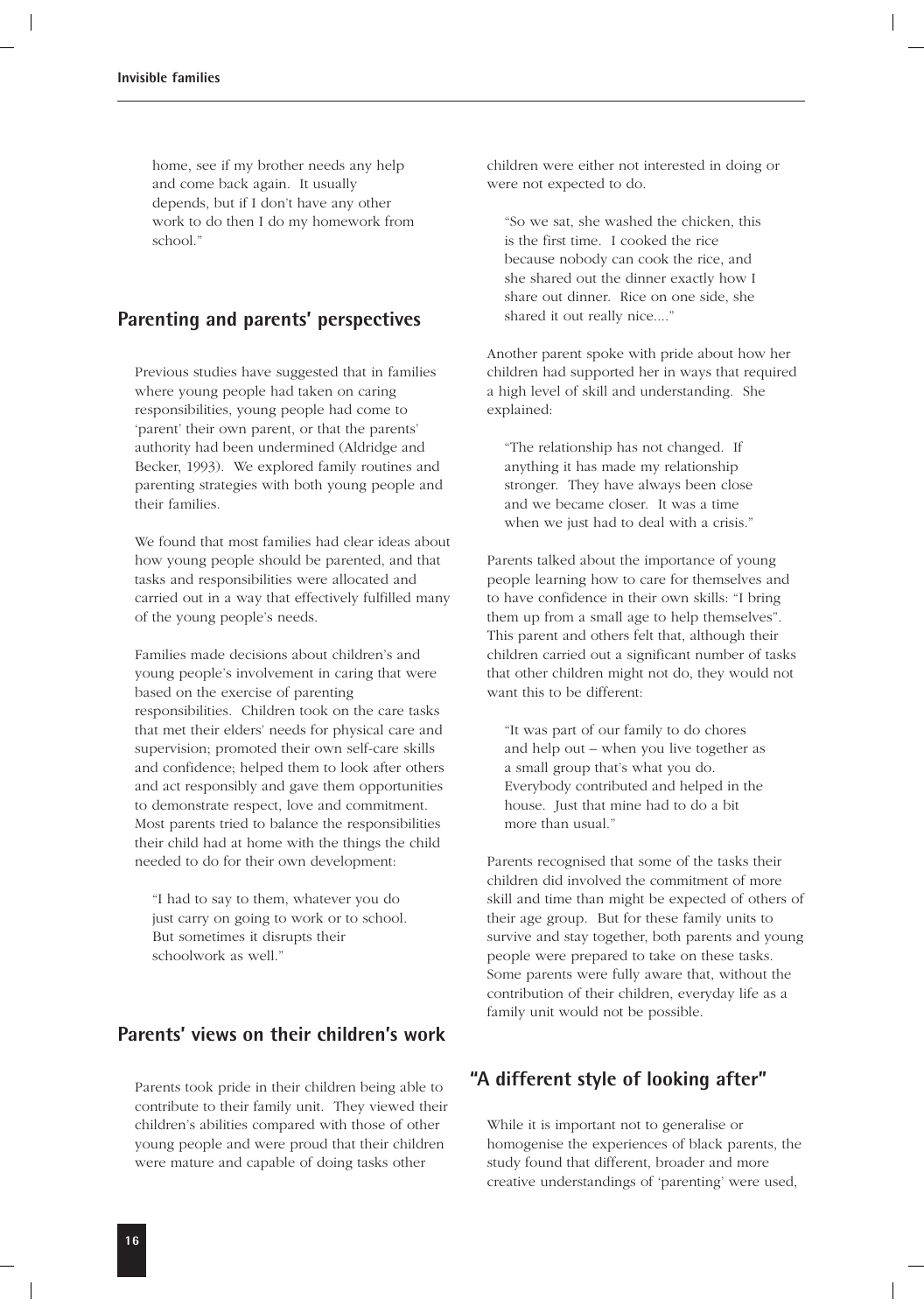raising questions about the narrow ways in which welfare professionals usually apply the term.

What parents described, even regarding the ways in which they arranged the tasks within their homes, was not an *absence* of parenting, but a *different way* of parenting: "a different style of looking after"*.* This broader concept of parenting seemed to relate to notions of collective or shared responsibility. Thus, parents met their children's emotional, physical, educational and other needs themselves; or sometimes these responsibilities were shared between different adults.

### **Services that supported parents in their parenting**

Where families found services that reflected their own understandings (as was the case with the Bibini Centre's project), they made use of them and valued them. This was both because they received practical support and guidance in caring for their children, and because they did not feel labelled as deficient or inadequate:

"Bibini was good for the children. I got support and advice from them too and it helped me how to respond to my children. I needed a lot of advice and they helped me through it."

Several other parents also said they felt supported in their parenting by the same organisation, and this enabled them to continue to parent their children. They received advice and support for themselves as well as encouragement to parent to the best of their abilities. Parents also valued support that focused on their children – enabling children to have fun and giving them an opportunity to express themselves away from their caring role.

"To me they knew the kids, they knew their ways.... No don't help me out, help the children. I could go anywhere and get help if I wanted to. They helped the children; no I shouldn't say that – guide the children – explore the world, express themselves."

Parents expressed frustration and disappointment that schools and other services were unable to take this approach and support their parenting in more direct, flexible and constructive ways.

### **Parents' fears about approaching services**

Parents felt that the ways in which they were likely to be perceived and judged by social care agencies, in particular social services, would be negative. This concern was a major barrier to families seeking support. It also meant that, where social services became involved with a family, this created a high level of anxiety and additional stress, even when individual social workers were found to be supportive and helpful, as was the case in several examples given.

One parent told us that keeping the house clean was one way to prove to social services that their family unit, while going through traumatic external pressures, was able to live together, and to provide evidence of good parenting. Here, domestic tasks were seen as a survival strategy to prevent family break-up:

"I had to prove to myself that nobody from Social Services was going to walk through that door and say, that's wrong, so's that, and that. So the house was spotless...."

Another parent expressed her fears in these terms:

"[child] was my strength, no nobody could take my kids. To this day nobody take my kids."

### **Young people's perspectives on having caring responsibilities**

For many young people, caring responsibilities were inseparable from feeling part of a loving and caring relationship. Rather than having been chosen to do certain tasks, young people were themselves choosing to take on these commitments, whether they were minor or had a significant impact on their life-styles: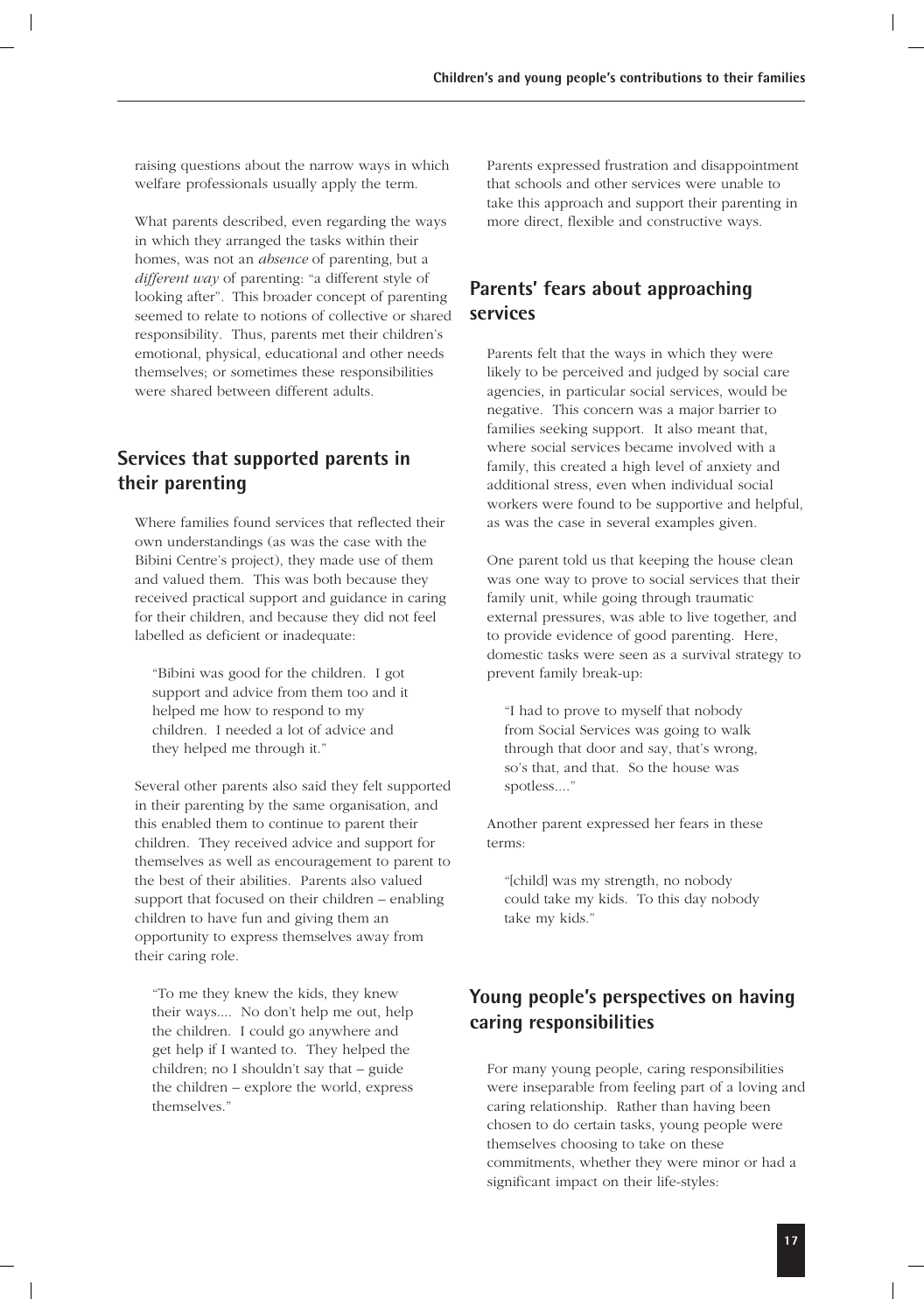"It wasn't like I had to do it. It was me sort of thinking 'What do I need to do?' I mean, it would be very inconsiderate of me – when I know my mum is ill and she can't do it – it would be very hard for me to leave them without food and go off to school. It's something that you would do anyway, if someone is not well."

Young people may make such decisions because there seem to be no alternatives for their family. Indeed, most of the families who talked to us did not receive support services. Additionally, young people made decisions in the context of the power relations within their families, particularly those of age and gender, and these affected the range of choices they were able to make.

Young people recalled how the process of taking on caring responsibilities had been a complex one; some found it impossible to articulate completely. One young person described helping her mother through a serious illness:

"Close friends and family knew what was happening but they couldn't say, well, she was feeling like this or anything like that. They wouldn't really know. You don't really know how she feels unless you actually experience it yourself, so with me being in the house I had the experience, and I've seen what is going on and the pain that she was in and all the rest of it.... So with me looking after my mum – it's not a fact of having to do it: it's just something that I do."

For this young person, 'becoming a carer' was an inadequate way to express her response to her mother's illness. She felt that the role that she had taken on in supporting her mother – providing emotional support and encouragement through hard times – existed before she ever had to help her through the illness.

Young people were responsive to the needs of parents and often would take on tasks to relieve or support parents without being asked:

"I don't really need to interpret ... but he gets tired, so it would be easier if I just do it."

Young people recognised the diversity of their skills and tasks, and how these changed as they became older and more able, or as circumstances altered. They had their own expectations about "helping out", and thought that young people doing domestic chores in the home was a "normal", "reasonable" part of life – their contribution to the smooth running of their family.

Domestic tasks that were seen as contributing to general family life included tidying up rooms such as kitchens, living rooms and own bedrooms; taking out bins; painting and decorating; making cups of tea; filling hot water bottles; and going to the shops to fetch small items such as newspapers, matches or milk.

Tasks like shopping, cooking and cleaning were seen as more demanding and requiring skill and/ or physical strength. The age at which some young people began doing this work affected the extent to which this was seen as a "usual" household task.

Some young people were in charge of managing budgets and supporting their parents in day-today administrative tasks such as paying bills, answering phone calls and reading out letters. Other young people helped their parents with medical care or were solely responsible for supporting parents with mental health problems.

We talked to a small number of young people who felt that their caring responsibilities (rather than other aspects of their lives) made them feel unhappy, angry, undervalued or isolated, or who felt that having such responsibilities had led them to be less interesting or appealing people. These young people were managing their responsibilities effectively, but clearly should not have had to continue in their caring role in such situations.

Some young people felt that they had been isolated within their caring responsibilities and that this had affected their development in significant ways:

"I think it has affected me mentally ... even now I find it hard to talk to people because I am used to being on my own."

"I don't think I should be doing that. I think parents should be showing examples, you know, being a good role model, but I never had that. I just had to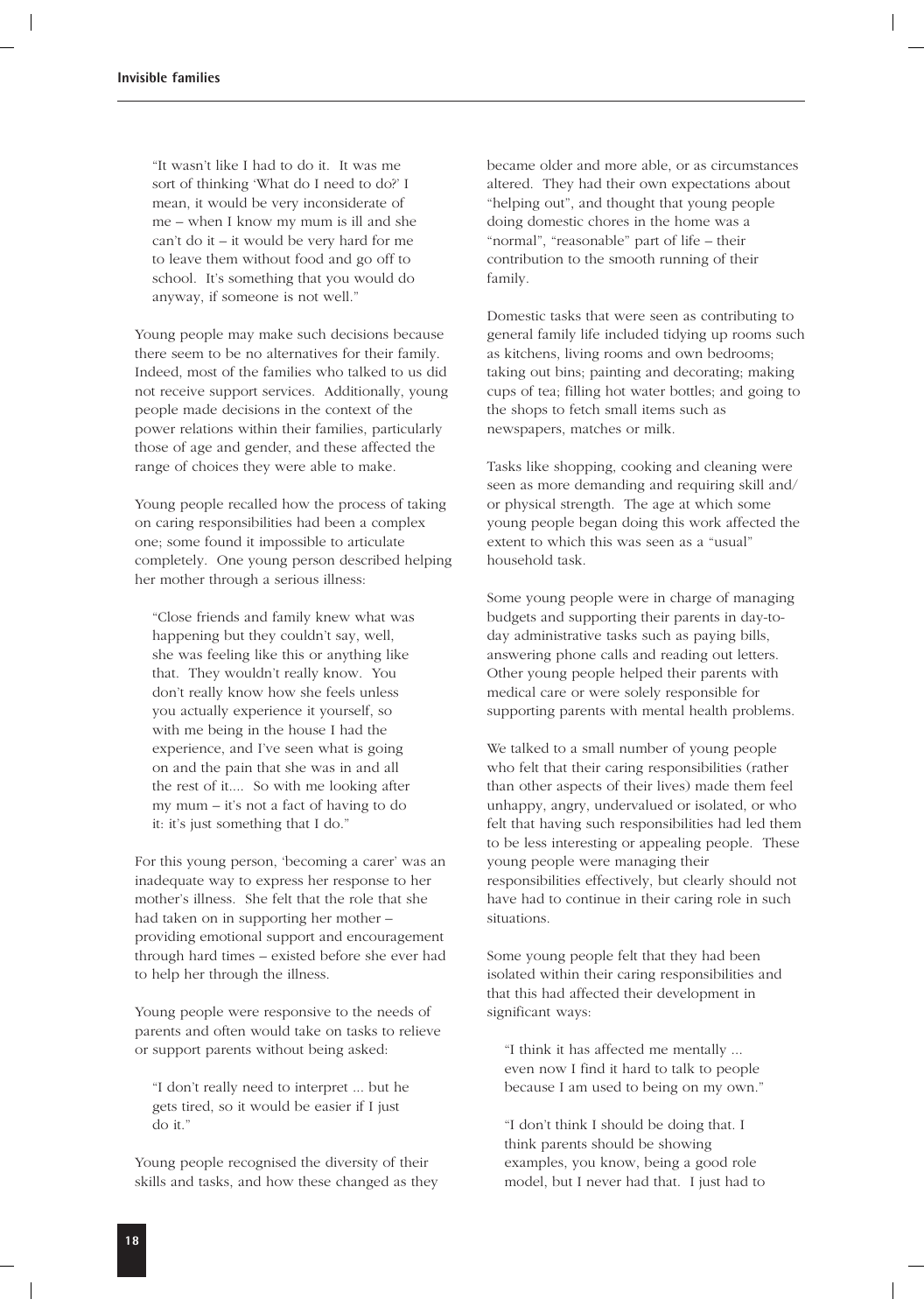do all these things, so I find it hard to try and ... be how my friends are. My friend has got a really good personality. I sort of wish that I had that personality, but because I had no one to teach me it is kind of hard to make my own personality."

A number of young people felt their responsibilities meant that they missed out on having fun. This seemed to be a particular issue when young people felt resentful about continuing to care, where young people had no regular opportunities for positive experiences, and where they felt they were taking on inappropriate caring responsibilities:

"As a teenager I don't think I should do any of it [regular medical care] 'cos teenagers are supposed to have fun...."

It is important to stress that specific impairment or the actual task undertaken was *not* indicative of the impact on the young person; while these factors were important, their significance was linked to other factors, such as relationships in the family, individual skills and strengths, other sources of stresses and other supports available.

### **Young people, information and professionals**

For some young people, their difficulties were exacerbated because they were not given information about family members' health problems and the treatment that they needed.

When one young person's mother became seriously ill, she was given no information about the illness, her mother's treatment, or the possibility that the young person herself might develop the problem in the future, either by health professionals or by her mother, who did not know how to speak to her about the situation. This daughter clearly wanted information. She found out more by contacting a survivors' group and doing her own research.

Most young people said that they were given very little information either about services available or about their parents' needs, and yet it was assumed that they would be able to cope. While

very few professionals actually talked to young people about their parents' circumstances, they still expected to be briefed by them. Nor did the professionals ever enquire about the young person or their needs in their caring role:

"When people ask, it's always how's your dad, how's your mum – never how are you."

"They were really concentrating on my mum."

### **How tasks are taken on and negotiated**

Young people were most likely to come to have caring responsibilities through families having to find ways of coping with crises and being isolated from support services. In these situations, family members, including young people, had little choice in terms of the commitments they took on. Where young people's caring responsibilities were the result of a clear agreement, the responsibilities were likely to be shared fairly or equally between different family members.

While some young people felt proud to do such tasks, because it made them feel good about themselves and close to their parents, others had conflicts with their parent as a result of different expectations when tasks were supposed to be completed. One parent talked about how tasks were negotiated:

"With a lot of arguing, get this done, get that done, 'oh I will just do it when I have got the energy to do it'.... She will do it eventually, she will leave the dishes there maybe until whenever she felt like washing them, even if it was like two days later."

Culture was important in that it shaped the way young people understood their relationship with those whom they supported. We did not explore young people's views of cultural expectations specifically, but in our attempts to understand the significance of culture (and other factors) it did not seem to us that young people were 'elected' to be carers, or came to have the significant caring roles that they did, because of cultural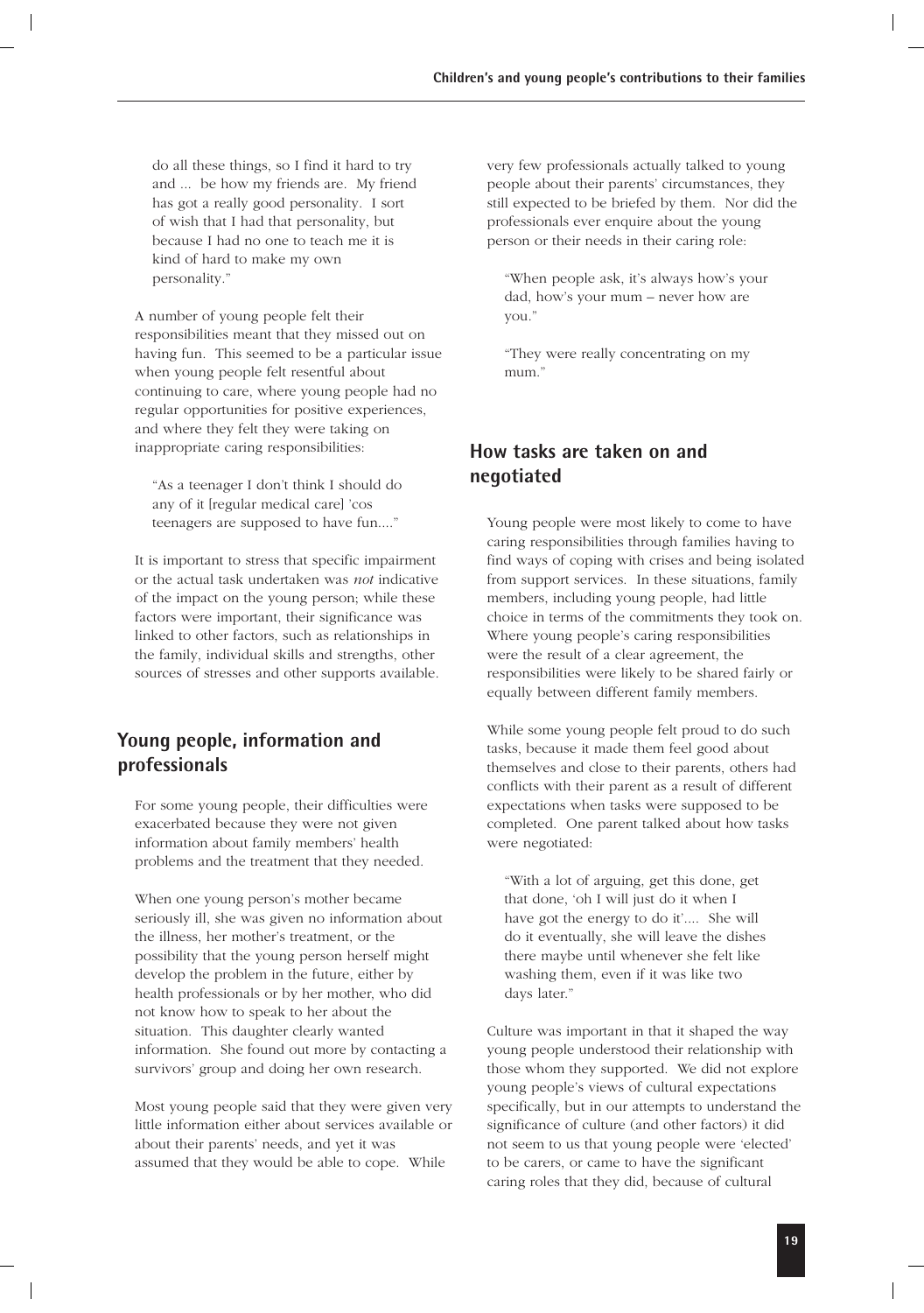expectations. Instead, power relationships concerning disability, age and gender were the main factors that contributed to young people taking on responsibilities. Where cultural expectations were evident, this related to general assumptions about gender and young people's, particularly girls', involvement in household tasks. In some families, girls and boys had different relationships within families, and this led to them taking on different tasks. Overall, decisions about caring responsibilities were made privately and were understood as measures to cope with exceptional circumstances.

Young women and young men in the study faced different dilemmas when changing or ending their caring roles. In one family the young man had left home and was no longer involved in supporting his parent. For young women, leaving home was more difficult. This was largely because of social pressures rather than family values, for example poverty and inadequate housing for single young women.

### **Determining what is appropriate or inappropriate**

Some of the tasks children did were within the boundaries of what families considered appropriate for their children; for example, young children might be responsible for their own pets and tidying up their own toys. Other young people undertook responsibilities and levels of care that had major implications for their own health and development, or that they and/or family members experienced as upsetting or difficult.

A number of young people frequently helped family members with washing, dressing and using the toilet. For some families, this was appropriate. One young person said,

"I just think it's normal. When you've got a kid you're going to take all their clothes off and give them a bath, so that's what you do with adults too."

We also talked to families in which young people provided help with intimate personal care tasks but where this was distressing or difficult. One parent had to use a commode in an alcove of the living room, where she spent most of her waking

time, and where she always slept. Her children would have to support her to sit on the commode, and she told us how they often had to assist her when she fell when trying to get off. This was clearly distressing and frustrating for both parent and children.

One young person lived on his own with his parent who has mental health problems. For nearly five years, he had been solely responsible for his parent's well-being, even though the parent's mental health problem was something he found hard to understand. Little family support meant he took on many responsibilities, including domestic tasks, budgeting and monitoring his parent's health.

Another young person's responsibilities involved changing the water of a dialysis system:

"I don't think any kid or any young person would want that kind of responsibility. One wrong move and it could be fatal.... I don't think I should do it but I am.... As a kid I would not understand half of the stuff.... I am supposed to be a lot more educated for this stuff...."

Many parents stated that they thought certain tasks would be inappropriate for young people in their families. One parent told us how the young people in the household did not administer medication: this was a decision she had made, based on her children's lack of awareness of the risks involved in making a mistake or themselves misusing the tablets. This parent was able to take on this responsibility herself. However, other families had no such alternative, and young people were doing similar kinds of tasks and negotiating the risks involved.

Some children and young people were using kettles and cookers from a young age. Although we did not find situations where this appeared to put young people or their families at risk, a number of parents said clearly that they wanted to have more support with domestic tasks that might present difficulties for children. Children as well as parents were conscious of the dangers associated with some tasks. One child who was responsible for preparing meals asked whether someone would be able to come "to boil the eggs". Several parents were concerned that social services might perceive circumstances like this as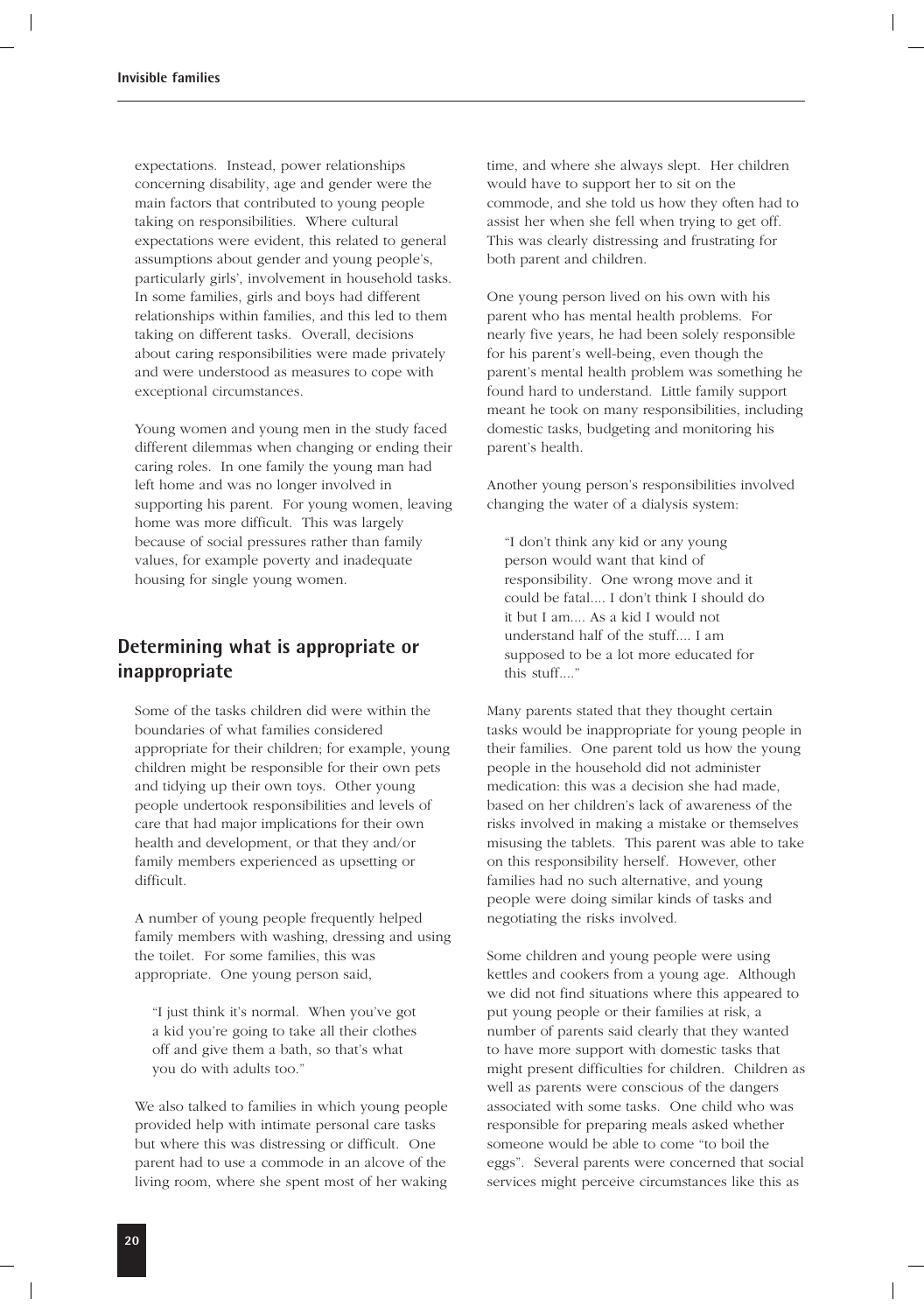a risk to their children, resulting in the break-up of their family unit.

There was little evidence that adults had access to home support services on the basis of their needs, and no circumstances where the support needs of young people with caring responsibilities had been assessed on the basis of a 'carer' needing support.

### **Conclusion**

While both children and family members cited the benefits for families of young people having caring roles, it is clear that for some young people the isolation, the lack of choice and control and the failure on the part of professionals to consult with them left them with a deep sense of dissatisfaction. While young people talked of wanting their families to have support that would relieve them of tasks they found difficult or stressful, they also wanted services that would focus on their own needs. It would have made a significant difference had social workers, health professionals and teachers actually talked to the young people themselves, and given them the information they needed:

"There was nobody who gave me information; they just said you are doing well, you just keep trying your best and you will get there and I had to try more ... but I couldn't do that."

The work that black children do in support of disabled parents and relatives ranges from minimal work and responsibility to demanding, complex or very stressful tasks.

The appropriateness or inappropriateness of tasks depended on the social and personal contexts within which the young person had responsibilities, and the impact that these had on their lives, as much as on any intrinsic aspect of the task. For example, where the young people had some degree of choice about who should be involved, where homes had the appropriate adaptations and offered some privacy, and where the young people were comfortable and understood how to maintain their own and other people's dignity in these situations, helping with personal care was not necessarily an inappropriate task. However, these were not

generally the circumstances in which young people were providing this kind of support to family members.

As in most families, parents who receive care support from their children are the best people to determine what is an appropriate task or responsibility for their child to take on. Parents develop strategies and skills in parenting for managing their family life in ways that make the most appropriate use of individual abilities. However, our findings show that children and young people are more likely to undertake tasks that are overly demanding or stressful where support services are inadequate or inappropriate, where there are concerns that services would ignore requirements relating to religion, culture or gender, and where parents are reluctant to approach social care agencies for fear of how they may be judged by professionals and the risk that this will lead to the break-up of their family.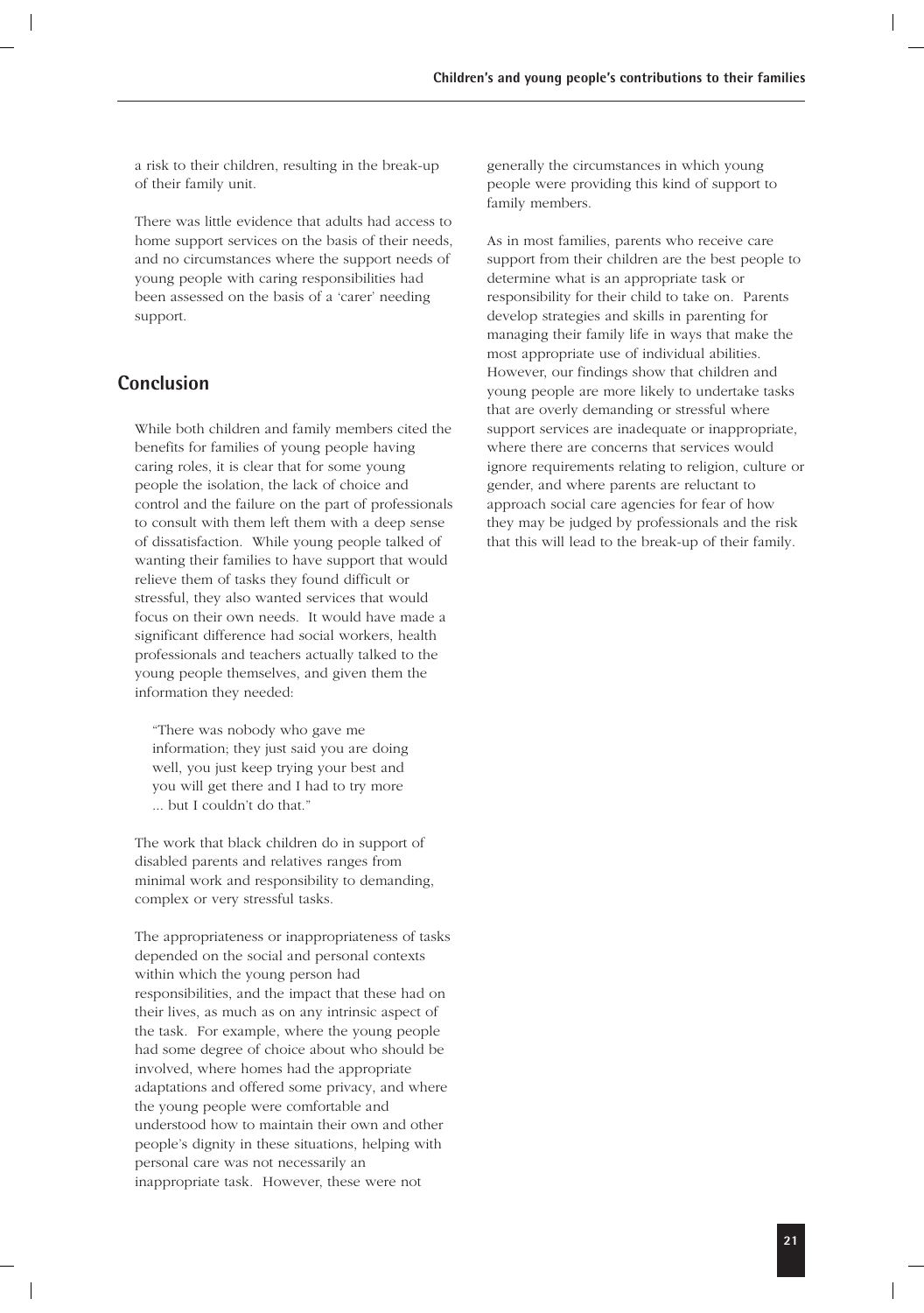

# **Families' experiences of impairment, disabling environments and structural inequalities**

**This section discusses the impact of stresses other than those linked to young people's caring role, in particular the impact of disabling environments and disablist attitudes on children, young people and family members.**

Virtually all the families who participated in the survey were dealing with stresses other than those linked to young people's caring role. These included poverty, racial harassment, religious bigotry, isolation from support services, inappropriate or oppressive services, anxiety about the involvement of services, serious longterm illness, and stress linked to living with one's own or a family member's long-term mental health problems. There were also problems dealing with the effects of domestic violence, school exclusion, crime and violence.

Several parents lived in neighbourhoods that they experienced as unsafe, both in terms of crimes against their property and possessions and in terms of the personal safety of themselves and their children. Where these conditions existed, families used their personal resources to try to make things safe and to improve the environment. This high level of attention in terms of personal safety, as well as making their own housing secure, had financial implications which meant that parents could not afford to offer their children the degree of entertainment, relaxation or recreation facilities they would have wished for. Parents were aware of the effects this had in terms of increased stress and anxiety for themselves and their children.

### **What impairment and illness mean for families**

This was not a study concerned with examining the implications of specific impairments; however, it was important for most of the families and young people who participated that their experiences of impairment in the context of disabling environments should be discussed and not hidden. The impact on families differed in terms of medical, physical and emotional support and in terms of the range of strategies and strengths within families.

We spoke to a number of people whose impairment led to them having complex support needs. In these circumstances, young people were carrying out tasks such as helping family members to relearn their environment and daily life skills, and had to be sensitive and flexible in responding to needs relating to specific impairments:

"The kids, they're wonderful. They fix their time around me."

Many young people had developed a high level of skill and knowledge in dealing with crises.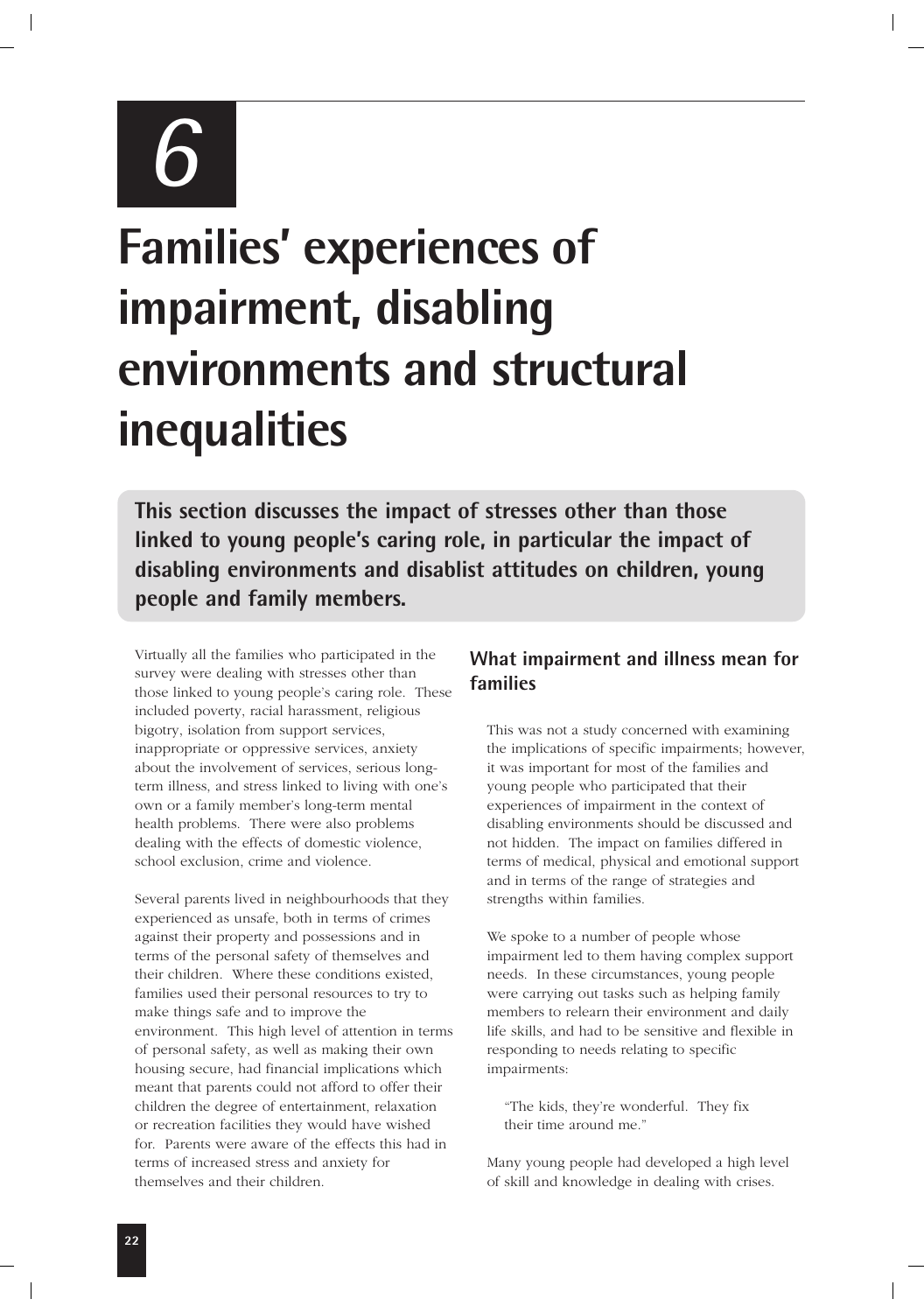One young person (aged 16) said their parent had been disabled for 12 years. Over this time the siblings had shared responsibilities between them, with one person being responsible primarily for care and another being responsible for their parent's safety. These responsibilities had shifted from older to younger siblings as the skills and knowledge needed had been acquired and in acknowledgement within the family that, as young people reached the age where they wanted to live more independently of the family, this should be supported and some responsibilities should be taken from them.

Knowing what to do in an emergency was common, even among very young children. This was more than having specific health and safety knowledge: it was also about not losing control. This seemed to be an important strategy for parents as well as for young people. As one parent said,

"Well, if I've got an epileptic fit they've got to make sure I'm okay."

One parent, who had young children at the time, had had several strokes. Her mobility was partially impaired and she also experienced loss of memory. She recalls the impact this had on family relationships, both because the children had difficulty understanding the changes in their mother, and because she suddenly needed to rely on them for things like the washing, cooking and cleaning. She described the strengths, patience and skills shown by her children in supporting her recovery over 18 months, and helping her to relearn everyday tasks and recognise people:

"They had to write me instructions, break down the process of how to fill the washing machine into small parts. They had to teach me, and as much as I learned from them, they learned from the situation."

The emotional impact of adjusting to living with impairment or illness was often significant. This was expressed in terms of both change and loss. Some families talked openly about the fears and uncertainties surrounding particular illnesses. Parents and their children faced the prospect of the parent's deterioration or death – a prospect made more immediate by some illnesses. One parent talked about the difficulties her family had in communicating with each other when her

illness was diagnosed, and the impact this had on family relationships:

"It was just a matter of her having to come to terms with the fact that I could possibly die."

The support needed by families was often emotional as well as social or medical. One parent who cares for her own mother has grown to understand and adjust to her mother's mental health problems. While the family has made physical adjustments to their living space in order for the grandmother to be able to live with them, there were also emotional adjustments to be made:

"If I can get 25% of my mum, that is all right. My son is in the living room with her ... talks with her and if she does get out of hand, like for instance she starts talking to herself again ... and she hears me saying 'Come on mum', then she realises."

There were times when individual family members were dealing with the impact of diagnosis on themselves, and were not always able to provide support for each other.

### **Dealing with disablist attitudes**

Young people who discussed the impairments of people in their families showed no feelings of stigma or embarrassment regarding impairment, nor did we find any views that impairment was a 'judgement' or 'trial' for families to endure.

Participants gave many examples of young people challenging disablist attitudes and disrespectful comments relating to impairment. This seemed an important skill to have, in terms of managing caring responsibilities with less stress.

One young person was very protective of his mother and tried hard to 'cover' for her behaviour. This appeared to be a way of avoiding the kind of disablist harassment that other participants also discussed:

"When my mum started getting ill I did not realise what the illness was, I thought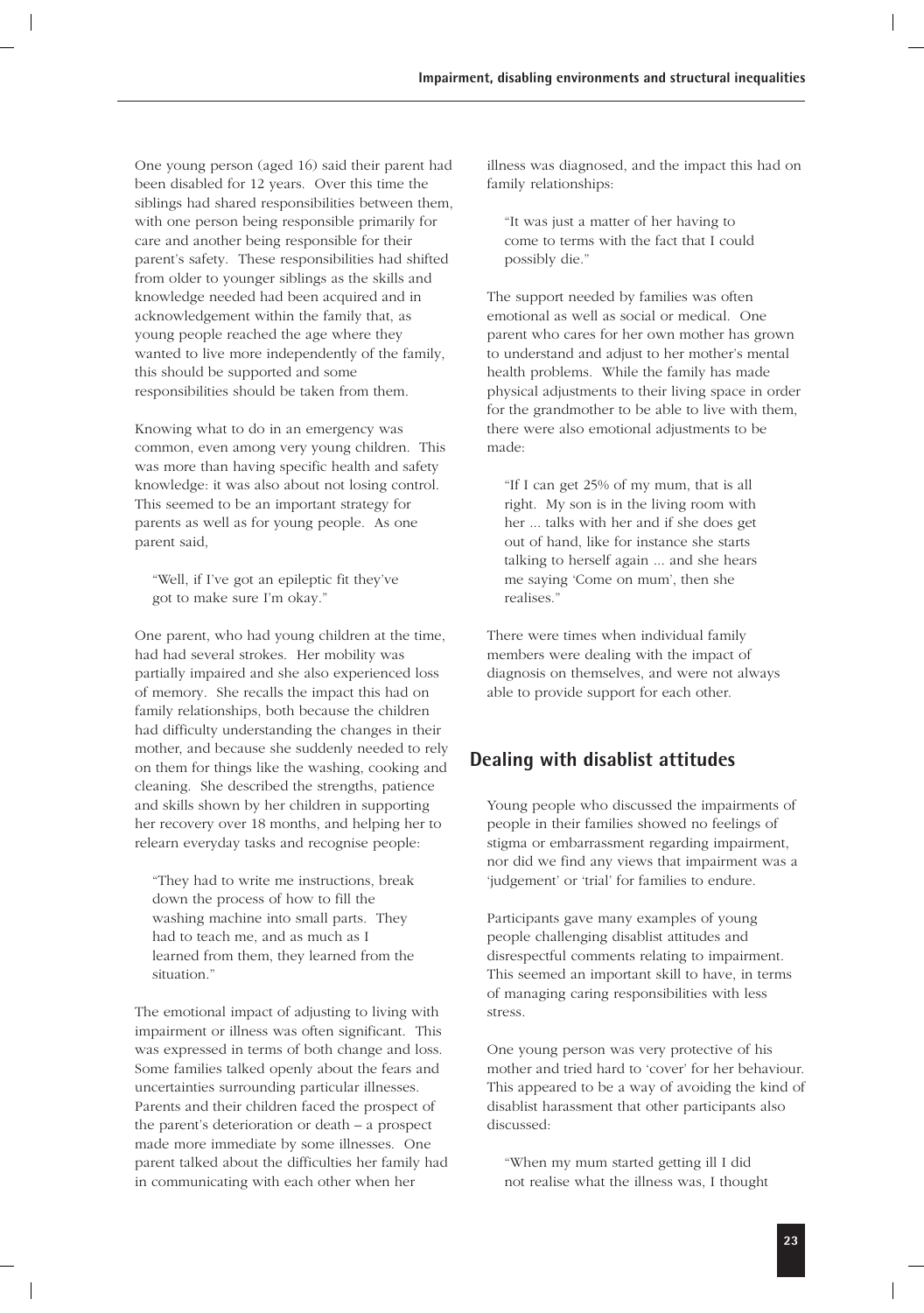it was just her going mad. I did not know why she was like that. People outside like friends and neighbours, they were thinking that she was crazy and that she was not normal. They kept asking me why is she like that, so it is hard for me to try to cover it. That is what I had to do, just try and cover because I don't want people to know."

Maintaining such a degree of privacy was a stressful experience for this young person.

Young people and family members commented on the use of humour as a coping mechanism in dealing with some experiences of impairment. However, there were boundaries in family units about what was acceptable, and when respect and dignity might be compromised by humour. There was a clear distinction between respectful humour and offensive and disablist attitudes which young people themselves would challenge:

"They had to tell off my niece and nephew. Had to say, we have been with this all our lives, we can't laugh, you can't laugh at it because you don't know somebody outside might have it, and you're laughing and its not funny."

### **Young people's strategies for support outside the family**

Young people were likely to be selective about whom they told about their caring responsibilities, and about whom they became close to. This was partly about the impact of caring responsibilities on their free time, but also because it was important for most young people that their home circumstances remained private. They knew that their peers might not always understand:

"It's common sense who you let in and who you don't."

"It depends who I am inviting round, like R – she can come around anytime. But some people I just don't invite."

"It's sad. That someone can come to your home and ... and your mate just starts laughing."

Young people were protective of their family, but also did not want perceptions of themselves as 'young carers' to affect their friendships. They had developed strategies in order not to mention why they were not able to see their friends or spend more time with them outside school:

"Lots of people call, but I say well I can't come out, but I don't talk about why I have to stay at home and look after my dad. I say I have something else to do. So it's a matter of how I tell them that I have other priorities in my life other than you. So they can't give me stick for having something else to do in my life."

A number of young people found it difficult making friends, and some related this to other people's disablist views:

"I would not talk to anyone else because I find it really hard to trust people. Most of the people I try speaking to about this think this really gets heavy, just really find it too deep and don't really want to go into it."

### **Conclusion**

Almost all of the families in this study had to deal with a range of stresses, arising from racism, disablism, social inequality, unsafe neighbourhoods and so on. Young people challenged disablist attitudes from family and friends, and they were selective about who they told about their home circumstances or invited into their home. For some families, the impact of adjusting to a family member's impairment or illness required emotional as well as medical or social support. But again, it was often down to family members to provide this for each other.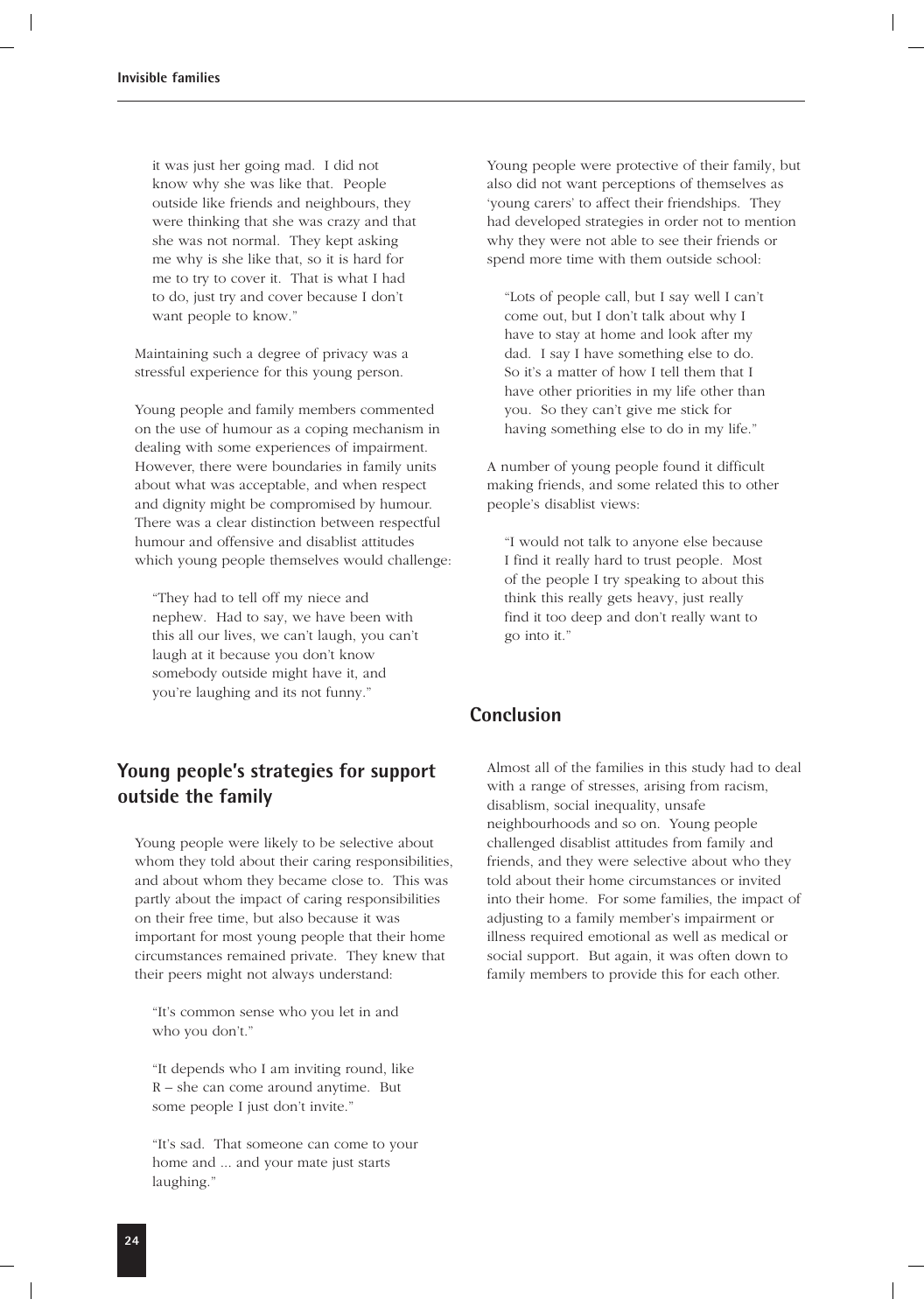*7*

## **Families' experiences of 'young carers' services**

**The response of a number of local authorities and voluntary agencies to meeting the needs of young people with caring responsibilities has been to establish 'young carers' projects. This section describes the ways in which these were experienced by young people and families.**

There was a great deal of variation in terms of the kinds of support provided by the young carers projects that families had used. This ranged from individual work and group activities with young people, to group activities and group work involving the whole family, including support to sort out problems and practical and financial assistance. For many families, their only source of support had been one of these young carers projects, and in these situations it was crucial that the project was flexible in the kinds of support it provided.

Parents and family members valued a wide range of supports; time to themselves (to go to the gym, have an undisturbed bath, or catch up on sleep); the chance for their children to have free time without commitments, participate more in community events and meet other young people with similar experiences. Parents felt the involvement of their children in social activities made a big difference. Importantly, many felt their children were being denied opportunities to socialise – not because of caring commitments or because their parents were unwell or disabled, but because of poor facilities or racial harassment in the area in which they lived. Young people wanted the opportunity to spend time in a safe space with other young people who had similar experiences – a separate space, but one that did not exclude parents and those whom young people supported.

### **The Black Young Carers Project**

All parents and young people who had used the service spoke highly of the Black Young Carers Project (the service provided by the Bibini Centre) and of the advantages of a separate project for black young people and their families. In particular, they cited:

- a safe space where young people were not subjected to racism;
- workers and peers who had insight into young people's experiences of racism and family lifestyles, and did not judge them;
- opportunities for young people to develop their own sense of cultural identity, and to have their cultural and racial identities affirmed;
- diverse and flexible services around each family's particular circumstances;
- looking at the needs of each individual child in their own context (in some cases this meant that siblings were taken on outings and day trips separately so they were able to have time on their own);
- support to family members to understand pressures on young people and whole families;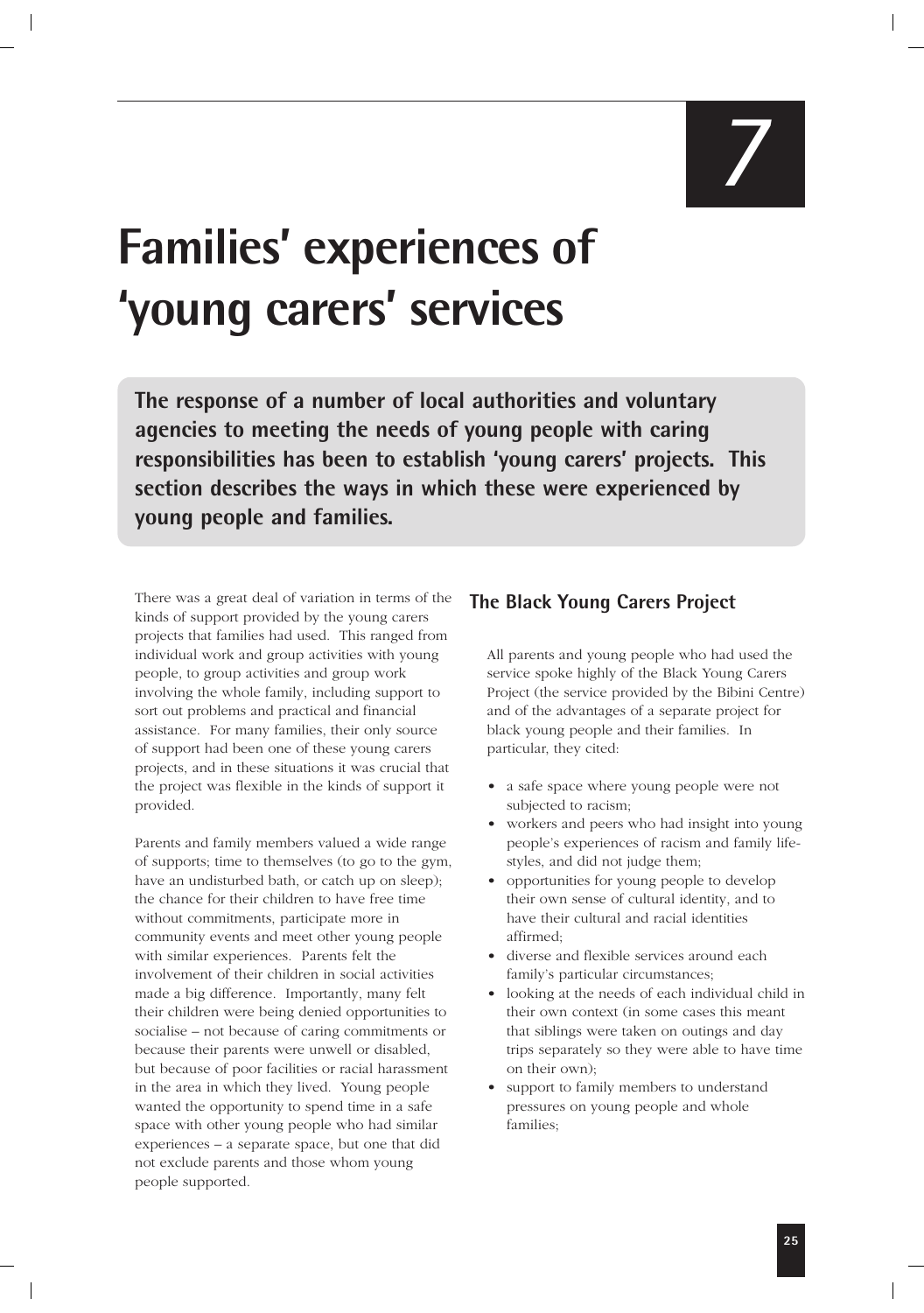- inclusive definitions that enabled children with diverse care responsibilities and ages to access their services;
- approaches to providing and delivering services that helped to strengthen relationships between parents and their children, not undermine them.

One parent said this service had helped her children more than anything her extended family was able to offer:

"Oh, gosh, it did help them more than my mother, my sister, my brothers. They've been more helpful."

### **Negative aspects of young carers projects**

Both young people and parents were critical of services limited to one-to-one support.

A number of young people suggested that they had felt under some pressure from 'young carers' workers to continue their caring role, or to express dissatisfaction with their home life. It was not clear whether this was in fact the intention of workers.

Projects operated significantly different criteria for entitlement to a service. Where projects offered a service only to young people who had a certain level of caring commitments, this seemed to leave a number of children, particularly younger ones, isolated and less well supported than they had been in the past.

Some projects were not physically accessible, and workers did not always understand disabled parents' situations with regard to transport. This was particularly worrying, in the light of the large numbers of young people using these services who have disabled parents.

### **Conclusion**

There is a risk that parents may have felt obliged to say positive things about the Bibini Centre, or felt inhibited in offering criticism because of the links between the Bibini Centre and this research. Even so, the views of parents and young people pinpoint clear differences in the philosophy and practice of a service provided by a black organisation as opposed to a generic organisation, and the positive impact of this service on supporting family life for both parents and children.

Experiences of social, health and educational services and professionals are explored in a subsequent chapter.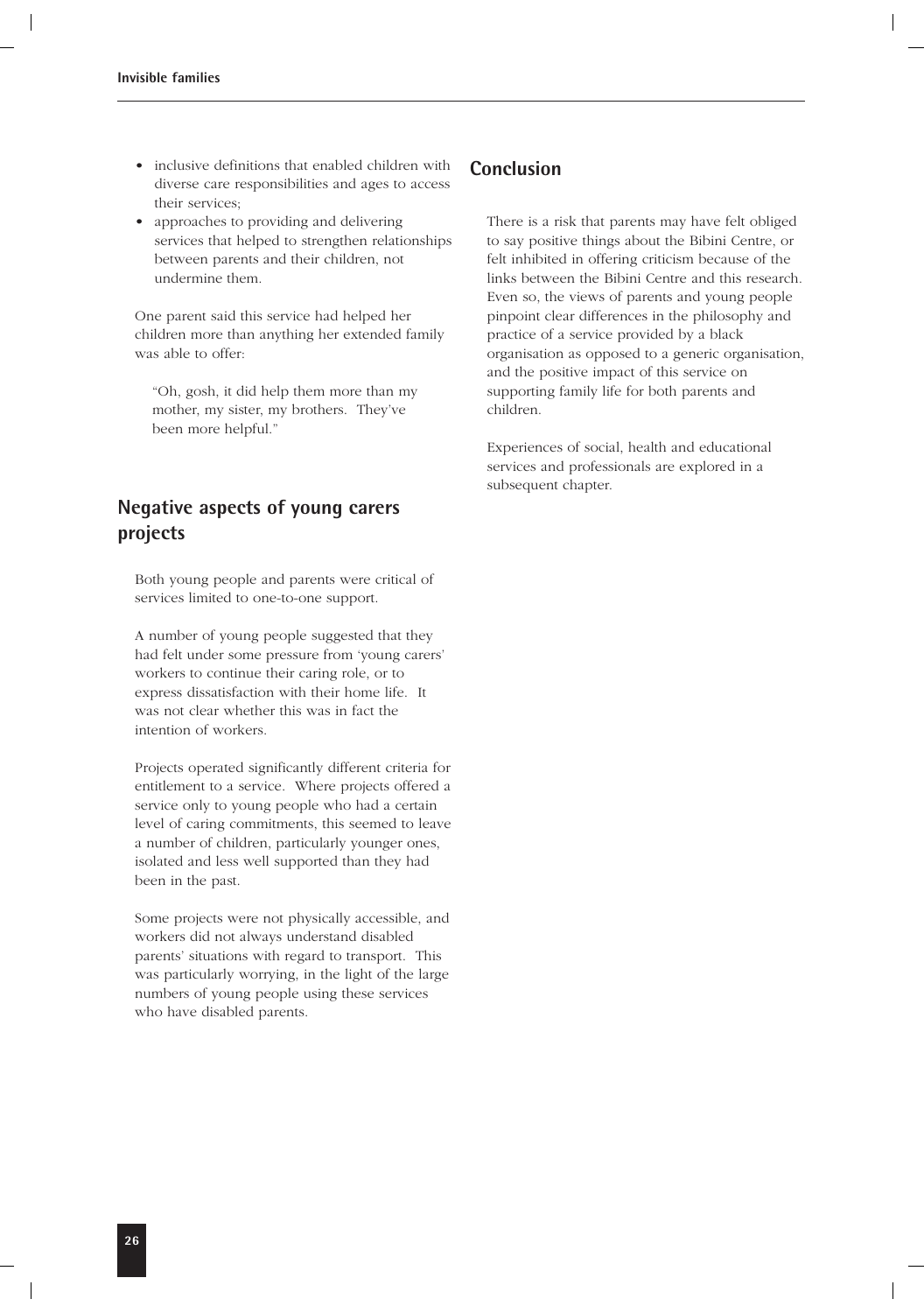*8*

## **Responses from social care agencies**

**In this section we discuss the results obtained from questionnaires sent to various organisations to ascertain their contact with and awareness of black 'young carers' or their families.**

### **Background to the questionnaire**

The original intention of this part of the project was to establish how many black young people in Manchester have regular caring responsibilities for family members, and to learn what support systems are available to them and their families. A total of 220 questionnaires were sent to statutory and non-statutory organisations covering a wide range of services catering for many different health and social needs. Questions concerned the numbers of service users who had contacted their team over the previous 12 months, what kinds of services they offered, the ethnicity of service users, information about the numbers of service users receiving support from young family members, and the kinds of support young black family members were giving to service users. Agencies were invited to add any other comments or raise issues concerning their experiences with 'young carers' and their families.

Out of the initial 220 questionnaires sent out, only 38 usable ones were returned. Many of these contained very little statistical data. Therefore any results generated from these figures cannot claim to be statistically significant. The information that was received allowed us to draw some conclusions about the factors affecting an organisation's awareness of young people, specifically black young people, with caring responsibilities for a parent or family member.

The low response rate and lack of data are themselves significant. In some cases, the lack of data provision was attributed to the centralisation of information gathering. In other cases, it was stated that no data could be provided because the service had no contact with young people with caring responsibilities or their families. Overall, though, there was a high incidence of 'don't know' responses by organisations that should have been able to provide some information, not least on the ethnicity of their clients.

### **Ethnic monitoring**

Although increasingly there are requirements for statutory organisations to monitor ethnicity, this was found not to be happening. One statutory agency claimed to have no policy in place at all and so was unable to give any statistics related to clients' ethnicity. Three out of four that did claim to have a policy were unable to provide the statistics that should have been available. Out of the 10 statutory agencies that did not specify whether they had a policy, four were unable to provide relevant statistics.

The overall picture for generic organisations (statutory and voluntary) was that only three of the 29 said they had a policy and were also able to produce statistics; five had no policy in place and could not give any statistics on the ethnicity of their clients; four claimed to have a policy but were unable to produce evidence of this; of the 17 who did not specify whether they had a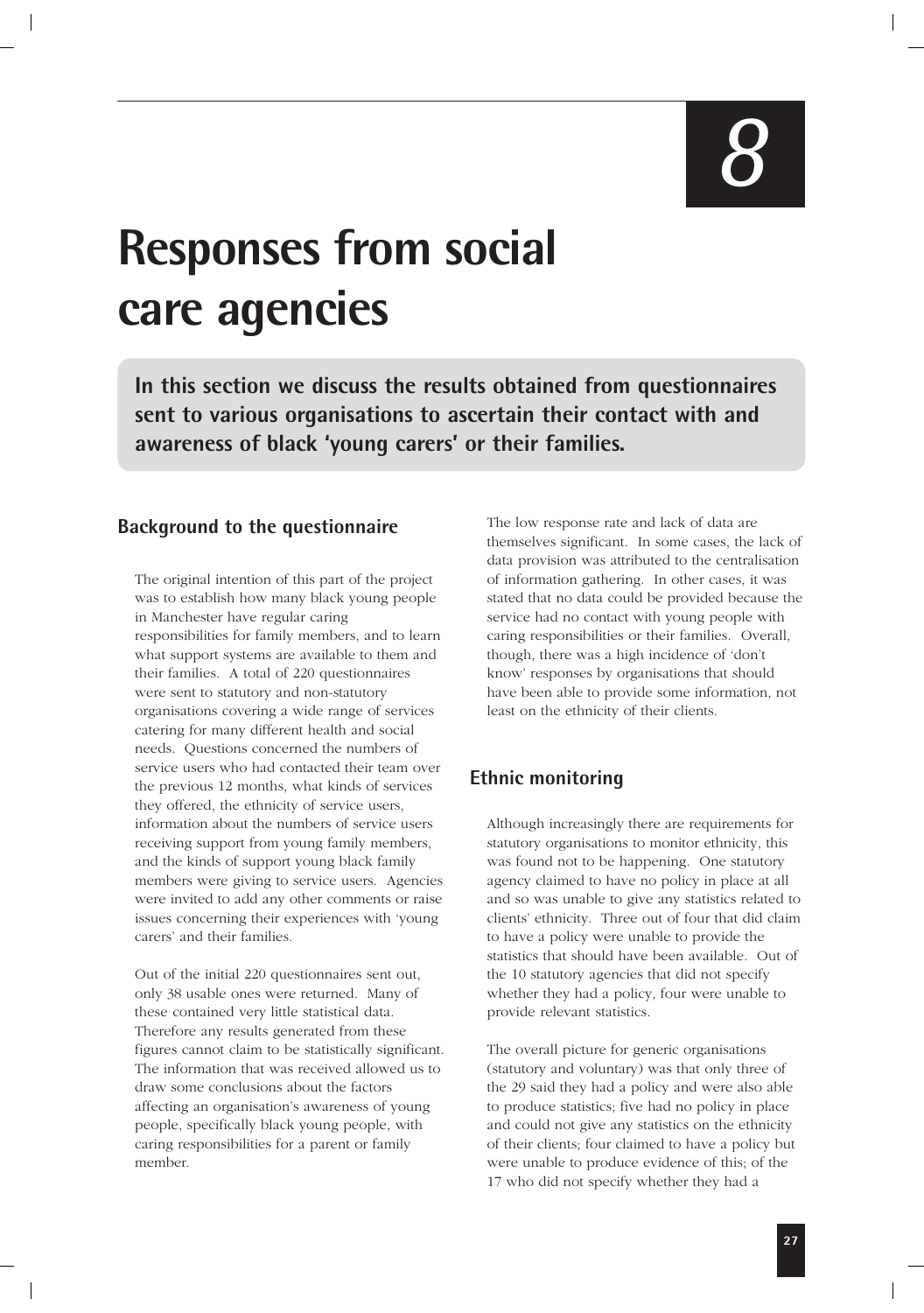policy, only nine provided the relevant information.

Organisations run by and for black people, or for a particular minority ethnic group, were much more efficient about collecting data on the ethnicity of their clients. Only one of nine black organisations that replied failed to produce relevant statistics.

Some generic agencies seemed unaware of why it was important to monitor ethnicity. One agency stated that it treated everyone equally and therefore did not need to monitor the ethnicity of its clients.

### **Awareness of 'young carers'**

Out of the 30 agencies who gave information on the clients they had dealt with over the previous 12 months (12,700 in total, including telephone enquiries), only nine knew of service users who were being supported by a young family member (158 such users); 48 of these were black young people. Black agencies were proportionately more aware of young people who have caring responsibilities: four of the nine black agencies claimed awareness, compared with eight out of 29 generic agencies. Overall, 19 agencies gave statistics that confirmed contact with black clients. Two generic organisations knew of parents supported by young black family members.

It seems that few organisations are in contact with black young people who have caring responsibilities, even though some may be aware of their existence. Responses suggested that those who are known to agencies provide care for more than one family member. Only one black organisation had direct contact with 'young carers', but its level of contact (with 39 young people) was greater than any other agency.

There were clear differences in the level of awareness of 'young carers' between statutory and voluntary/non-statutory organisations. The low level of awareness or vague awareness by statutory services is particularly evident.

There were also differences in the way statutory and non-statutory organisations delivered their services. Where work was primarily in-house, there seemed to be a greater awareness of young people with caring responsibilities for family members: 14 non-statutory organisations delivered their services in-house, compared with only three statutory organisations. Non-statutory organisations, including black agencies, tended to provide a combination of services, including giving advice and psychological support, primarily to adults and families. These organisations could have learned about young people taking on caring responsibilities through discussions with their clients. It may also be that sharing information between colleagues is easier in these organisations because of the nature of the office environment.

In contrast, work by statutory services tended to be on an outreach basis, and this correlated with lower levels of awareness about young people with caring roles. Statutory services dealt with twice as many children as non-statutory services. Yet dealing with children clearly did not make these organisations any more sensitive to the general needs of young people. Most of the work by statutory agencies was carried out in an outreach or health-related capacity. Their work with children was therefore invariably carried out in the child's own home, where the child either was the patient or was undergoing some sort of assessment. Despite the fact that outreach health workers visited clients in their own homes, they seemed unaware of the care being provided by young family members.

### **Conclusion**

Statutory organisations seemed less informed than voluntary organisations about the existence of young people who have caring responsibilities for a family member. This may reflect differences in the services provided and the way these were delivered.

Outreach workers, usually providing healthrelated services, seemed the least aware of the existence of 'young carers', even though they visited the homes of clients and seem ideally placed to identify young people who have caring responsibilities and to act as a link between them and other services that could offer appropriate support, thereby fulfilling the obligations of statutory services under the 1989 Children Act.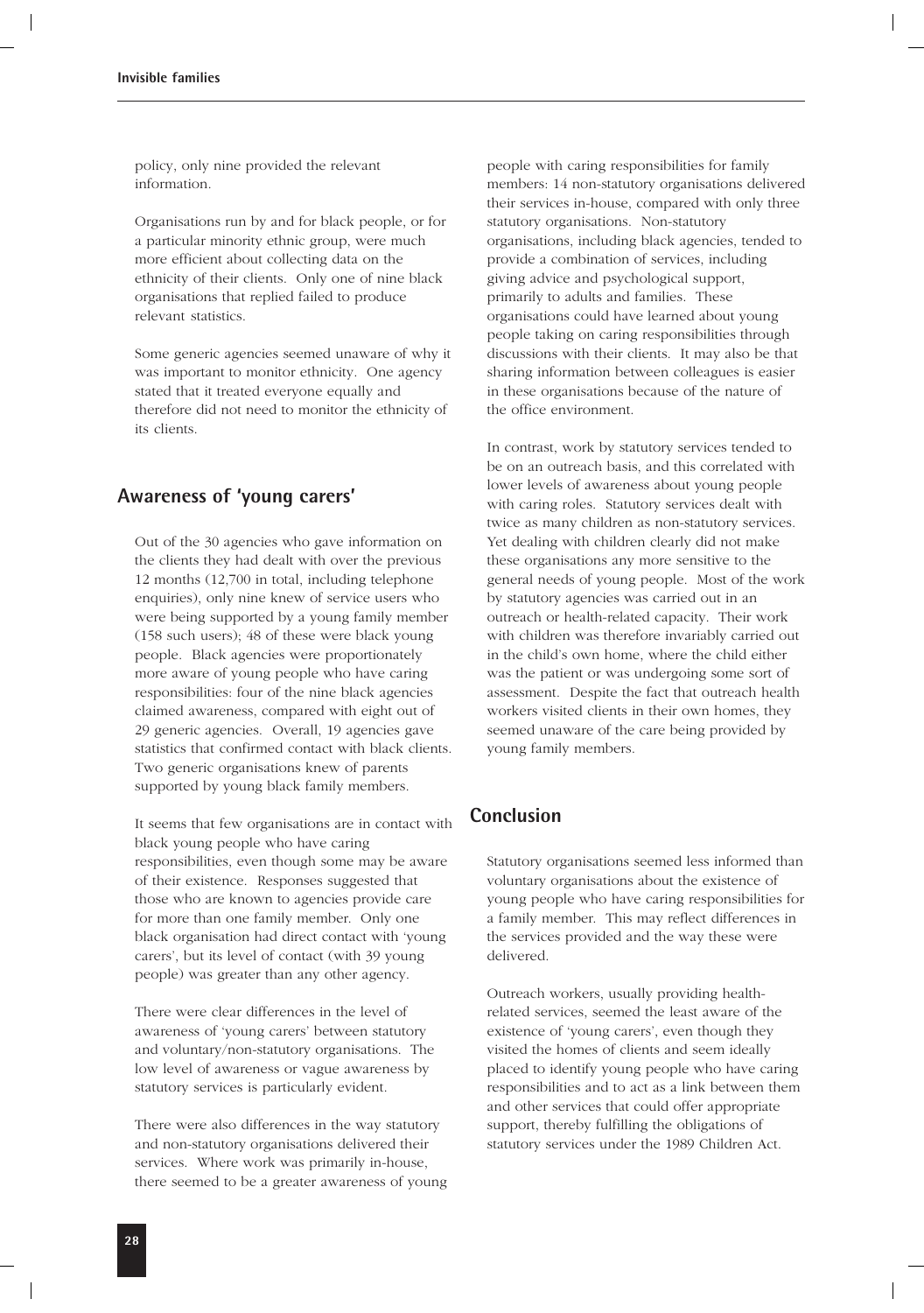Overall, few organisations had any active contact with young people with caring responsibilities, whether black or white. Even when there was contact, the numbers involved were very small.

Lack of data made it impossible to explore any differences in characteristics between black young carers and white young carers. The lack of attention to monitoring ethnicity is cause for serious concern. Half of the organisations that responded were unable to provide data on the ethnicity of their clients, and it appeared to be only black organisations that really treated this issue seriously. Some agencies stated that asking questions about ethnicity was racist, or that all clients were treated equally and therefore ethnic monitoring was unnecessary. There is clearly a need to address this confusion about the purpose of ethnic monitoring.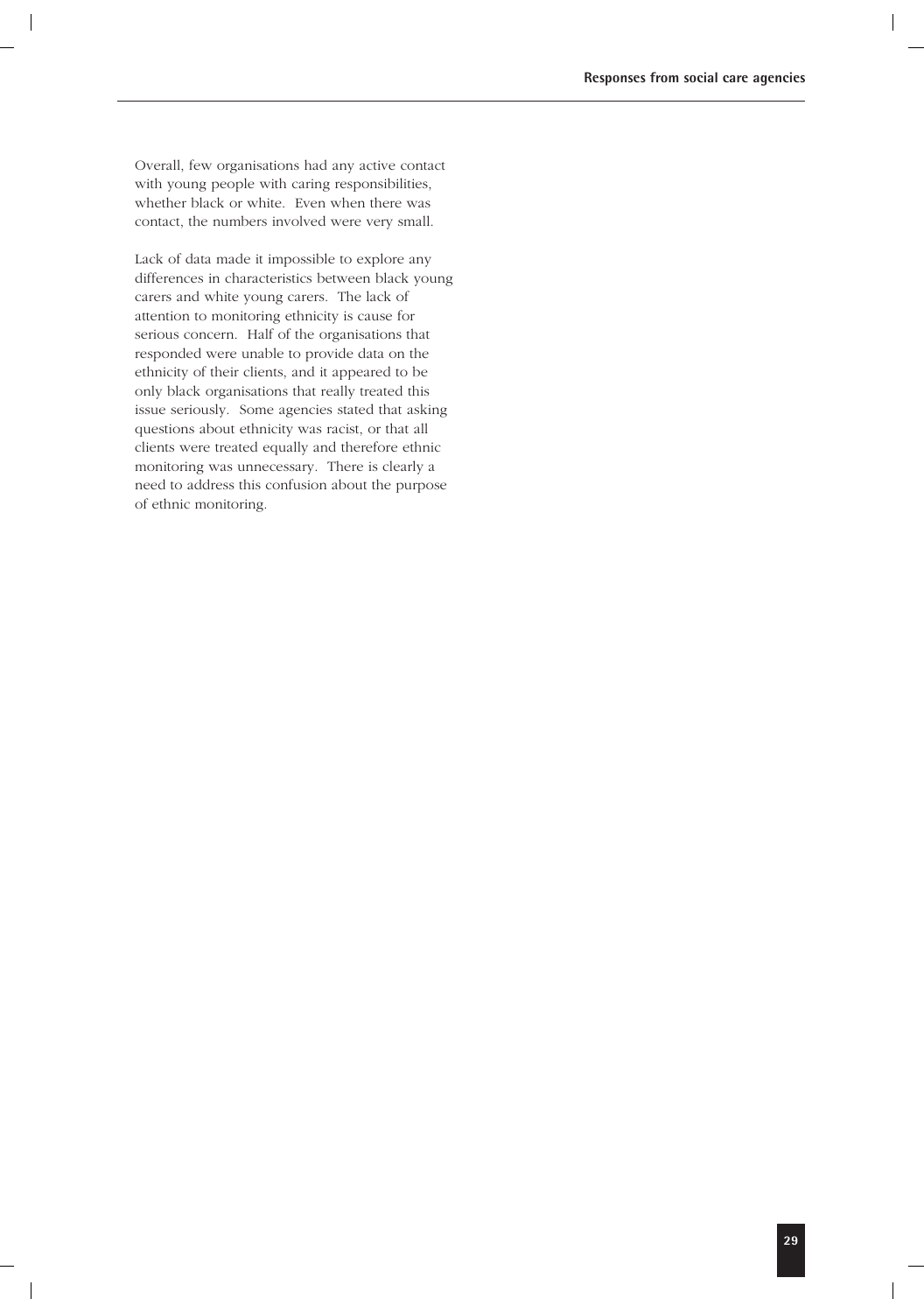*9*

# **Policy, planning and practice: national context**

**This chapter offers a short and critical overview of the current legislative and policy framework, and considers how national policy and legislation impact on services and support to black families experiencing disability or disadvantages arising from illness or mental health difficulties.**

### **Policy and legislative frameworks**

All legislation, policy and guidance concerning welfare provision, human rights and the upbringing of children has a bearing on the lives of families in which children have caring roles for parents or other family members who are disabled or ill.

Legislation has different levels of significance for different groups of people, depending on its particular functions. For example, the 1989 Children Act is the primary legislation in which duties of local authorities for children are made explicit. The Act and related guidance are therefore particularly useful in helping us to assess the effectiveness of local authority services. Other legislation, such as the 2000 Race Relations (Amendment) Act, is designed to prevent discrimination, and its provisions may be less immediate. Legislation and policy with particular relevance for services for disabled parents and young people with caring responsibilities are:

- 1989 Children Act
- 1990 NHS and Community Care Act
- 1995 Community Care (Direct Payments) Act
- 1995 Disability Discrimination Act
- 1995 Carers (Recognition and Services) Act
- 1998 Human Rights Act
- 2000 Race Relations (Amendment) Act
- 2000 Carers and Disabled Children Act
- 2001 Health and Social Care Act
- National Carers' Strategy
- Quality Protects

### **Fragmentation and confusion**

Many commentators have highlighted the confusion and contradiction in policy concerning young people and families, as well as at the organisational level. Such confusion has made it difficult for local authorities to achieve "coherent, integrated and competent practice" even though government requires them to develop policies and protocols on inter-agency working (NISW, 2000).

At the local level, the division of local authority social services into adult and children's services, and the further division of adult services into providers and purchasers, and of children's services into specialist areas (disability, child protection, looked after children, and so on), make little sense for families whose needs cut across these different spheres of responsibility.

For disabled parents, there are often fundamental tensions between social workers whose work is informed by the Children Act and those who work within the context of the NHS and Community Care Act. In most local authorities,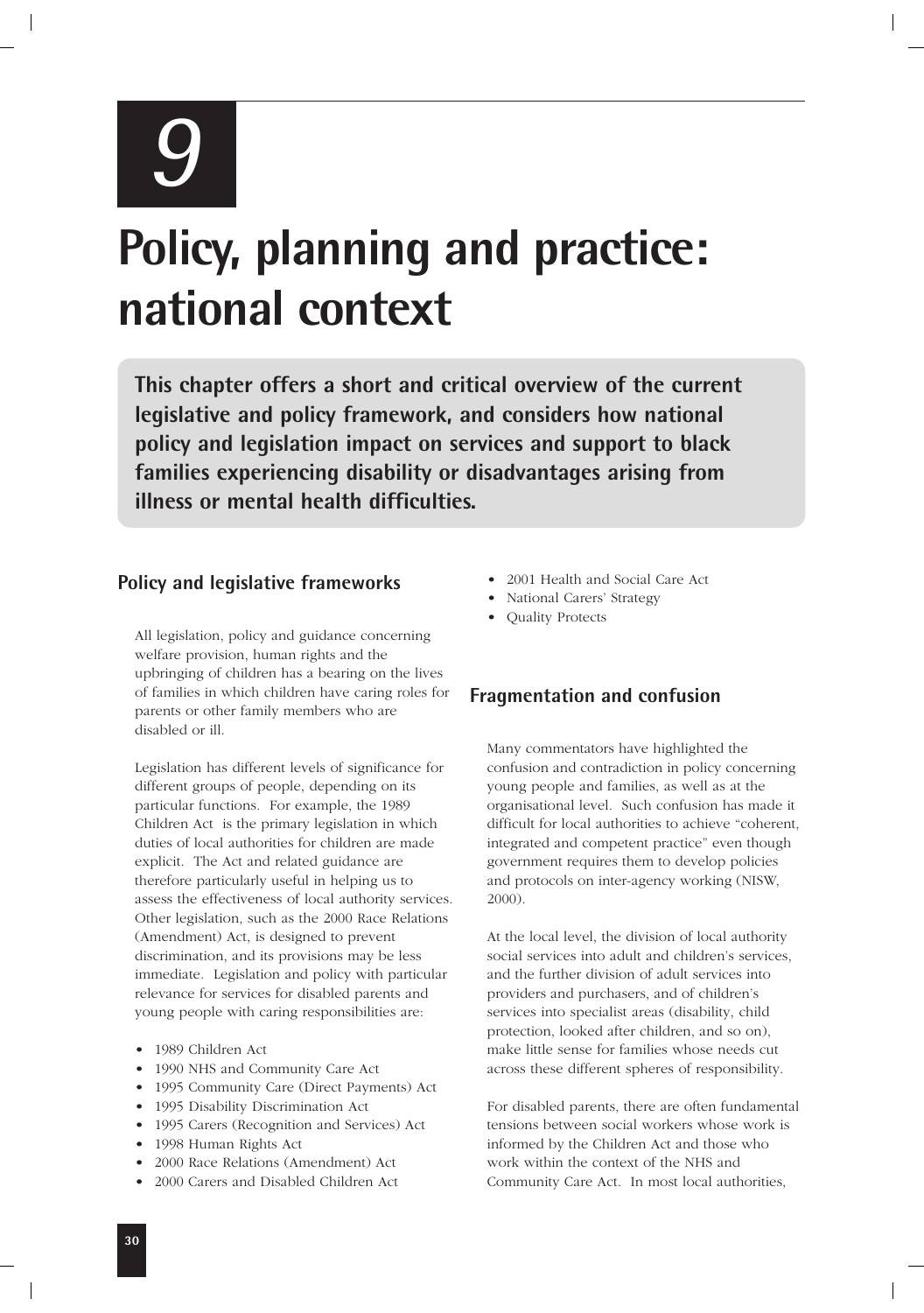eligibility criteria for community care services do not include parenting support needs. Furthermore, the stringent approach to assessments for benefits such as Disability Living Allowance often results in the negation of parenting responsibilities, while childcare tasks are specifically excluded when considering eligibility for the Independent Living Fund.

At a wider level, changes in local government management structures and funding arrangements have created tensions between departments and further confusion for the public and practitioners.

In theory, multi-professional or joint working arrangements offer a model for meeting complex social, health or family support needs. However, the notion of a coherent approach to supporting children and families is not borne out in practice or by the experiences of the families involved in this study.

### **Exclusion from policy, planning and services**

There are many ways in which policy, practice and planning fail to recognise and include black families and families in which a parent or other family member is disabled, experiencing illness or mental health difficulties, or where national practice guidance risks disempowering the children and families it should help to support. Some of these are discussed below.

#### *Planning based on overall population counts*

Demographic changes may account for the lower level of spending on children's services than for other groups (especially older people). However, although the overall proportion of 0-16 year olds in the UK has been falling, this is not reflected in black communities, which have a higher proportion of children and young people than white communities. In Manchester, the 1991 Census recorded 17,858 black young people under 16; Pakistani and Bangladeshi families were found to have a very large proportion of under-16s at 45% and 46% respectively (Jones, 1993). Failure to make black families explicit in planning budgets and services based on overall demographic data will do little to address social exclusion.

#### *Immigration controls and black families*

Welfare provision does not routinely take into account issues that impact negatively on black communities. For example, black families are disproportionately affected by immigration controls (Jones, 1998). Yet, for children subject to immigration controls, the Children Act's protections and provisions are undermined by reservations in respect of immigration law (there are also other reservations) entered on ratification in the UK of the UN Convention on the Rights of the Child. More recently, the 1999 Asylum and Immigration Act has curtailed the use of the welfare provisions of the 1989 Children Act available to children and families who are refugees or asylum seekers, while other welfare and health services may be denied or severely restricted.

A number of the young people known to the Bibini Centre became 'carers' for a parent as a result of immigration decisions which prevented the other parent from entering the country. Although limited, the literature on disability and ill health among refugee and asylum seeking families points to considerable unmet need among disabled people with implications both for them and for those providing care support (Roberts, 2001).

### *Supporting disabled adults in their parenting role*

Approaches based on unexplored assumptions that the children of disabled parents are always 'children in need' or at risk can lead to disempowering outcomes for both parents and children. When racism and disablism position black parents, disabled parents, and black disabled parents as 'deficient', this will directly affect the relevance, take-up, quality and effectiveness of services. This is borne out by the findings from the present study, and is also discussed below with reference to the Framework for the Assessment of Children in Need and their Families.

### *Black children and families' access to appropriate services*

For the black families in this study, the lack of take-up of services and related experiences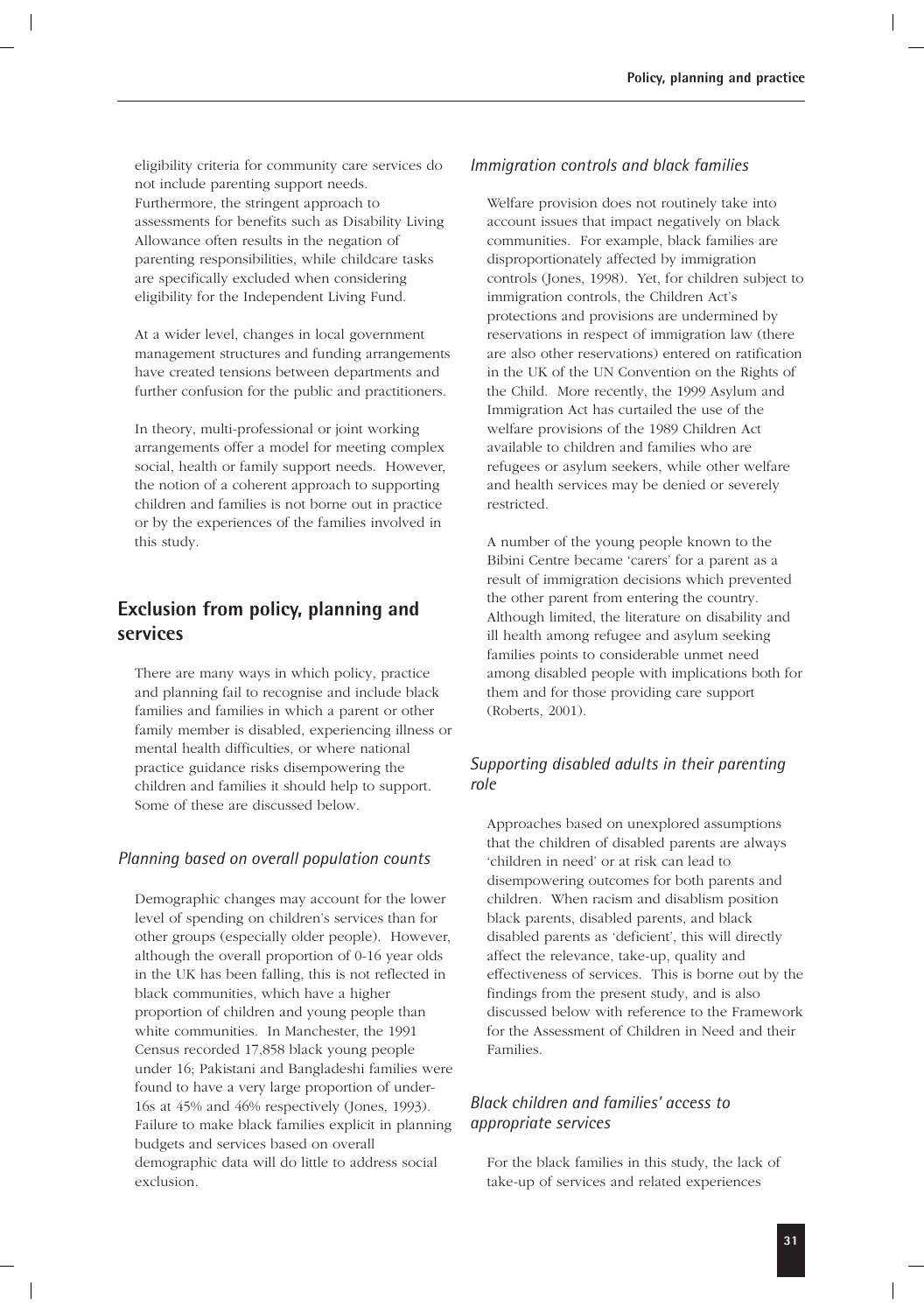indicate that services provided by the statutory and mainstream voluntary sector remain largely inappropriate and inaccessible. This has also been the finding of other studies, which have shown that services have not been able to cater for minority ethnic communities because of a failure to address cultural, religious and linguistic needs, and also because services (particularly those from statutory agencies) have been seen as authoritative, disempowering and in some instances punitive (Butt and Mirza, 1996).

### **Framework for the Assessment of Children in Need and their Families**

The Framework for the Assessment of Children in Need and their Families (established in 2000) was designed as a mechanism to help local authorities improve support to children 'in need' and their families. It is underpinned by the 1989 Children Act. It requires local authorities to apply a systematic approach to the assessment of children in need as the basis of the provision of family support services, with the overall objective of improving standards and consistency in practice.

The Framework recommends the assessment of parenting capacity. The experience of some disabled parents is that the assessment of capacity is stigmatising and is based on assumptions that the children of disabled adults necessarily receive deficient parenting and/or that they have to 'parent' themselves. As with any other group of children, young people with caring responsibilities *may* be subject to poor care and parenting. However, one is not synonymous with the other.

Parents in our study overwhelmingly expressed a mistrust of social services departments, even where they had had positive relationships with individual social workers. This may relate to automatic assumptions that children of disabled or ill parents, including those who take on caring responsibilities, are inevitably children 'in need' and therefore potentially 'at risk'. The perceptions and experiences of parents in this study were that social workers might judge the tasks that their children were undertaking as placing them 'at risk'. Many worried that the involvement of social services undermined the chances of the family unit to stay together.

There is evidence that the parents of black children (Butt and Mirza, 1996) and disabled parents (DoH, 2000) are more likely to have their children placed in care than other parents. It is understandable, therefore, that parents may be reluctant to contact social services, even where there is extensive need.

### **Conclusion**

This review raises concerns that legislation, policies and planning mechanisms may fail to take proper account of, or promote appropriate support to, black families and families where there is a disabled parent or other family member.

Specific concerns were also raised by the findings from this and other studies relevant to the use of the Framework for the Assessment of Children in Need and their Families:

- There is a reluctance on the part of families to seek support, even where the lack of support has major consequences for them and their children, because of their fears of the negative implications for their family of seeking support from social services.
- Assessments focusing on children 'in need' rather than on parental support may be counter-productive for both the children and the parents.
- Concepts such as 'parenting capacity', which are presented in the Framework for the Assessment as uncontentious and universal, are actually subjective and should be carefully scrutinised and practitioner assumptions about black parents and disabled parents as 'incapable' or 'deficient' should be challenged.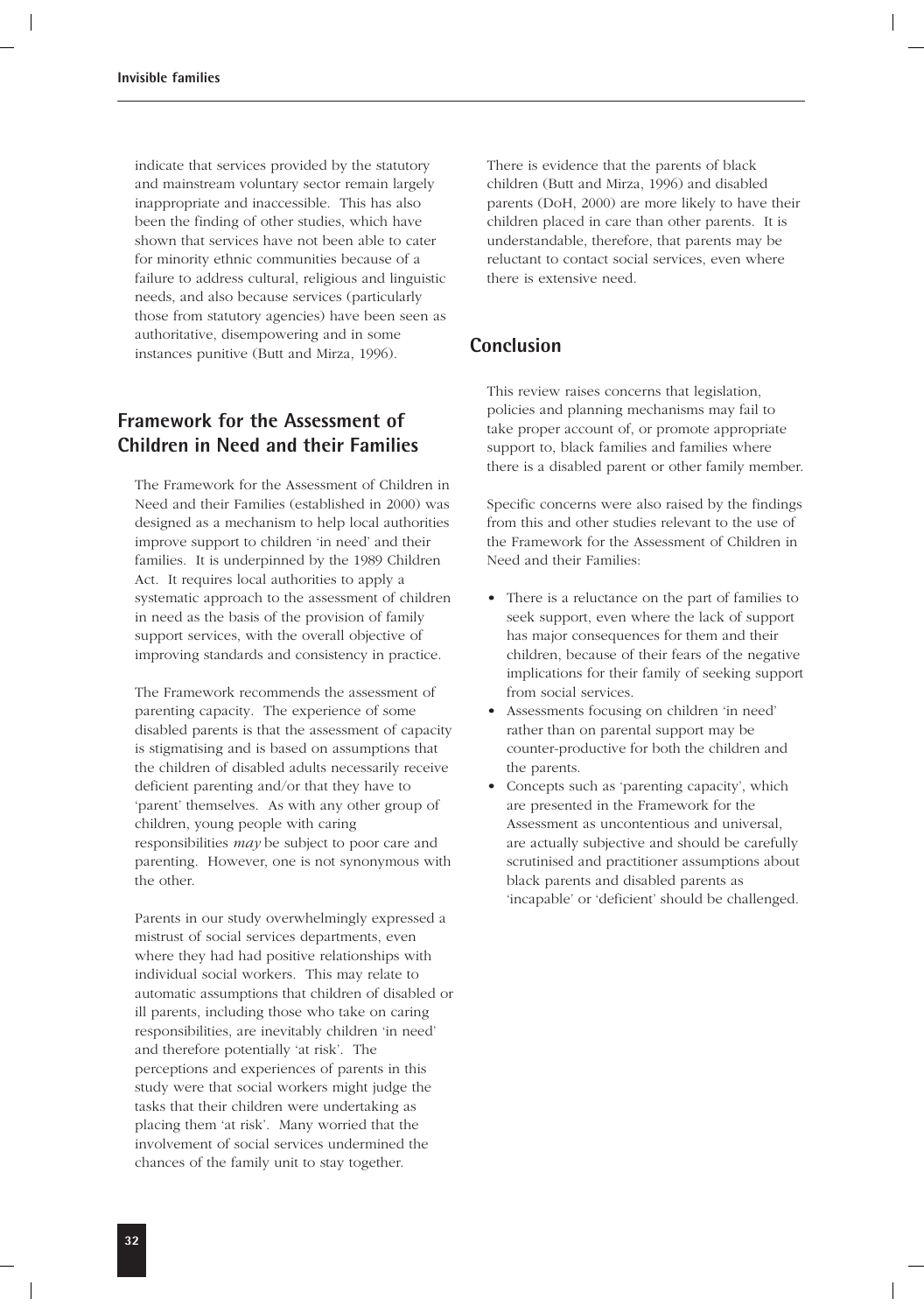*10*

# **Policy, planning and practice: local experiences and ideas to improve support to families**

**This section sets out what the research found about families' experiences of education and children's services. Some ideas are put forward on how to use local planning mechanisms (specifically, local education authority Behaviour Support Plans and Children's Services Plans) to better support black children and families.**

The families that took part in this study had had experience of social care services, including home care, health services and education. Some of the views of parents and young people on social services, and on specific projects for 'young carers', have been discussed in previous chapters. In this chapter families' experiences are outlined in the context of local frameworks for providing services to children and families, in particular the Framework for the Assessment of Children in Need and their Families, Children's Services Plans, and Behaviour Support Plans (in schools).

### **Families' experiences of social care services**

Few of the families that participated in the study were receiving support from social services. This appeared to be because family members lacked information about what services might be available, thought that such services would be ineffective, or believed that such services would not be available to them.

Parents' accounts of their experiences of social services suggested that families had not received support from children's services unless there were child protection concerns. These services were likely to be time limited, and offered families less control over how they were provided.

#### *Home care services*

There was little evidence that people had access to home support services on the basis of their needs, and there were no circumstances in which the needs of young carers had been assessed, or support services provided, on the basis of a carer needing support. Carers' assessments were largely thought to be linked to community care assessments. There was no statutory requirement in any case to apply these to young people.

Responses from agencies suggested that the local authority at best adopted a passive approach to undertaking community care assessments, and at worst was actively resistant to carrying them out. If this is the case, it will impact on white families as well as black ones. Given other factors identified in this study, this failure may be a major reason why the social care needs of black communities are neglected.

Those families that had used home support services generally found workers to be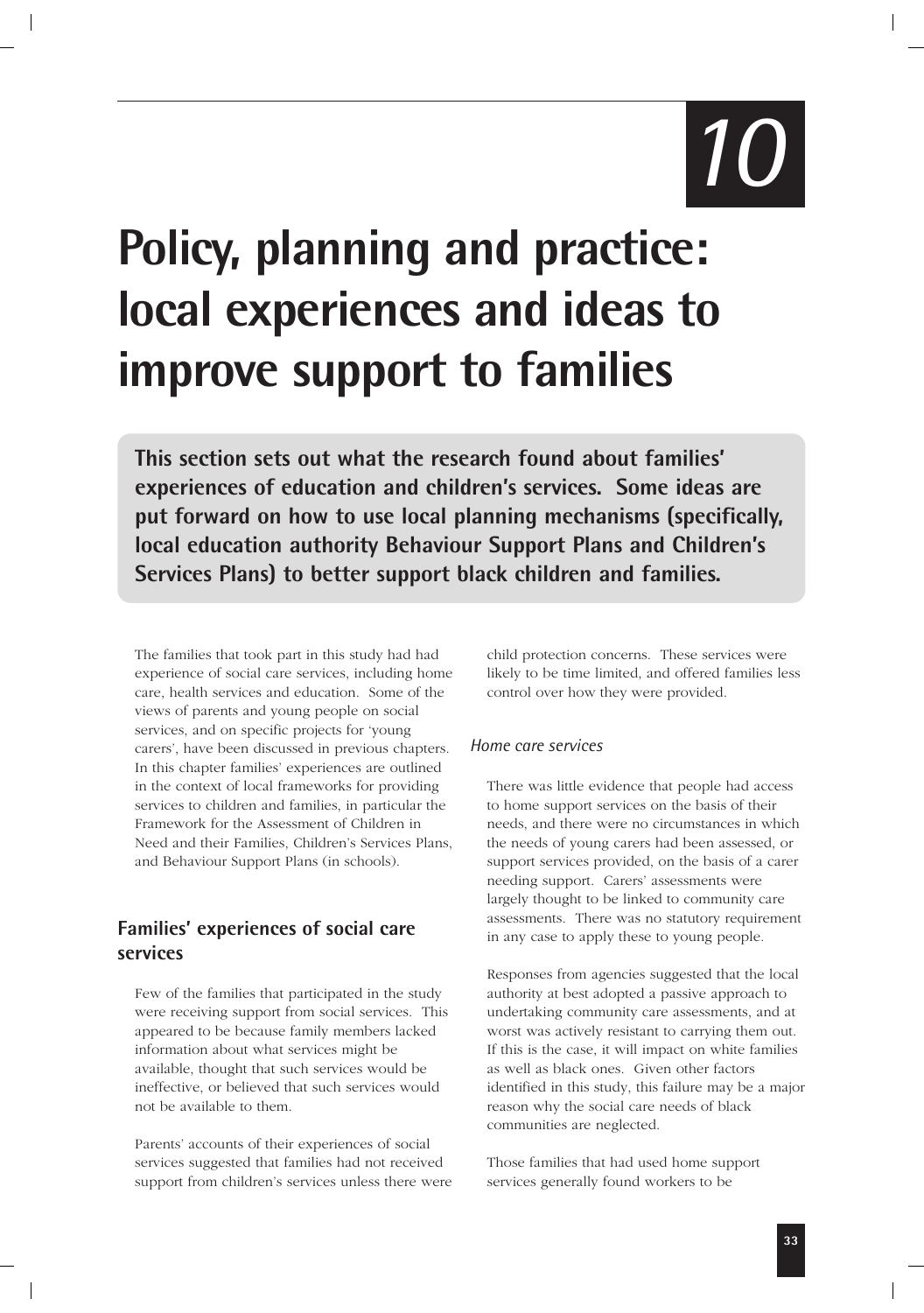ineffective, inflexible, inconsistent, overloaded, lacking in initiative, untrustworthy and occasionally extremely abusive and threatening. It is important to point out that most home care services were contracted out by social services to private agencies. Despite this alarming finding on the quality of services, it was clear from the accounts of most young people that these were the kinds of services that *could* have been most helpful to them and their families. A small number of young people had had positive experiences of home care workers, but had since seen this service removed.

Where children and families had good experiences of home care services, this was usually because of the effectiveness and competence of individual care managers. Only in one case did we find a parent who was using direct payments to pay for home care services. While there had been problems with a social worker who expected these payments to cover childcare costs, the parent seemed to have a higher level of satisfaction with the services she received through recruiting her own carers.

#### *Health services*

Most parents said that they were happy with the health services they received; but they also had very low expectations about what support health services would provide. People were more likely to complain about health visitors or health services that provided everyday social support or visited their homes than other health workers and services that intruded less on family privacy, or which they used less frequently.

Several young people and family members talked about experiencing both overt racism and covert racism from health services:

"When I was in labour with my youngest son, that was at [...] hospital, a nurse actually looked at me, I was in pain and I was shouting, and she said 'Why are you screaming like that? Black people don't feel the same pain as white people' and that's honest to God's truth. How does she know the pain black people feel?"

### **The Children's Services Plan**

Local authorities are required to produce plans to show how they will deliver services to children 'in need' and their families. The Children's Services Plan is a multi-agency plan developed by the local authority, health authority and the voluntary sector. It outlines the framework for the development and delivery of services for children and specifically for children in need. It aims to bring together all plans relevant to vulnerable children to demonstrate shared aims and the ways in which different plans and services should work together.

There are serious concerns about an approach that requires the children of disabled or ill parents to take on the label and even role of 'young carer' to access support, and that automatically defines young people who have caring responsibilities for a family member as 'in need' or 'vulnerable'. This ignores the distinction between having needs and being characterised as 'in need', and it is disempowering to both children and parents. In the current climate, in theory, having this label may be one of the main ways in which children and families can be provided with services – although it must be stressed that, at the time of the study, none of the families that took part were receiving support services under the 1989 Children Act, even though there was considerable evidence of the need for services.

The Children's Services Plan provides an important mechanism for monitoring the delivery of services to families in which there are children with caring responsibilities. For Children's Services Plans to fulfil their objectives, the issues discussed above will need to be addressed; however, in bringing together social services, health and voluntary agencies, there is clearly the potential within joint planning arrangements to develop a more cohesive and comprehensive response.

Although identified from this study as being specific to black families, the challenge for local authorities in providing services to *all* families in which there are disabled or ill family members and children with caring responsibilities is to:

- deliver effective and relevant services;
- prevent disadvantage;
- ensure equity in service provision;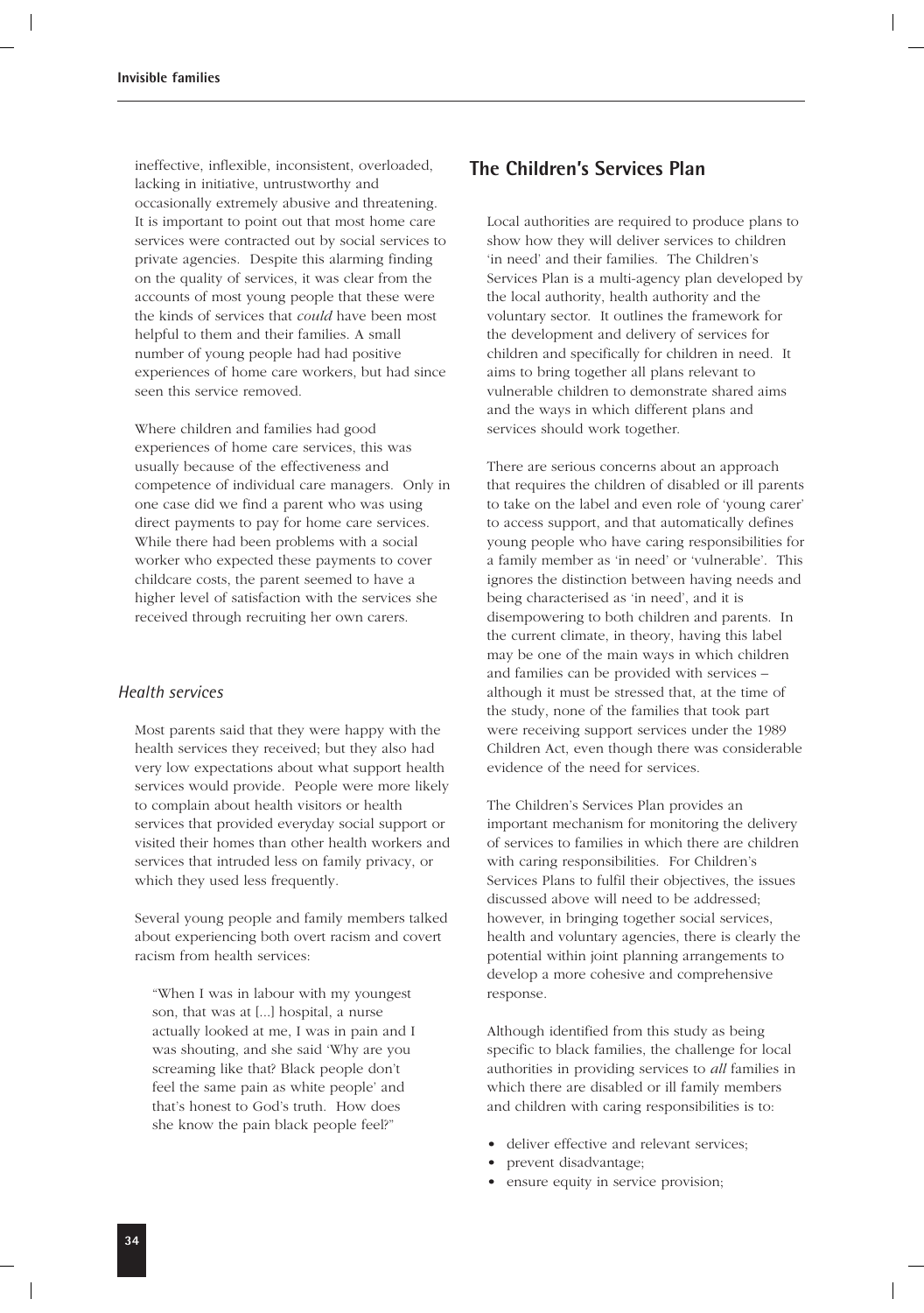- make sure that parents can approach service providers in the confidence that services will support and not undermine their family life;
- make sure that children and young people do not take on or continue doing tasks or having responsibilities that they and/or their parents feel are inappropriate.

### **Improving support to disabled or ill parents**

Local authorities are not under a statutory duty to produce plans for the support of disabled parents.

In order to increase access to, and take-up of, services by black disabled parents (and with benefits to all disabled parents), local authorities should consider how they can promote joint working across children's and adult services and the inclusion of parenting tasks as part of standard community care assessments for adults with physical or sensory impairments, learning difficulties or mental health difficulties.

The Children's Services Plan can also be used to support parents in this regard, since the Children Act makes provision for the cooperation of other departments in helping local authorities to meet their duties under the Act.

#### *Education*

Black families have always regarded education as extremely important. While some black children have successfully negotiated their pathway through an education system marked by inequality, others – particularly black boys of African Caribbean descent – have been subject to alarming rates of school exclusion and underacknowledgement of achievement. Despite concerns about the extent of institutional racism, black workers and parents have urged their children to adopt a more positive approach to education and have regarded education as a means out of poverty and disadvantage. They have set up supplementary schools and homework clubs, challenged the lack of black teachers and curricula that negate black histories, and remained resilient and constant in their commitment to their children's education.

### **How to ensure Children's Services Plans help**

- Do Children's Services Plans link up with Community Care Plans in the identification of parenting support needs for parents who are disabled and/or experience ill health or mental health difficulties?
- What action is needed to ensure an integrated approach, not only *within* children's services, but between children's services and adult services, for the support of family life for disabled parents and their families?
- What factors have hampered the development of an integrated approach to planning and service provision? What action is needed?
- Children who have caring responsibilities may benefit from having access to assessments of their needs as carers in the context of their family life as of right, and not necessarily on the basis of identification of 'need' through the Framework for the Assessment of Children in Need and their Families. How might the Children's Services Plan work together with the National Strategy for Carers to achieve this?
- What action is needed to ensure that assessments of the needs of young people with caring responsibilities and assessments of the parenting support needs of black disabled parents are empowering to both children and parents and that they fulfil the commitment to holistic approaches?
- What action is needed to ensure that ill or disabled parents and other family members are supported adequately and appropriately, so that children and young people do not have to take on tasks or responsibilities that they or their parents feel are inappropriate?
- Are there measures identified in Children's Services Plans for dealing with racism and disablism?
- How does the Children's Services Plan ensure the involvement of black parents, including those who are disabled and experience ill health, in planning and developing appropriate services?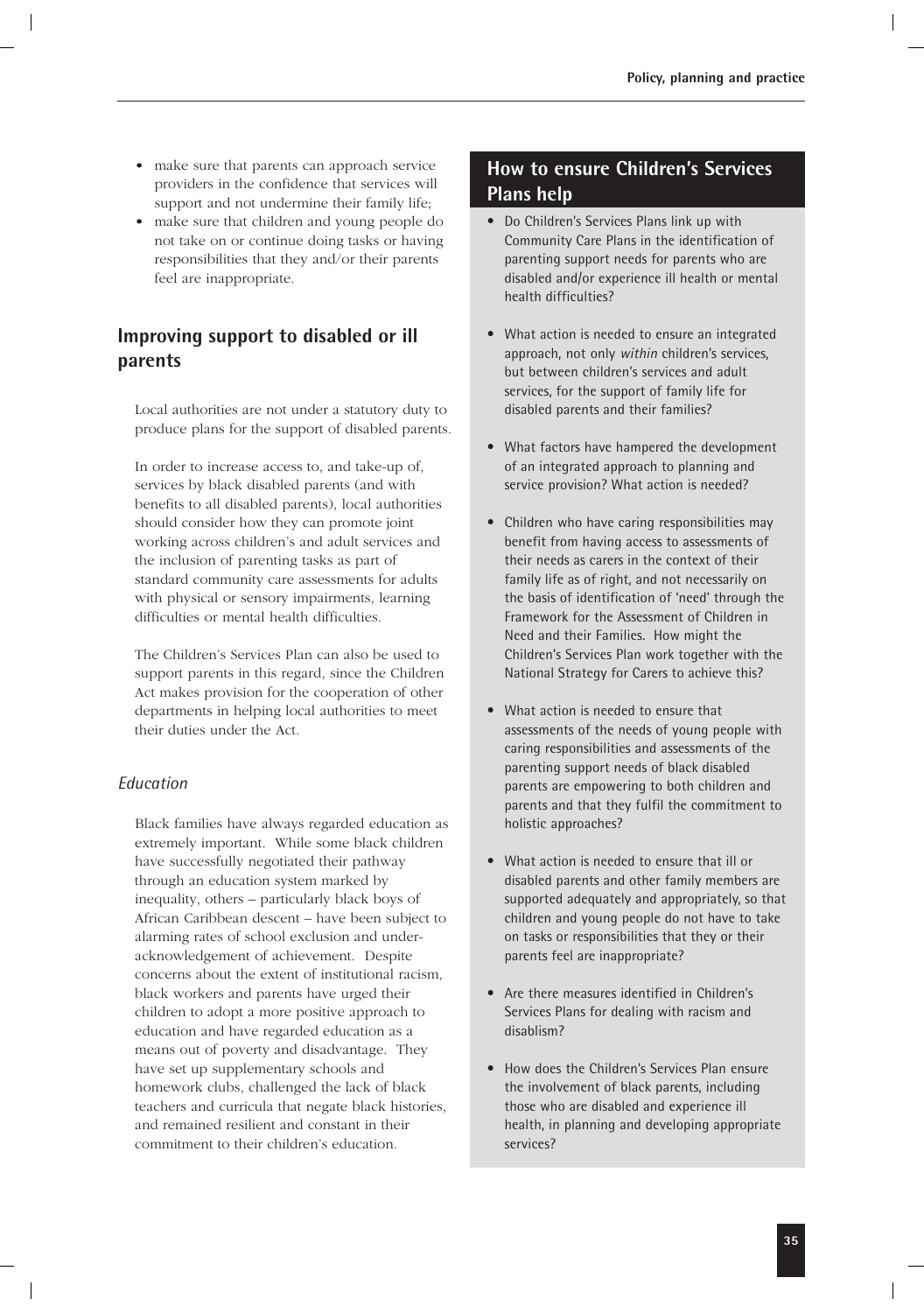The families and young people who participated in this study similarly demonstrated a high level of commitment to educational achievement. However, there were concerns from both parents and young people about the failure of schools to appreciate the difficulties arising in family life that included, but were not solely to do with, caring responsibilities. This failure led to inappropriate responses from schools which increased stress on children and families.

#### *Schools and 'young carers'*

Previous research on 'young carers' has found that schools made allowances with respect to punctuality, attendance and academic performance. In contrast, we found that black young people with caring responsibilities, particularly black young men, were not afforded these allowances and were more likely to be excluded.

One parent told us how, when her son was 10 years old, she became ill and he often had to stay at home to look after her. His behaviour at school became difficult and he was permanently excluded. The school did not know about his mother's illness, or his responsibilities at home. Because this parent did not speak English and was not provided with the means to get to school, school staff failed to take into account the significance of this young person's caring role on his difficulties at school, or to refer the family to services that could support them. Instead, they excluded the child.

Staff in schools and colleges were unlikely to know the full extent of young people's caring commitments and to be unwilling to consider how family circumstances impacted on children's attendance and behaviour.

Some young people did not feel that their domestic tasks affected their schoolwork; others felt that it did affect their ability to concentrate or complete schoolwork. Most young people did not want teachers to know about their home circumstances. They felt it could compromise their privacy unnecessarily. Where illness caused stress or anxiety in families, the fact that school staff knew but had no actual supportive role seemed to add to young people's anxieties and make them feel that they lacked control over their situation.

Although young people talked about not wanting 'special' treatment, where they had major caring responsibilities they usually experienced more stress about their school or college work than about any commitments within their family. While young people with caring responsibilities should have the same educational opportunities as other young people, it may be that they and their peers are under unreasonable pressures at school, regardless of the extent or impact of those responsibilities. This pressured environment may also make it difficult for young people to imagine the kind of flexibility and support they require.

Young people were clear that they did not want to be given less schoolwork than their peers, but there might be other ways in which schools could support them. One young woman had used a school counselling service, and said she benefited from talking to someone in school who knew "what I had been through". The counsellor gave her choices about whether any action should be taken.

When appropriate, supportive services were put in place, young people clearly benefited and felt they were able to focus on their education.

#### *Schools and parents*

Many of the parents in this study experienced disablist attitudes and behaviour from schools. This made them feel excluded, and actively excluded them, from their children's education and prevented their involvement in addressing any difficulties their child might experience at school.

Parents were told, for instance, that they would need to attend school before a child would be allowed to return, even though schools were often physically inaccessible. They also found that teachers made negative assumptions about the level of interest they had in their children's progress because they were not always able to attend parents' evenings and so on.

### **The Behaviour Support Plan**

Local education authorities are required to publish their plans for support to children who have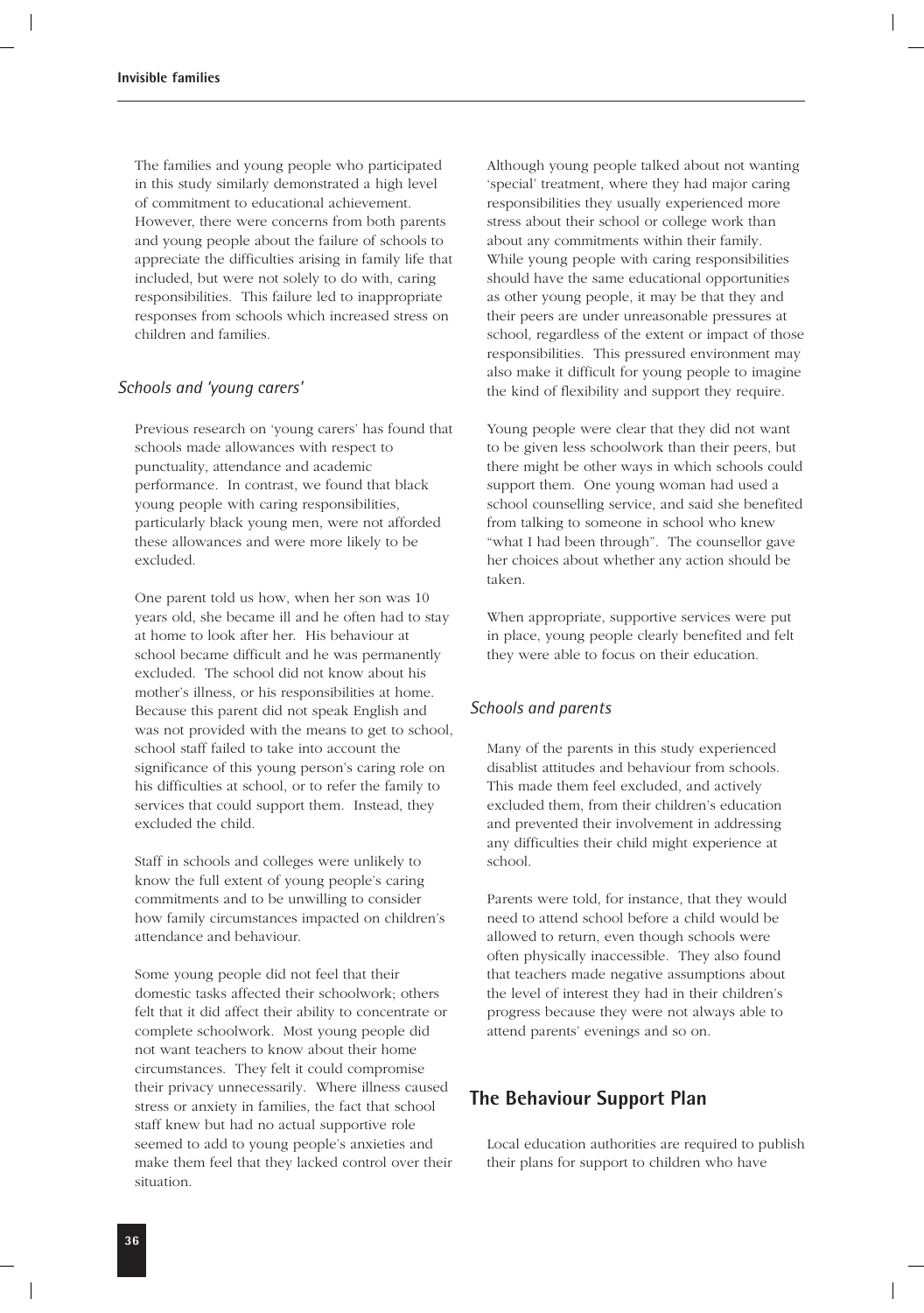difficulty over attendance or whose behaviour in schools causes concern.

While there are concerns about including 'young carers' in an approach, which may result in the problematising of children and families whose difficulties may stem from racism, disablism or lack of appropriate school support, the Behaviour Support Plan nevertheless provides a means for monitoring the implementation of support to young people with caring responsibilities. The inclusion of this group of young people is encouraged under government guidance.

### **How to ensure Behaviour Support Plans help**

- Does the support plan refer to the fact that some children may have caring responsibilities at home which may affect their schoolwork and attendance?
- Is it recognised that such roles may be taken on by boys as well as by girls, including in black families?
- Are schools encouraged to work with children and their parents in these circumstances, without being punitive and without being permissive, in ways that may not be in the child's long-term interests? Are specific suggestions for appropriate action made?
- Are schools encouraged to take active steps to make and sustain contact with parents, who may be disabled, or have ill health or mental health difficulties? Are specific suggestions for action made, for example to enable access to parents' evenings and other meetings at school?
- In what ways might the stresses that individual children face at school be a consequence of racism, disablism or both? What action is suggested, and how will its outcomes be evaluated?
- When schools seek to determine whether a child is 'legitimately' absent, have they taken into account the child and family's perspective?

### **Summary**

Families want services that:

- offer families a choice:
- provide families with control over how services are provided;
- do not require evidence of 'deficiency' to access support;
- do not require children and young people to take on caring responsibilities or be labelled 'in need' or 'at risk' before the family can access support.

Children's Services Plans and Behaviour Support Plans can be used to improve support to black children and young people who have caring responsibilities for a family member. The plans may also be used to ensure that appropriate and non-stigmatising links are made with adult services to improve support to disabled or ill parents or family members.

Until local authorities have statutory duties to develop coherent and comprehensive plans to support disabled parents, and ensure that parenting support needs are routinely included within community care assessments, the reliance on planning mechanisms located primarily within children's services or schools to address the whole family's support needs is likely to have limited effect, and may continue to undermine rather than support family life.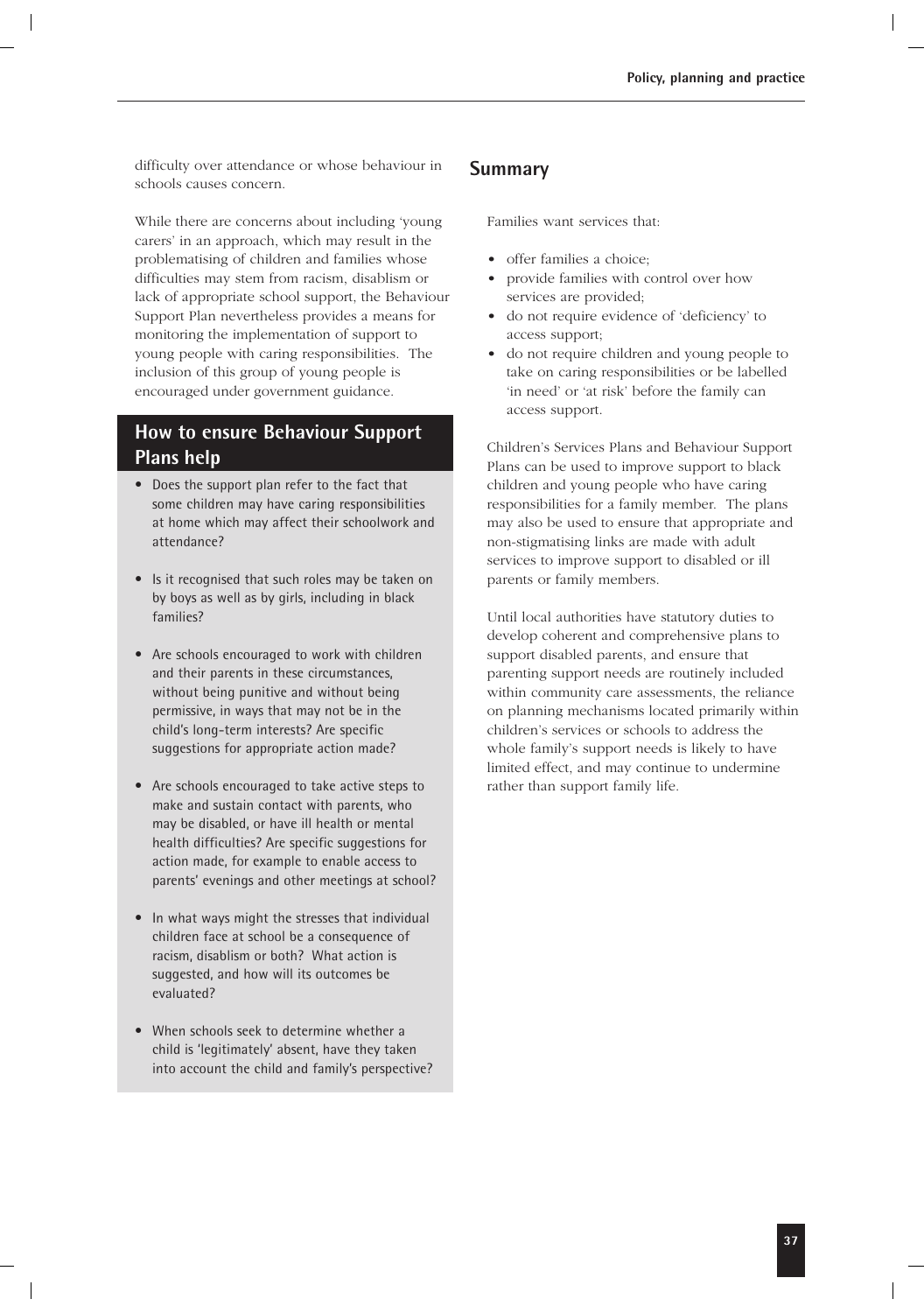*11*

### **Summary and conclusions**

**Key findings and conclusions from the study are brought together in this final chapter, which cover: children's and young people's caring responsibilities; how services have failed them; and the implications of the research for ethnic monitoring, joint working arrangements, information and service provision.**

### **Families' views of children's and young people's caring responsibilities**

We found that young people's caring activities have different purposes and meanings; that caring roles develop in relation to a range of different influences within and outside families; that young people need to be recognised as having key roles in meeting their own needs and in looking after others; that children's and young people's needs can rarely be separated completely from the needs of others who are important to them; and that young people's views and wishes are formed within the confines of whatever possibilities and services seem open to them.

We found it was impossible to understand what constituted 'acceptable' and 'inappropriate' caring roles without considering all of these issues.

The chores, tasks and responsibilities taken on by children and young people varied greatly in terms of the nature of tasks, level of skill and physical strength required, and time commitment. In addition, young people often faced other stresses, including dealing with disablist attitudes and racial harassment from people outside the family.

Children's and young people's work was affected by gender, age, ability, level of support being provided by other adults and professionals, and

the particular expectations and dynamics of individual families and the children themselves. Gender shaped the allocation of tasks in some families, but there was no evidence that certain children and young people were nominated to be carers, or came to have significant caring roles, because of cultural expectations.

Generally, families and young people were proud of the achievements and skills that the children and young people acquired through their caring responsibilities. These were direct ways in which families were able to express their interdependence and love for each other. However, despite these benefits, there were many examples of young people being in situations and undertaking tasks that they found difficult or demanding, or that impacted on their well-being in significant ways. Some of these situations were also experienced as distressing by family members who received this support. Such responsibilities affected young people's education, relationships with peers and social life. Young people developed strategies for dealing with these stresses, such as working extra hard at school or managing care responsibilities so that friends did not find out. They did not want to be seen as a 'do-gooder', a 'victim' or 'different'.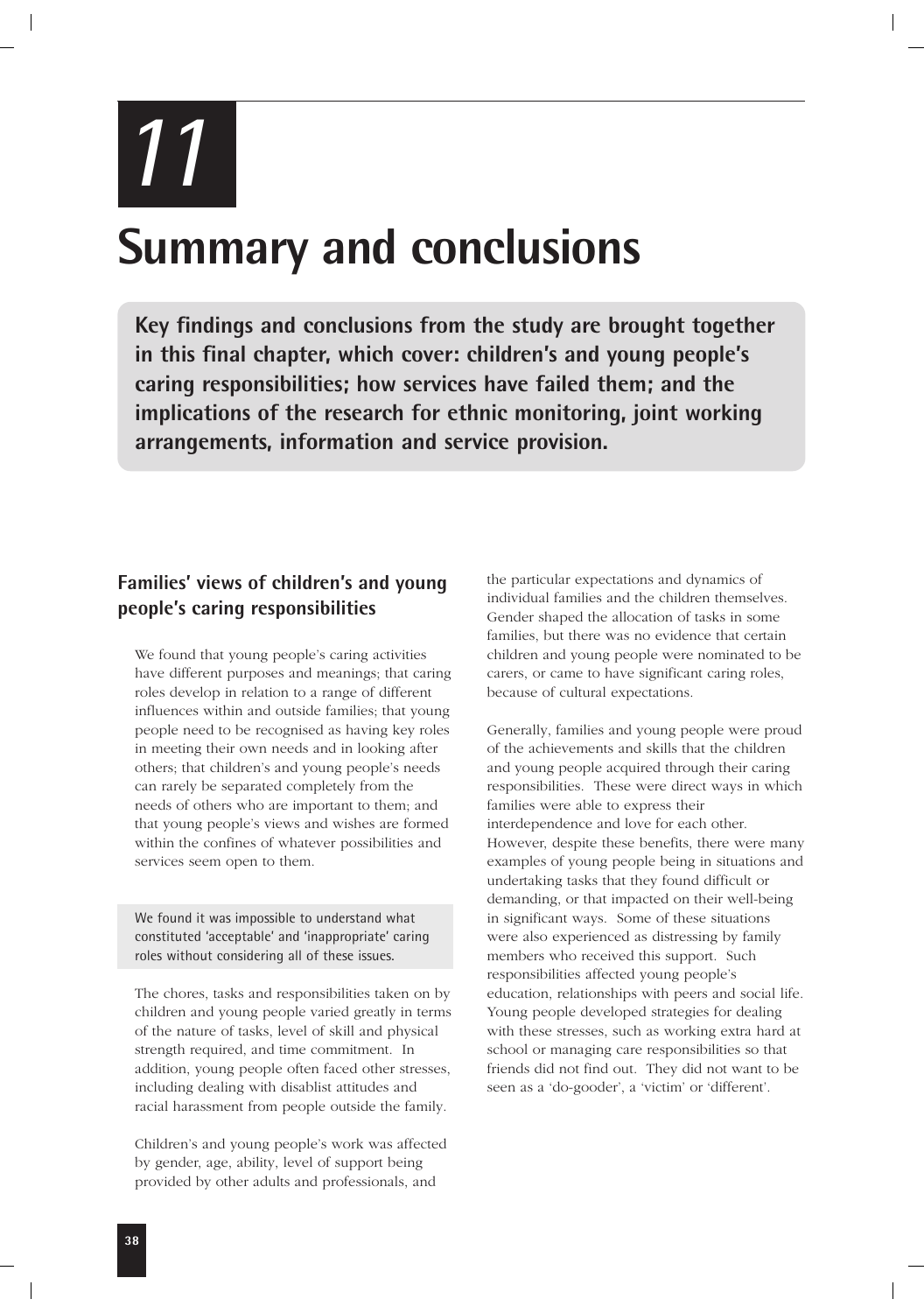The way that families made decisions about young people's self-care responsibilities and the way that young people were consequently more skilled and confident in certain areas seemed to us to be an example of families achieving successful parenting in difficult circumstances.

Parents used a range of creative strategies to try to meet the needs of their children. Where other adults took on specific roles, this was not an abdication of parenting responsibility. As long as parents made the decisions about how best to care for their children and were able to retain control over their family life, they did not necessarily experience support from others as disempowering. This also depended on the ways in which support was provided.

### **Where services failed these families**

The research highlights the failings of agencies to provide adequate support to young black people with caring responsibilities. It also indicates a high level of unmet social, personal and in some cases medical care needs among black parents (and other family members) who are disabled or experience ill health.

It was evident that agencies that did not have a specific brief to provide support to young people with caring responsibilities did not take into account the work of children and young people in their families, even where young people fulfilled a primary caring role or were the sole carer for a parent or relative.

This invisibility of children's and young people's contributions to their family life and to supporting disabled people within the community stems from a number of sources:

- the low status accorded to children's labour and skills within wider society;
- cultural assumptions made by workers about how black families cope;
- families not wanting to share information about the responsibilities some young people have because of the belief that the parent/s will be viewed as inadequate and that intervention may result in family breakup;
- institutional racism.

Evidence shows that the children of black and disabled parents are more likely to be taken into care than other children. It was therefore not surprising that the families in this study were resistant to approaching social services for assistance. Moreover, when they did seek help, such families rarely received appropriate or adequate support.

The fear that some families have of the likely response of statutory services is perpetuated in approaches which view children as being 'in need' or 'at risk' because they have a disabled parent and/or because they have caring responsibilities for a parent or family member.

Family crises and isolation from support services (rather than cultural expectations) were common features shared by most children and young people taking on caring responsibilities. In these situations, family members often had little choice about what should be done and by whom. Parents were sometimes forced into dependency on their children because there was no alternative source of support. Although young people seemed to manage in these circumstances, it was usually at considerable cost, for example completing homework at 2 am, once all the household tasks were completed.

Young people and parents had their own ideas about what was considered 'normal' or 'reasonable'. However, many young people were undertaking extensive work that was underacknowledged by professionals (nurses, GPs and social workers) and was often a direct result of the lack of appropriate service provision from these agencies.

Children and young people need to be involved in assessments about support needs and decisions about what tasks and responsibilities they can do or want to continue to do. Parents also need to be involved.

Young people should not be left to provide extensive levels of support or undertake inappropriate tasks because of inappropriate, inadequate or inaccessible services to support a disabled or ill parent or family member.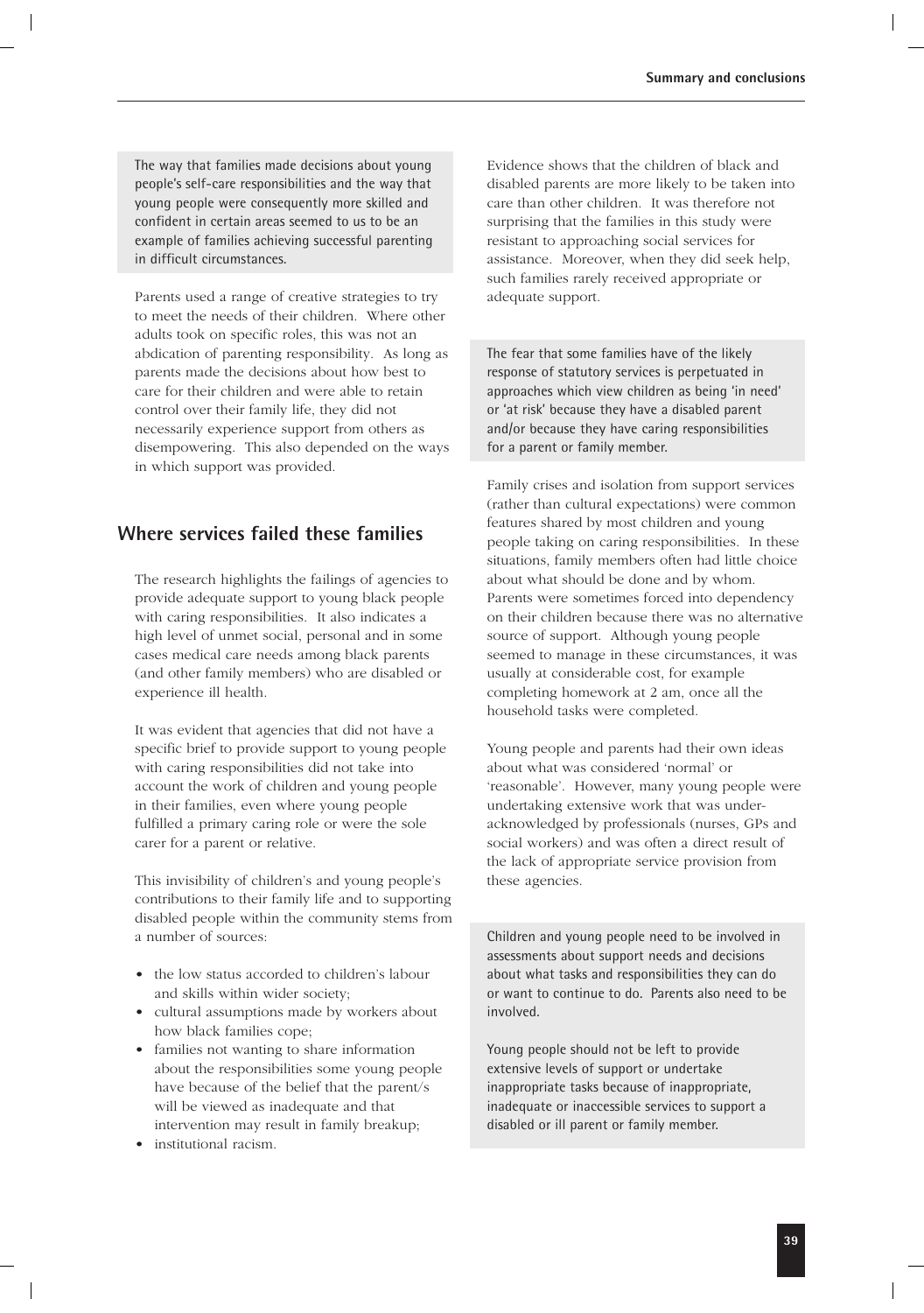### **Questioning the term 'young carer'**

We found that the term 'young carer' had limited value for children and families in this study. It was not a term that most of the children and young people identified with. On a practical level, the term 'young carer' was not translated into specific action to meet the support needs of the children and young people in this study, or to meet their parents' support needs. It may allow professionals to continue to overlook the important links between children's work and parenting support needs.

Categorising children and young people as 'young carers' ignored the complexity of caring roles within family life, and risked masking or perpetuating the social inequality experienced by the whole family.

There were some specific services for children who have caring responsibilities. A small number (especially the service provided for black young people and their families) were valued by young people and parents. However, the services they could provide were often limited. Some projects seemed to use criteria that reflected the narrow 'risk' approach of social services department. This denied some children and families a service, even where there was a clear need for support.

### **Recording and monitoring take-up of services**

The Race Relations (Amendment) Act which came into force in April 2001 requires councils to ensure that they have due regard to the need to "eliminate unlawful racial discrimination and to promote equality of opportunity and good relations between persons of different groups". The Act allows people to take a local authority to court if they have evidence that they have received poor services on the grounds of race and ethnicity. By May 2002, local authorities must have introduced specific steps to ensure race equality, including ethnic monitoring.

Our findings indicate that both statutory and generic voluntary agencies do not systematically record and monitor the ethnicity of service users even where they have a policy requiring them to

do so. The responses indicate unease with defining and recording ethnicity despite the fact that such information enables providers to see whether groups such as black young people are under-represented or, indeed, totally absent from their client base. One agency reported that they treated all clients equally, so there was no need to monitor ethnicity.

In contrast, black organisations routinely recorded and monitored ethnicity, even if they did not have a policy requiring them to do so. Despite the fact that they are less likely to have the infrastructure and resources to undertake systematic monitoring, these organisations appeared to appreciate the importance of gathering this information and were confident about sharing it.

Black young people and families described their ethnicity in creative and productive ways and discussed this issue with confidence and pride. However, their experiences of the ways in which their ethnicity was understood or represented were that it was often distorted or reduced to fit in with the requirements of service providers.

Addressing this unease about recording information on ethnicity, race, religion and language will require acknowledging the sources of unease in organisations and, where it exists, the reasons for resistance to providing this information in communities. Our findings suggest that black families and communities may be concerned about:

- use of fixed categorisations (solely to comply with agency systems) that may demean or distort individual understandings of ethnicity;
- use of statistics to perpetuate cultural stereotypes;
- use of information about ethnicity for purposes other than was intended;
- failure to use such information to effect real and lasting improvements for black families and communities.

This may help explain why some generic agencies felt it was "racist" to request such information, while black agencies were more confident about doing so.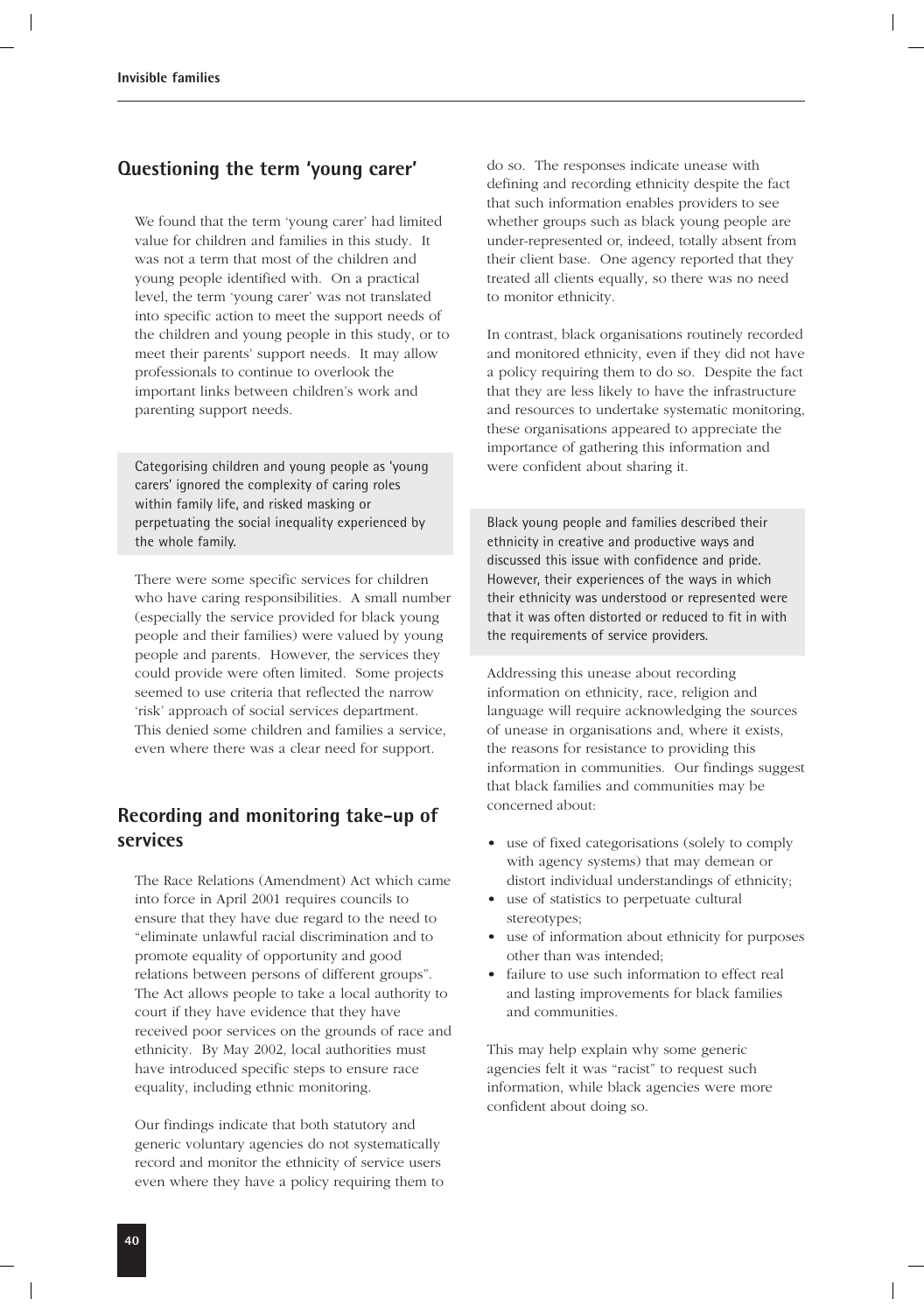A more flexible and participative approach to recording ethnicity is needed, alongside systems that can accommodate the creativity and diversity of self-classification. It is vital that communities see the benefits of providing this information in improved and appropriate services.

### **Joint working and assessment of needs**

The omission of young people with caring responsibilities from the provisions of the 1995 Carers (Recognition and Services) Act, and the difficulties (actual and perceived) for parents of their children being assessed under child care guidance, have led to large-scale failure in the assessment of parenting support needs and the assessment of needs of young people with caring responsibilities. Where a young person has a major role in providing support to a disabled person, an assessment of support needs should be provided as of right for the young person on the same basis as the rights accorded to adult carers.

The lack of coherence between children's and adult services, particularly in relation to the assessment of needs, has to be addressed.

Parenting support needs should be routinely included in community care assessments for parents who are disabled or experience ill health.

Our findings do not suggest that further legislation and guidance is required, but that *existing* legislation and guidance needs to be used more effectively, flexibly and creatively, and that practitioners carrying out assessments with families need to be provided with the appropriate skills and knowledge. This will be crucial if assessments of 'parenting capacity' are to assist in the identification of parenting support needs as well as in the support of children and young people in the family, and if families are to be supported in seeking assistance from social care agencies.

The key elements of valued services are: flexibility, choice, respect for the family's wishes, a range of support options (for children, parents and whole families), an appreciation of different ways of family life and parenting; and an approach that does not undermine the family unit. Family groups (whether this included a number of people or just one adult and one young person) made decisions about how family members could be supported in ways that assumed young people's involvement, in whatever capacity. Most young people participated in negotiating care arrangements in meaningful ways within the family. Yet professionals regularly failed to consult or include young people, even when the young person clearly had a major role in providing support to a family member.

Not all families will operate in this way. It is therefore important that parents and young people are given opportunities for sharing information and concerns separately. Parents often have information that they feel should be withheld from their children; it is also the case that young people may find it difficult to express their views in front of the person they provide care support to. Difficulties arise where family members feel excluded, exploited or disempowered, and where expectations result from lack of services rather than choice.

The assessment process should attend to potential sources of tension to ensure children's rights are supported in the context of family rights.

### **Information**

Studies on services for black people consistently point to the need for information in forms that are accessible and easily understood. This was also a finding of the present study. In addition to improving information for families, it was evident that specific information for young people was required – for example, advice and guidance on what to do in a crisis, relevant contact numbers, information on services and assessment of needs. In addition, black young people should be more visible as service users and as participants in the planning of services.

Although confidentiality must be maintained, health workers should acknowledge the importance of information for carers (including young people) about specific illnesses that families are dealing with, to ensure that the person providing care support is able to respond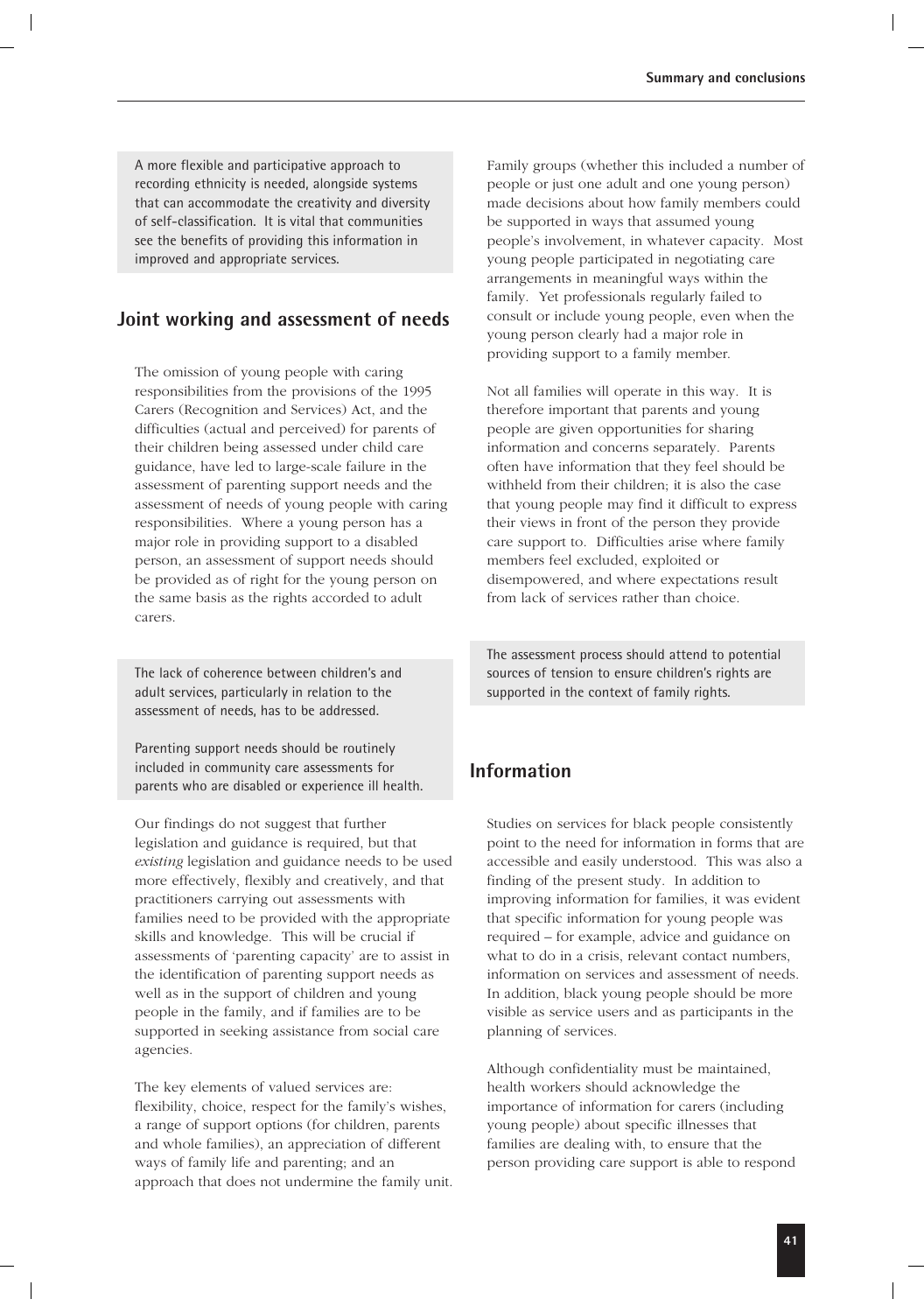appropriately to needs arising from particular illnesses.

Local authorities will need to work together with the education department and the health authority to develop creative ways of getting information across to black young people and their families in a form that they can clearly understand and make use of.

### **Services**

The extent of dissatisfaction and the low levels of support provided to black families indicate major deficiencies within the current system.

Services that are contracted out to external agencies need to be the focus of a more rigorous and effective monitoring and review process. Care managers should have an enhanced role in the review of these services.

Local authorities should find ways of targeting and promoting the use of direct payments within black communities, providing assistance where necessary to support black disabled people in making the most effective use of these.

Support with home care tasks should be provided to all disabled parents who have need of such a service. There should be flexibility and choice in the way home care is provided, who provides it, and how it is funded.

Local authorities should also consider what specific action is needed to promote the use of direct payments by black families, including for use with parenting tasks.

Where community and religious organisations provide support that is valued by black parents who are disabled or ill, and where that support does not undermine the rights of individuals (including children) and families, statutory bodies (social services, health authorities and schools) should work together with them to strengthen their role in supporting family members with caring responsibilities. This will require the development of non-exploitative, inclusive partnership arrangements.

It is important that black parents and families are able to exercise choice as to how their support needs should be met. Statutory agencies will therefore also need to develop services and work in ways that are more sensitive to cultural, linguistic and religious needs.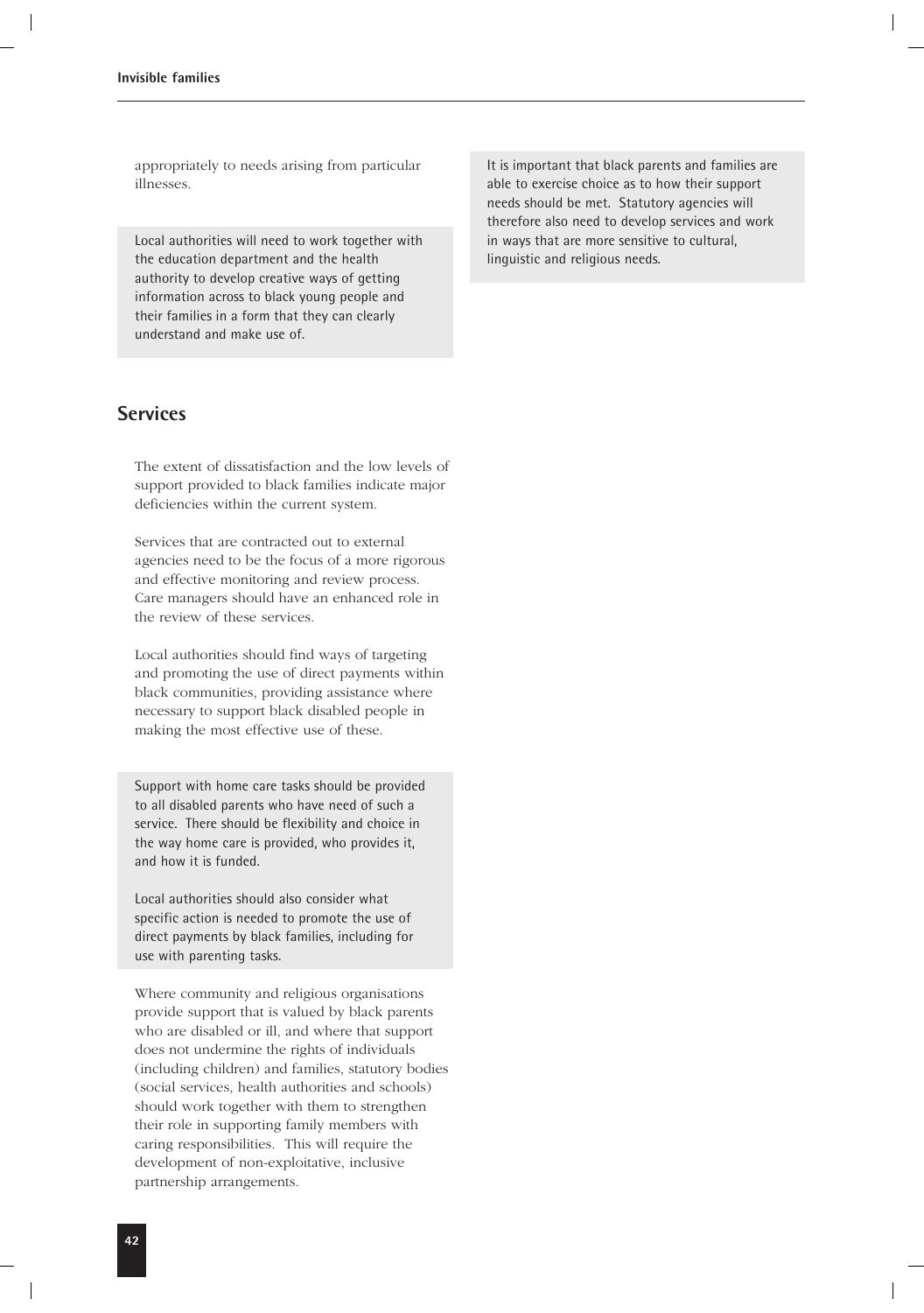### **References**

Aldridge, J. and Becker, S. (1993) *Children who care: Inside the world of young carers*, Loughborough: Department of Social Sciences, Loughborough University.

- Aldridge, J. and Becker, S. (1994) *My child, my carer*, Loughborough: Department of Social Sciences, Loughborough University.
- Aldridge, J. and Becker, S. (1996) 'Disability rights and the denial of young carers: the dangers of zero-sum arguments', *Critical Social Policy*, vol 16, no 2, pp 55-76.
- Becker, S., Aldridge, J. and Dearden, C. (1998) *Young carers and their families*, Oxford: Blackwell.
- Bilsborrow, S. (1992) *'You grow up fast as well...': Young carers on Merseyside*, Liverpool: Carers National Association, Personal Services Society and Barnardo's.

Boyce Davies, C. (1994) *Black women, writing and identity: Migrations of the subject*, London and New York, NY: Routledge.

Burchardt, T. (2000) *Enduring economic exclusion: Disabled people, income and work*, York: York Publishing Services for the Joseph Rowntree Foundation.

Butt, J. and Mirza, K. (1996) *Social care and black communities*, London: Race Equality Unit.

Children's Rights Development Unit (1994) *UK agenda for children*, London: CRDU.

Dearden, C. and Becker, S. (1995) 'Young carers: back them up', Campaign Pack, Young Carer Research Group/Reed Business Publishing.

DoH (Department of Health) (2000) *A jigsaw of services: Inspection of services to support disabled adults in their parenting role*, London: The Stationery Office.

Frank, J. (1995) *Couldn't care more*, London: Children's Society.

Goodinge, S. (2000) *A jigsaw of services: Inspection of services to support disabled adults in their parenting role*, London: Department of Health.

hooks, b. (1992) *Black looks: race and representation*, London: Turnaround.

- Humphries, B. (1994) 'Empowerment and social research: elements for an analytic framework', in B. Humphries and C. Truman (eds) *Re-thinking Social Research*, Aldershot: Avebury and Ashgate, pp 185-203.
- Jones, A. (1998) *The child welfare implications of UK immigration policy*, Manchester: Manchester Metropolitan University.

Jones, A. (2000) 'UK immigration policy and practice: a study of the experiences of children and young people', PhD thesis, Manchester Metropolitan University.

- Joseph Rowntree Foundation (2000) *Enduring economic exclusion: Disabled people, income and work*, York: York Publishing Service/Joseph Rowntree Foundation.
- Keith, L. and Morris, J. (1995) 'Easy targets: a disability rights perspective on the "children as carers" debate', *Critical Social Policy*, vol 44/5, no 1, pp 36-57.

Jones, T. (1993) *Britain's ethnic minorities*, London: Policy Studies Institute.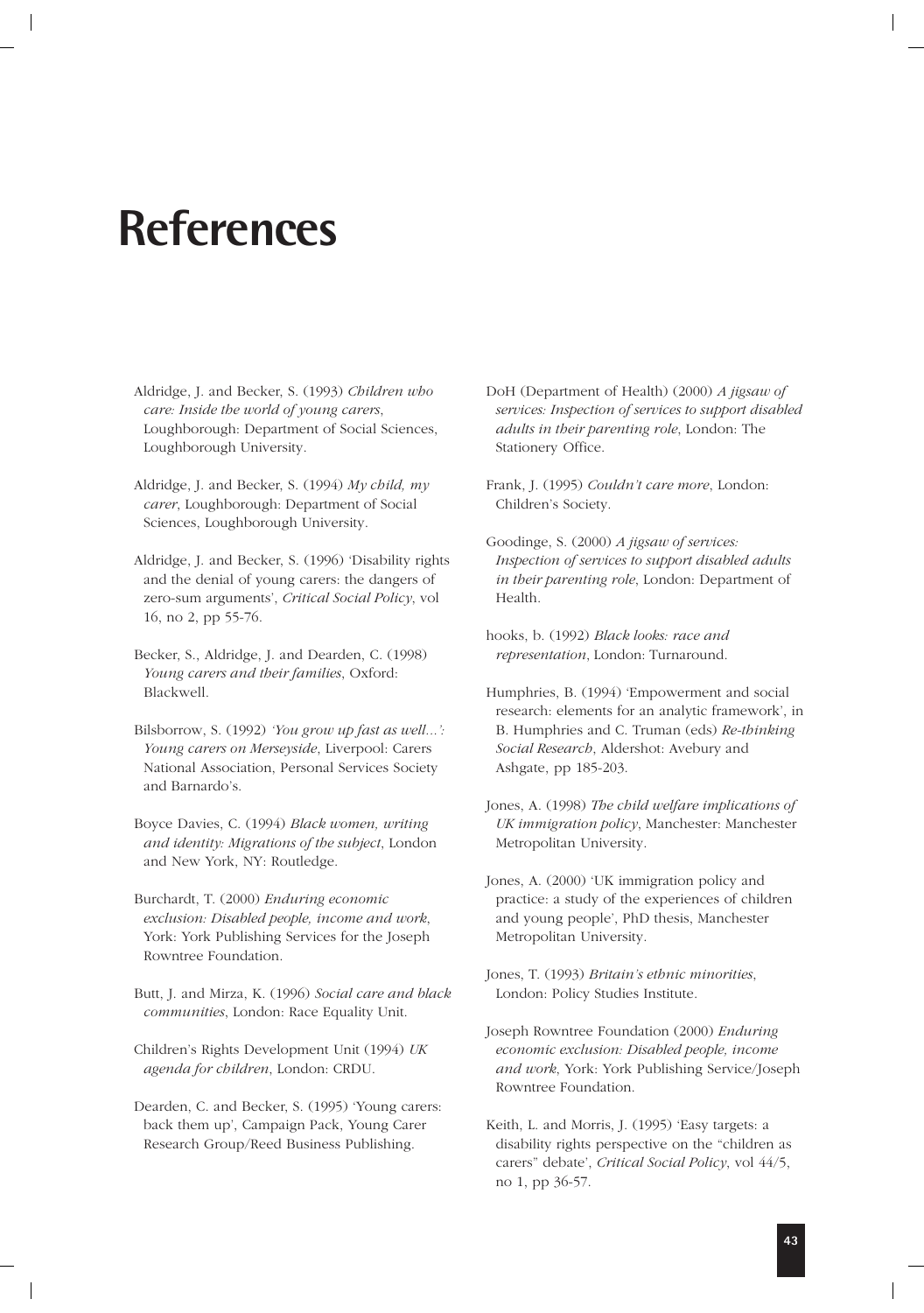- Kiss, E. (1997) 'Alchemy or fool's gold? Assessing feminist doubts about rights', in M.L. Shanley, and U. Narayan (eds) *Reconstructing political theory, feminist perspectives*, Cambridge: Polity Press.
- Mohanty, C.T. (1992) 'Feminist encounters: locating the politics of experience', in M. Barrett and A. Phillips (eds) *Destabilising theory: Contemporary feminist debates*, Stanford, CA: Stanford University Press, pp 74-92.
- Morris, J. (1997) 'A response to Aldridge and Becker: "Disability rights and the denial of young carers: the dangers of zero-sum arguments"', *Critical Social Policy*, vol 17, no 3, pp 133-5.
- National Children's Bureau (1990) *Child poverty and deprivation in the UK*, London: National Children's Bureau.
- Olsen, R. (1996) 'Young carers: challenging the facts and politics of research into children and caring', *Disability and Society*, vol 11, no 1, pp 41-54.
- Olsen, R. and Parker, G. (1997) 'A response to Aldridge and Becker: "Disability rights and the denial of young carers: the dangers of zero-sum arguments"', *Critical Social Policy*, vol 17, no 2, pp 125-33.
- Oppenheim, C. (1993) *Poverty: The facts*, London: Child Poverty Action Group.
- Page, R. (1988) *Report on the initial survey investigating the number of young carers in Sandwell secondary schools*, Sandwell: Sandwell Metropolitan Borough Council.
- Roberts, K. (2001) 'In search of a better life', *Community Care*, 21 June.
- Shah, R. and Hatton, C. (1999) *Caring alone: Young carers in South Asian communities*, Ilford: Barnardo's.
- United Nations General Assembly (1990) *Convention on the Rights of the Child: Report*, New York, NY: United Nations.
- Williams, F. (1989) *Social policy: A critical introduction: Issues of race, gender and class*, Cambridge: Polity Press.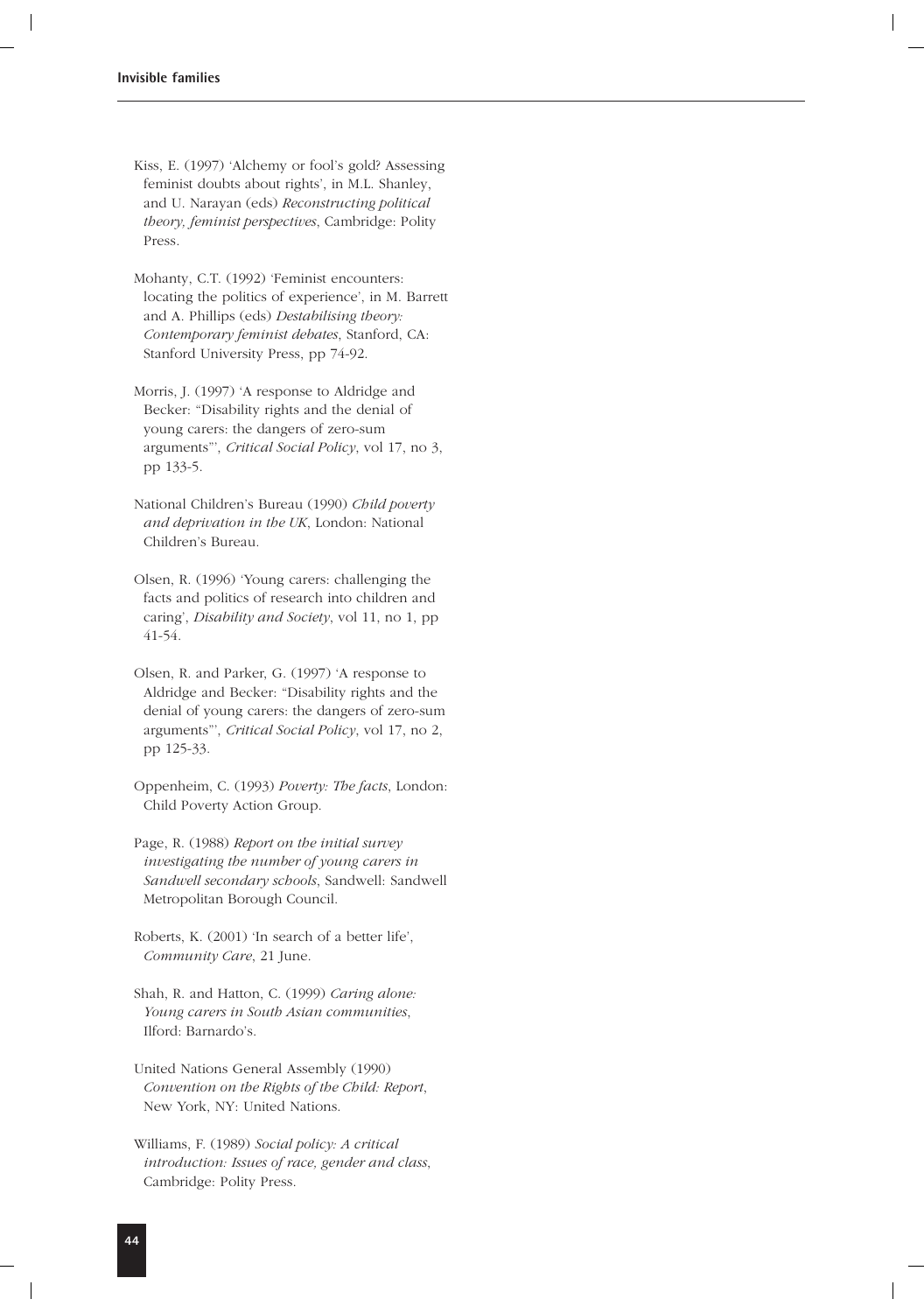### **Appendix: Research methods**

### **Methods for collecting information**

Several methods were developed to involve young people and families:

- 1. They were approached directly to participate in a focus group discussion as part of a wider consultation process during a three-day event.
- 2. Young people were trained as peer researchers.
- 3. Interviews were carried out with young people and with parents and other family members.

Questions covered aspects about their experiences and perceptions of family members' involvement in care responsibilities, their experiences of services, and whether the family circumstances had an impact on their children's education.

### **Recruiting young people/parents**

Involving young people at every stage of the research process required considerable planning and involved an element of uncertainty in terms of how and whether young people and their families would respond. The research team felt the research process had to be made transparent in order for families and young people to understand how their contribution and participation fitted into the bigger picture. We wanted to ensure that young people and families retained complete control over how much of their life experiences and current circumstances they wanted to share.

An initial three-day consultation event was developed. This introduced the research team to young people and, more importantly, familiarised young people and their parents with a participative research process where young people could inform the researchers about the areas of questions necessary to reflect their experiences. The event had three main objectives:

- 1. to introduce young people to the two researchers;
- 2. to give young people an idea about what the 'research' would involve;
- 3. to find out how and if young people wanted to participate in the process.

Thirteen young people (aged 5–16) took part in the event. These were young people who had previously attended the Black Young Carers Project. Beyond this and the fact that they identified themselves, or were identified by their families, as 'young carers', no selection criteria were applied. Participation was on the basis of self-selection, with the agreement and support of parents or other family members.

Providing transport was a major factor to ensure young people's participation. It was also important to acknowledge the particular dynamics of 'meeting up' and 'playing' while gradually establishing a focus on the research project.

Ground rules were introduced which would remind and reassure young people that the researchers were there to learn from them. These were left up throughout the event:

- We are here to learn from you.
- We want to listen to you.
- We want everyone to be able to say something.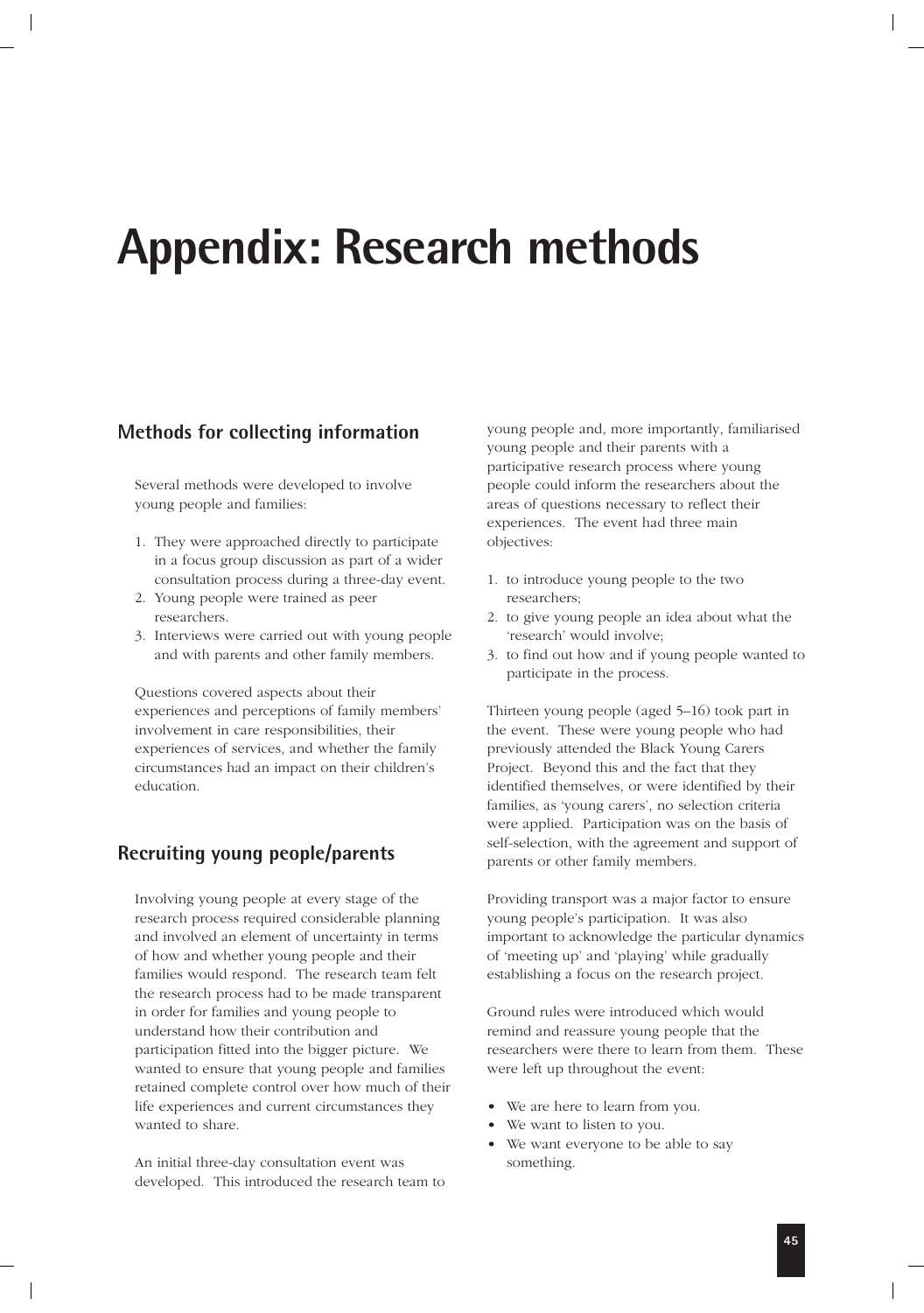- We will wait/try not to interrupt when people talk.
- Being angry is OK.
- Talk to someone you feel will listen to you.
- Not knowing the answer is OK.
- We want to get your words right! If we get it wrong tell us.

Young people added:

- Play catching ball.
- Move chairs [to speed up warm-up games].

A considerable amount of time was spent 'playing' with the group; the young people needed to experience the researchers as approachable, flexible and respectful to their needs. Playing games that were appropriate to the ages and interests of the young people gave both young people and researchers an opportunity to observe each other on a different level, without the researchers being figures of authority. The researchers were aware that 'playtime' and 'socialising' provided a space and experience that was precious for young people who have caring responsibilities.

### **Research exercises**

The researchers devised a survey that asked young people whether they liked particular food, pop stars, football stars and activities. The young people got into teams of two and were given their own surveys to carry out. The exercise involved people considering and giving their own views, and hearing and recording other people's views. Young people had an opportunity to experience an aspect of information gathering which involved them as 'holders of information'.

#### *Gathering information on tasks*

Young people were asked to summarise what kind of tasks they tend to do during a typical week in their lives. Materials provided were flip chart paper and crayons, felt pens and pencils. Although young people were willing to share their experiences, there was some uncertainty about how to sketch, paint or write. Most needed some support, encouragement and reassurance. The researchers ensured them that the games

were not about doing things right, but about telling someone about their life.

Drawing exercises meant that young people could choose which aspects of their lives to document. Also, the researchers were not briefed by workers from the Black Young Carers Project about the particular circumstances of the young people. This meant young people could choose the extent to which they wanted to talk about their home lives without adults passing information on which they may not have wanted to share.

#### *Gathering information for interview schedules*

How tasks impacted on their relationships within family and friends, how young people felt doing these tasks, and how they experienced support from services were all aspects that were to be explored through one-to-one interviews with peer researchers. The consultation days sparked a lot of enthusiasm for the research project, and young people suggested interviewing each other about their experiences at home. The group brainstormed together on the kind of questions that would enable them to find out more about each other and, where relevant, their home lives.

- What's it like at home?
- What's it like always being told to do things?
- How do you feel about doing things at home?
- How do you feel about having/not having a bedroom to yourself?
- How do you feel about missing out on things other young people can do?
- Do you get fed up sometimes doing all the things that you do?
- How do you feel knowing that any moment something bad could happen/that there might be an accident? About there being nobody to help them?
- How do you feel about always helping out?
- Do you feel depressed because you cannot go out or stay in touch with your mates?
- Do you feel disappointed or left out?
- How do you feel about other people knowing about your parents?
- Do you feel proud doing all the things that you do at home?

With support from the researchers, the young people recognised that some of the information was sensitive and that they might feel vulnerable and exposed if they were to share some of their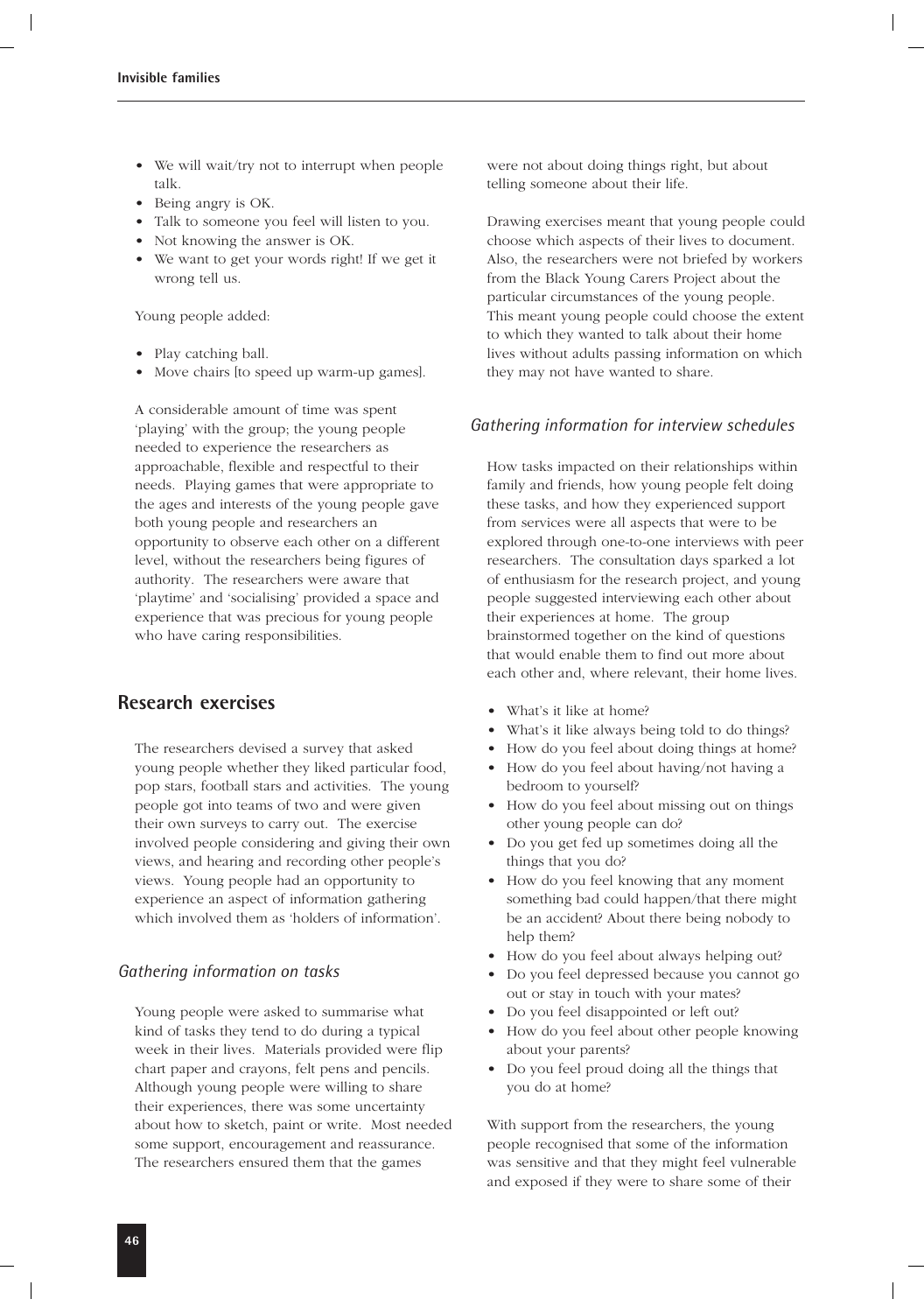experiences and feelings about their home life. The group agreed to go through each question and identify those they would answer in a group and those they would prefer to answer on their own. Nine young people took part in an exercise they called 'Interviewing each other'. These exercises and discussions led to young people being active informants about their home life, and produced early findings.

The research team emphasised and maintained an open dialogue with interested parents. Throughout the consultation event, parents had opportunities to ask the research team questions, clarify the purpose of the research and make suggestions about how the research should be carried out and what contributions they might make.

### **Training young people as peer researchers**

The research team looked at different ways to ensure the meaningful involvement of young people, acknowledging their experience without putting pressure on them, raising expectations or setting them up to fail.

In training young people to become peer researchers, we acknowledged that there was a group of young people who had first-hand experience of what it was like to provide support to a family member, and who could relate to the experiences young people were likely to talk about.

Developing a peer research training package meant that young people interviewing each other would have to acknowledge to each other that they had demanding responsibilities at home. The researchers needed to be aware of the possibility that the peer researchers, who were also carers in their own lives, would experience various emotions while being involved in the project. The team was aware that the experiences shared might have an impact, resonating with their own experiences and leaving them vulnerable. A support system was put in place to ensure that young people had space to talk about their own experiences as and when they wanted to.

Young people were invited to a four-day training event where they had an opportunity to learn about research methods and get involved in interviewing other young people. The aims were to raise their understanding of face-to-face interviews, develop their own skills, and enable them to interview each other without an adult researcher. It was important for the researchers to assess how skilled and confident the young people were to ensure that the research tasks would not add pressure or stress on them and that they would not feel they had been 'set up'.

Training took place over three consecutive weeks. The peer researchers met in the afternoon after school or college and were introduced to listening and recording skills using role play.

The research team invited the group to the university because they felt it was important for the young people to get a sense of where the socalled adult work took place. Coming to the university triggered curiosity by all young people who attended the course, as they wanted to know what the lecture rooms looked like, where seminars took place and what university life looked like. Although the university was not a young-person-friendly venue, it gave the young people an insight into an adult arena that they were likely to and keen to enter as part of their own further education.

The researchers wanted to ensure that the young people who had volunteered their time and commitment would not be set to fail in tasks or responsibilities they had agreed to undertake. The focus was on having positive experiences which would give them a sense of achievement and the ability and confidence to set up and run interviews. Role play was used to explore appropriate ways of sharing life experiences. The practical and emotional support systems involved ensuring that issues like personal safety, personal boundaries, confidentiality and anonymity, child protection and disclosure were fully explored. Researchers were made aware of whom to contact if they were not happy about an interview. The peer researchers were made aware of their professional boundaries and understood that at no point were they obliged to complete an interview if they found the experience distressing.

An interview feedback form was devised in order to ensure that, in the periods where young people